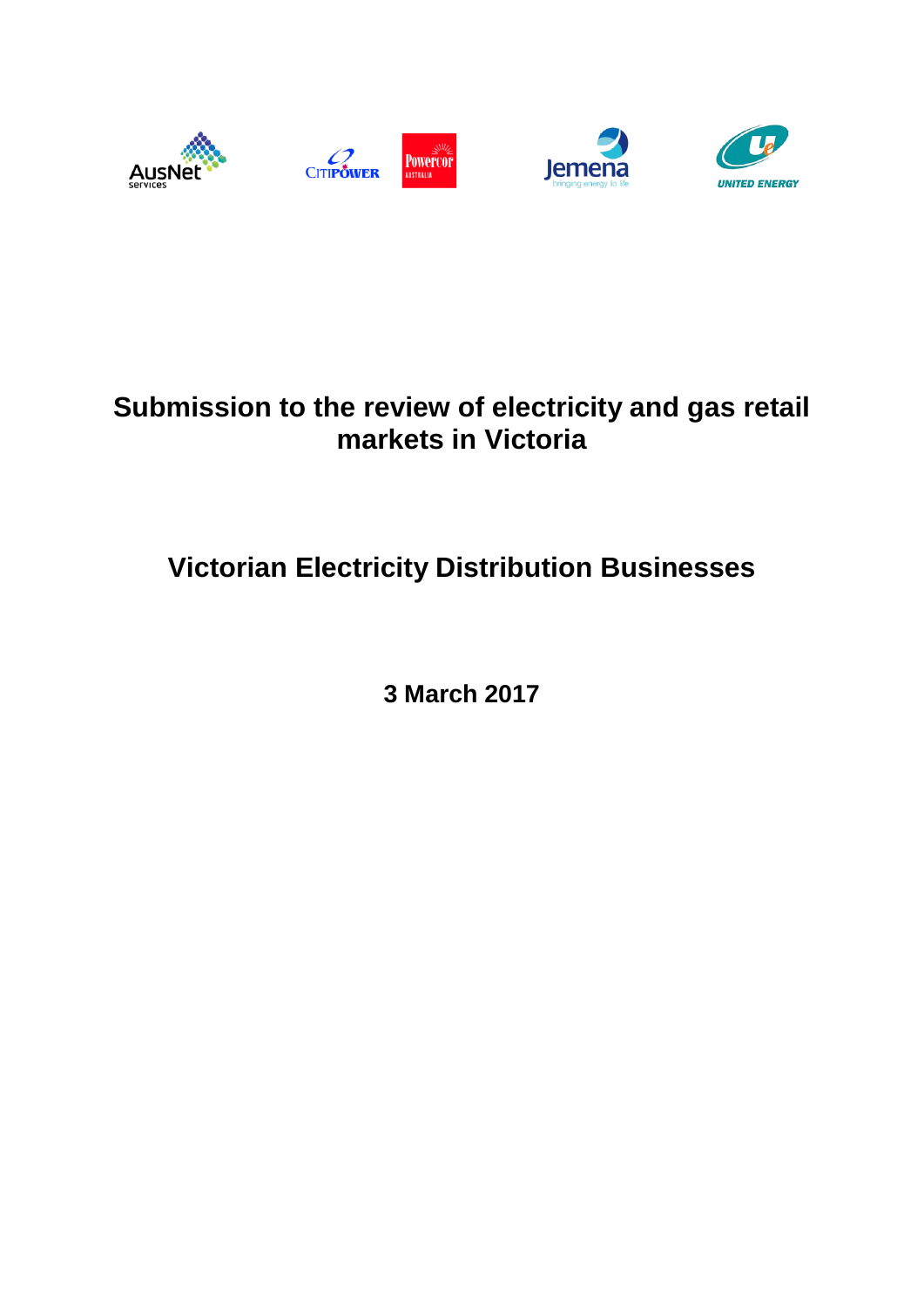# **Table of Contents**

| Bill transparency will help customers make more informed decisions  9 |  |
|-----------------------------------------------------------------------|--|
|                                                                       |  |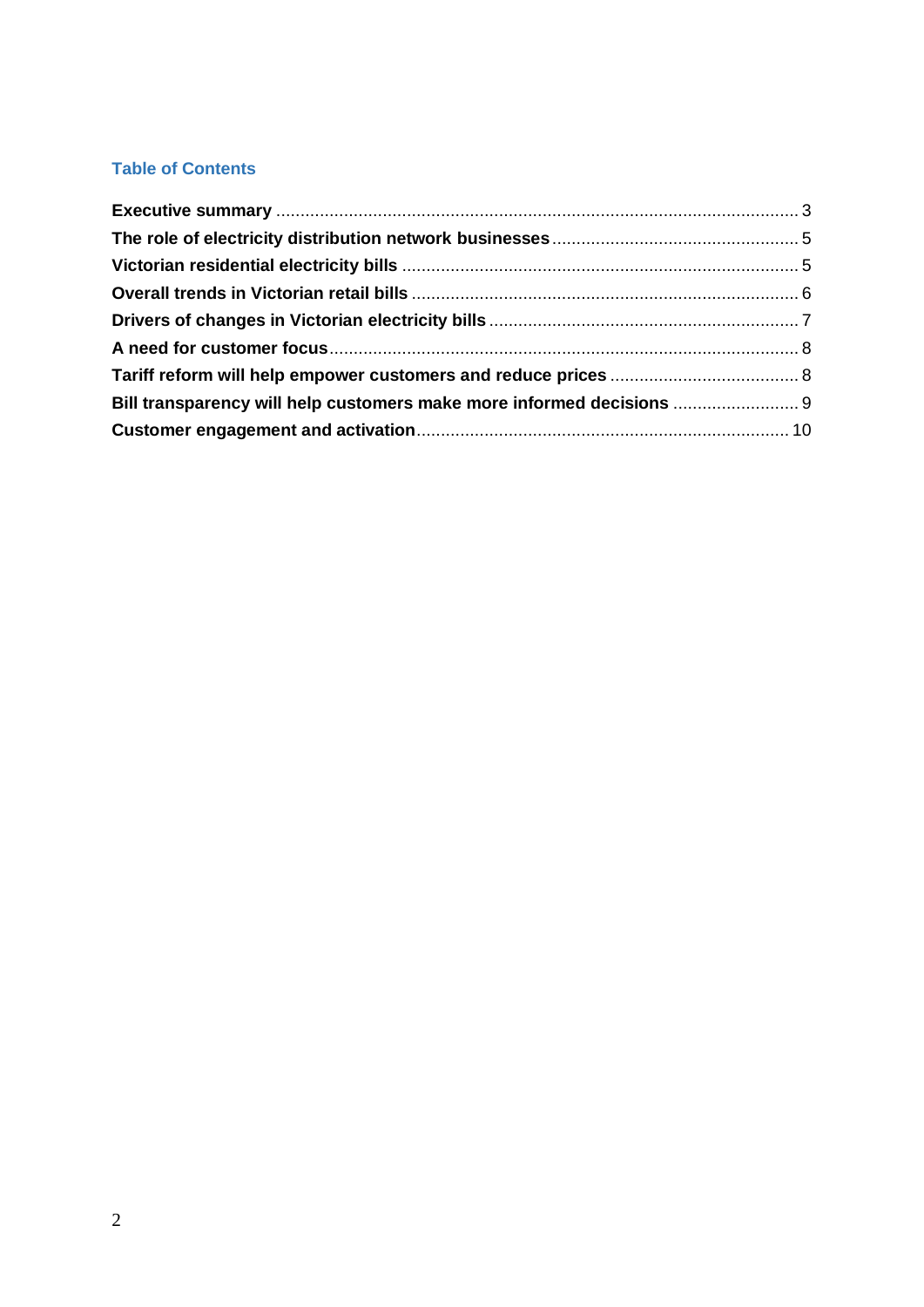# <span id="page-2-0"></span>Executive summary

Five privately owned electricity distributors – AusNet Services, CitiPower, Powercor, Jemena and United Energy – own and manage the assets that deliver electricity to homes and businesses across Victoria. These businesses have a keen interest in the long-term sustainability of retail pricing to customers.

Victorian customers pay less for electricity network services than in other states. Analysis commissioned by the Victorian electricity distribution businesses shows that the network charge for a typical residential consumer has reduced in real terms by 14.3 per cent since 1995 – the year before the privatisation of Victorian electricity networks. Over the same period Victorian network charges decreased from accounting for on average 42.7 per cent, to on average 25.4 per cent of the total electricity bill.

The analysis is also relevant to the current review of retail electricity markets. It reveals the contribution of electricity generators, networks, retailers, policy initiatives and taxes to Victorians' electricity bills, and shows how these various elements have driven changes to the final cost of electricity over time.

# **Key findings:**

In 2017:

- Network costs account for 29.7 per cent (25.4 per cent distribution; 4.3 per cent transmission) of a typical household bill
- The retail component accounts for 25.5 per cent
- Wholesale electricity costs account for 23.6 per cent
- Policy initiatives (VEET, RET, solar PV feed-in-tariffs, and AMI metering) account for 12.1 per cent
- The remainder of the bill is tax (GST).

The major contributors to the change in the average annual residential bill since the industry was disaggregated and privatised have been:

- The cost of wholesale energy and retail services, which in combination contributed 64 per cent of the increase
- The cost of policy measures associated with energy efficiency, renewable energy and the rollout of smart meters, which in total accounted for 51.6 per cent of the increase
- By contrast, the cost of network services has declined over the period with the contribution of distribution charges to the average annual residential bill showing a dramatic decline – from 42.7 per cent of the bill in 1995 to 25.4 per cent in 2017.

This compares with the major contributors to the change in the average annual residential bill since retail competition was introduced which has largely been driven by policy-related costs and wholesale energy price increases which accounted for 48.5 per cent and 33.8 per cent respectively.

However, the change in the average bill has not been a steady increase over these periods:

- From 2001 to 2008 that is, from just before retail competition and during the period that the Victorian government set regulated tariffs – the average annual residential retail bill *decreased* by 6.4 per cent
- By contrast, from 2008 to 2017 that is, during the period residential electricity prices have been fully de-regulated – the average annual residential retail bill has increased by 47.2 per cent.

It is clear that if electricity is to be priced more fairly then there is an urgent need for change. Specifically changes should reduce the peakiness of energy demand, promote equity as a fundamental tenant of our electricity system and encourage adoption and integration of new technologies.

Network businesses believe that cost reflective tariffs and bill transparency, along with complementary policy and regulatory setting, will benefit customers in a number of ways: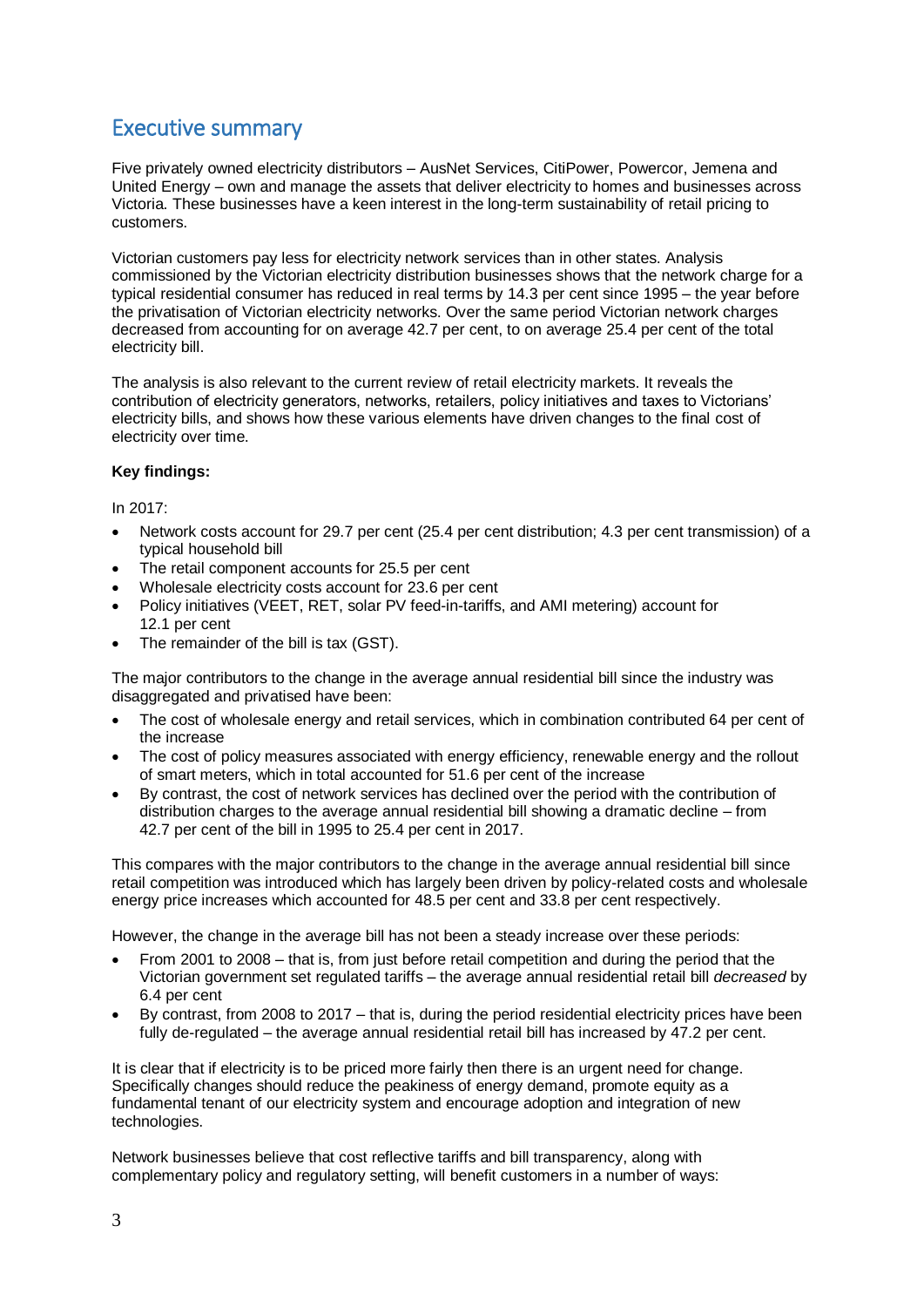- Provide visible price signals to incentivise behaviour change, better manage peak demand events that allows the deferral or avoidance of investment to augment networks, delivering long-term savings to customers
- Ensure that billions of dollars of new energy equipment that will be installed by customers in coming decades will go to improving the system and lowering prices for everyone, rather than shifting costs to other users and, potentially, raising the total costs of the system.
- Empower customers with greater choice and transparency to help them reduce their bills
- Assist the orchestration and take-up of distributed energy resources—for example, by providing those with rooftop solar installations with information on optimum times and prices to on-sell the power they generate.

Central to this proposition is the need to introduce increased transparency of electricity prices through disaggregation of electricity bills, which will support customers in making more informed choices about their energy services. Some benefits which could flow from greater bill transparency include:

- Transparency on retail charges to facilitate easier comparison between providers
- Greater transparency on variable charge components, to drive behaviour change
- Context for an informed debate about the benefits of tariff reform
- Greater accountability for supply chain participants.

If we do not move customers to fairer prices in the near future, we risk a longer term outlook that not only has higher overall costs, but also risks significant social problems by creating segments of energy "haves" and "have-nots", with the latter group funding the former.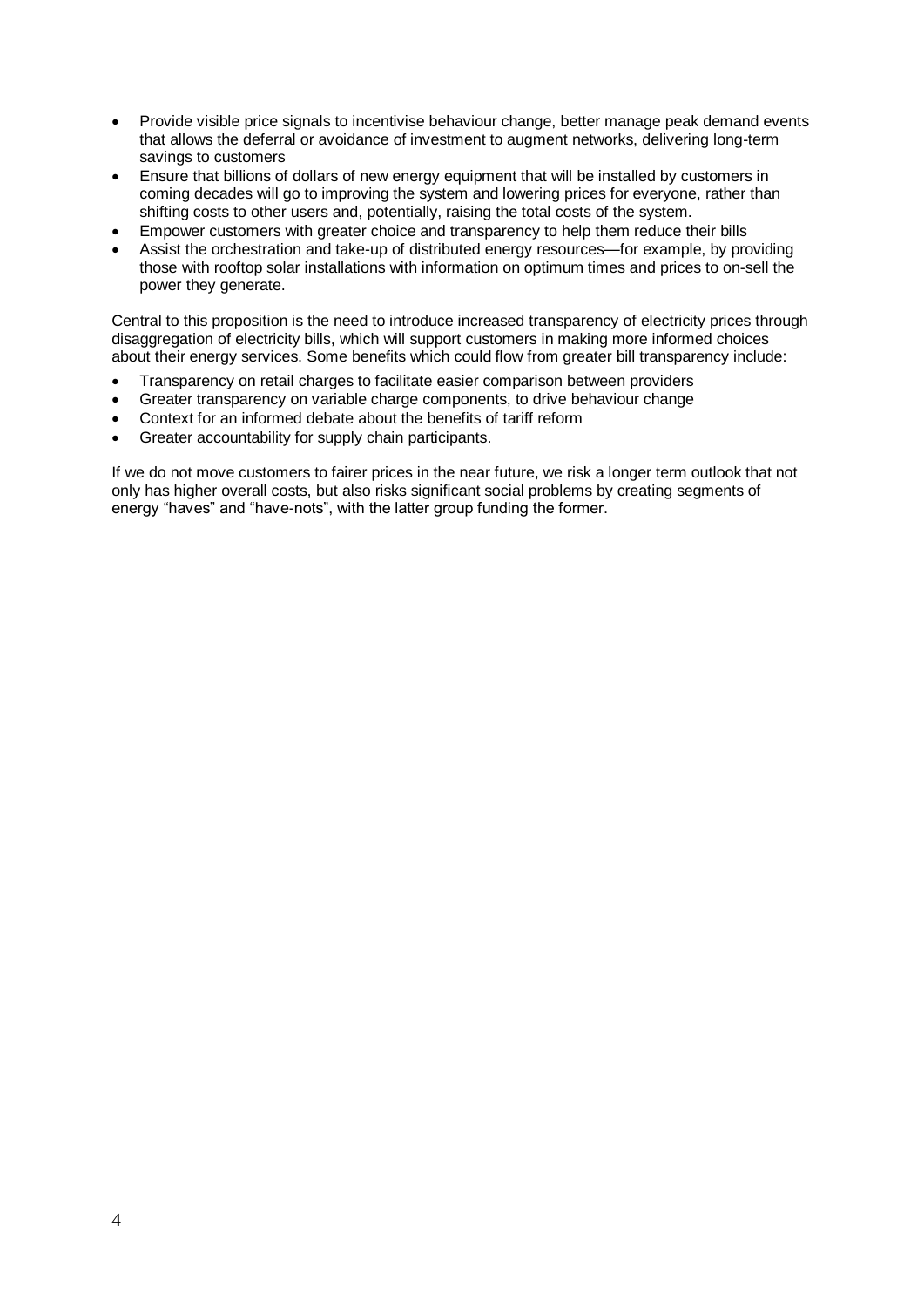#### <span id="page-4-0"></span>**The role of electricity distribution network businesses**

As distribution network service providers our primary responsibility is to plan, build, operate and maintain the 'poles and wires' that transports electricity from the high voltage transmission network to homes and businesses in a safe, reliable, efficient and prudent manner.

Distribution network businesses are responsible for:

- Maintaining network safety and reliability to meet the current power supply needs of our customers
- Extending and upgrading the network so that the future power supply needs of customers are met when required
- Operating the network on a day to day basis
- Connecting new customers to the network
- Maintaining the public lighting system
- Providing meter data to customers and retailers.

We take great pride in the fact that the Victorian distribution businesses are among the most efficient and cost effective in the national electricity market, confirmed again by the Australian Energy Regulator's (AER) latest annual benchmarking.

As a result, Victorians pay amongst the lowest networks costs in Australia. The efficiency of our businesses' is complemented by our commitment to safety and reliability, and we recognise the important role we play in the economic and social development of the communities in which we operate.

Safe, reliable and sustainably priced energy supply underpins the growth and prosperity of our respective regions. Victoria's distribution networks make a substantial contribution to the state's economic development powering existing businesses and growth, as well as facilitating the transition to a lower carbon energy market.

In addition to these traditional strengths, in recent years our businesses have been increasingly investing in initiatives that help our customers make informed energy choices and participate in programs that help them take control and reduce their electricity bills.

## <span id="page-4-1"></span>**Victorian residential electricity bills**

Victoria's electricity distribution businesses have a keen interest in the long-term sustainability of retail pricing to customers.

The Victorian electricity distribution businesses engaged energy consultants Oakley Greenwood analyse the breakdown of the average retail residential electricity bill into the various components of the cost stack. This refreshes similar analysis originally commissioned in 2012-13.

Our initial motivation for this work was to demonstrate our cost efficiency and relative contribution to average bills, amid a national debate about the drivers of retail electricity price increases.

The analysis demonstrated that network costs were lower and comprised a much lower proportion of bills than in NSW and Queensland.

In Victoria, customers pay less for electricity network services than in other states. As illustrated by Oakley Greenwood's analysis (and presented in Figure 1, below), increases to network charges account for a small component of the rise in electricity bills experienced by Victorian households between 2007 and 2014.

It also shows that the network charge for a typical residential consumer has reduced in real terms by 14.3 per cent since 1995—the year before the privatisation of Victorian electricity networks. Over the same period Victorian distribution network charges decreased from accounting for on average 42.7 per cent to 25.4 per cent of the total electricity bill.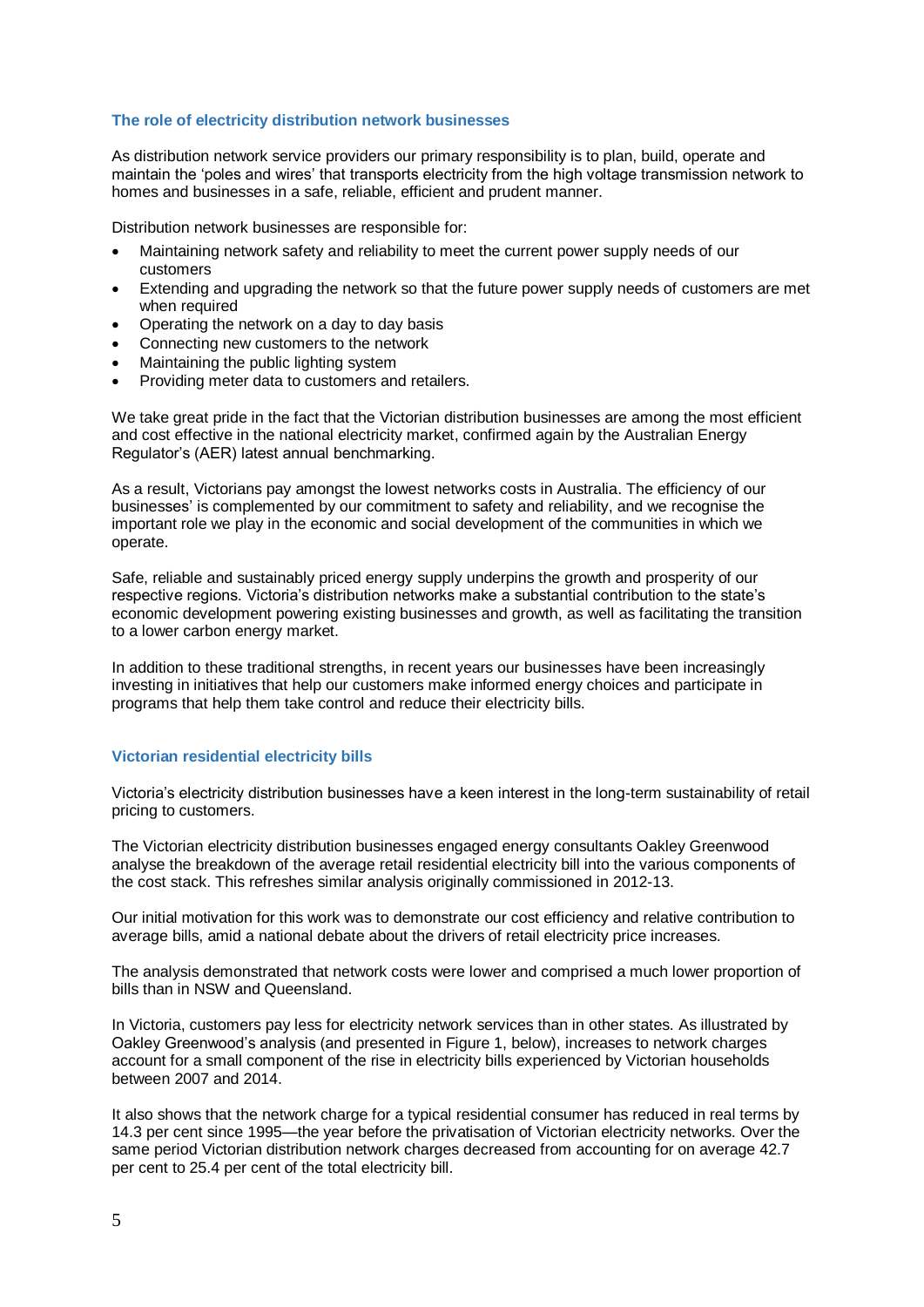This analysis is also relevant to the current review of retail electricity markets. It reveals the contribution of electricity generators, networks, retailers, policy initiatives and taxes to Victorians' electricity bills, and shows how these various elements have driven changes to the final cost of electricity over time. As such, this study should assist the review in breaking down the impact of retail electricity markets on the bills of electricity customers.

This type of analysis is necessary as, since the introduction of full retail competition, information on the various components that Victorian customers pay for their electricity is often poorly understood and can be difficult to obtain.



**Figure 1: Composition (2016\$) of the annual residential electricity bill in Victoria (4,000 kWh; no electric off-peak hot water), 1995, 2001 & 2002, and 2007 to 2017**

Note: The figures at the top of each bar show the total annual bill for a residential electricity customer in Victoria without electric off-peak water heating that uses 4,000 kWh over the course of the year.

The analysis shows that in 2017:

- Network costs account for 29.7 per cent (25.4 per cent distribution; 4.3 per cent transmission) of a typical household bill
- The retail component accounts for 25.5 per cent
- Wholesale electricity costs account for 23.6 per cent
- Policy initiatives (VEET, RET, solar PV feed-in-tariffs, and AMI metering) account for 12.1 per cent
- The remainder of the bill is tax (GST).

#### <span id="page-5-0"></span>**Overall trends in Victorian retail bills**

Over the period covered by the analysis, retail electricity bills initially fell, before rising to a peak in 2014. The average residential electricity bill in January 2017 has significantly increased:

- By 34.9 per cent since 1995, when the industry was disaggregated and privatised
- By 37.8 per cent since retail competition was introduced.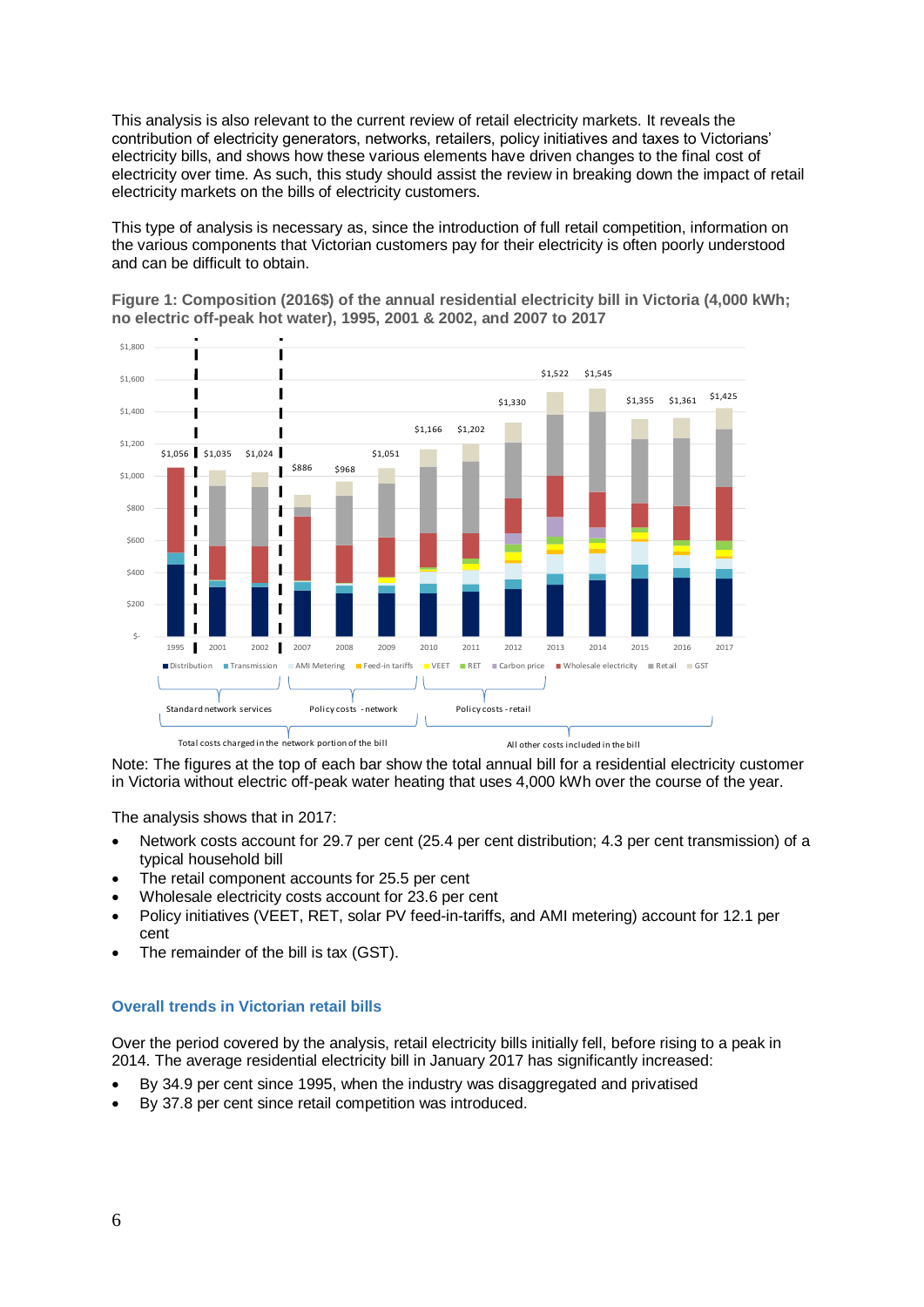#### <span id="page-6-0"></span>**Drivers of changes in Victorian electricity bills**

Figure 2 shows electricity distribution costs have been a relatively stable contributor to electricity bills, with networks costs lower in 2017 than in 2001, the first year in the series where retail costs were separated. Retail costs have also fallen as a share of the bill since 2001.

Policy initiatives have been the largest driver of increases to electricity bills, while wholesale costs have also increased as a share of the bill. This is not to say that all policy costs are unnecessary or should be avoided. Regulatory and policy costs may be necessary to contribute to important safety outcomes, facilitate technology innovation or drive the transition to a lower carbon energy system, among other objectives. However, any credible analysis of the key drivers of retail electricity costs must reasonably examine all components.

\$1,056 \$1,035 \$1,024 \$886 \$968 \$1,051 \$1,166 \$1,202 \$1,330 \$1,522 \$1,545 \$1,355 \$1,361 \$1,425100%  $\overline{\mathbf{I}}$ Т  $\mathbf I$ 90% 4 Ī  $\blacksquare$ 80% ī  $\blacksquare$ I I 70%  $\blacksquare$  $\mathbf{I}$ 60% ī  $\blacksquare$ Ï ı 50%  $\overline{1}$  $\overline{\phantom{a}}$ 40%  $\overline{\phantom{a}}$  $\overline{\mathbf{I}}$ ł 30%  $\overline{\phantom{a}}$ I 20% f Ī 10% I 0% 1995 2001 2002 2007 2008 2009 2010 2011 2012 2013 2014 2015 2016 2017 Distribution Transmission MAMI Metering Feed-in tariffs VEET RET Carbon price Wholesale electricity Retail GST Standard network services Policy costs - network Policy costs - retail Total costs charged in the network portion of the bill All other costs included in the bill

**Figure 2: Composition (%) of the annual residential electricity bill in Victoria (4,000 kWh; no electric off-peak hot water), 1995, 2001 & 2002, and 2007 to 2017 (2016\$)**

The major contributors to the change in the average annual residential bill since the industry was disaggregated and privatised have been:

- The cost of wholesale energy and retail services, which in combination contributed 64 per cent of the increase
- The cost of policy measures associated with energy efficiency, renewable energy and the rollout of smart meters, which in total accounted for 51.6 per cent of the increase
- By contrast, the cost of network services has declined over the period with the contribution of distribution charges to the average annual residential bill showing a dramatic decline – from 42.7 per cent of the bill in 1995 to 25.4 per cent in 2017.

The major contributors to the change in the average annual residential bill since competition was introduced have been:

- Policy-related costs, which were the single largest contributor, accounting for just under half, 48.5 per cent, of the increase
- Wholesale energy price increases, which accounted for the next largest share at 33.8 per cent
- Network costs transmission and distribution combined which accounted for 20.2 per cent of the increase.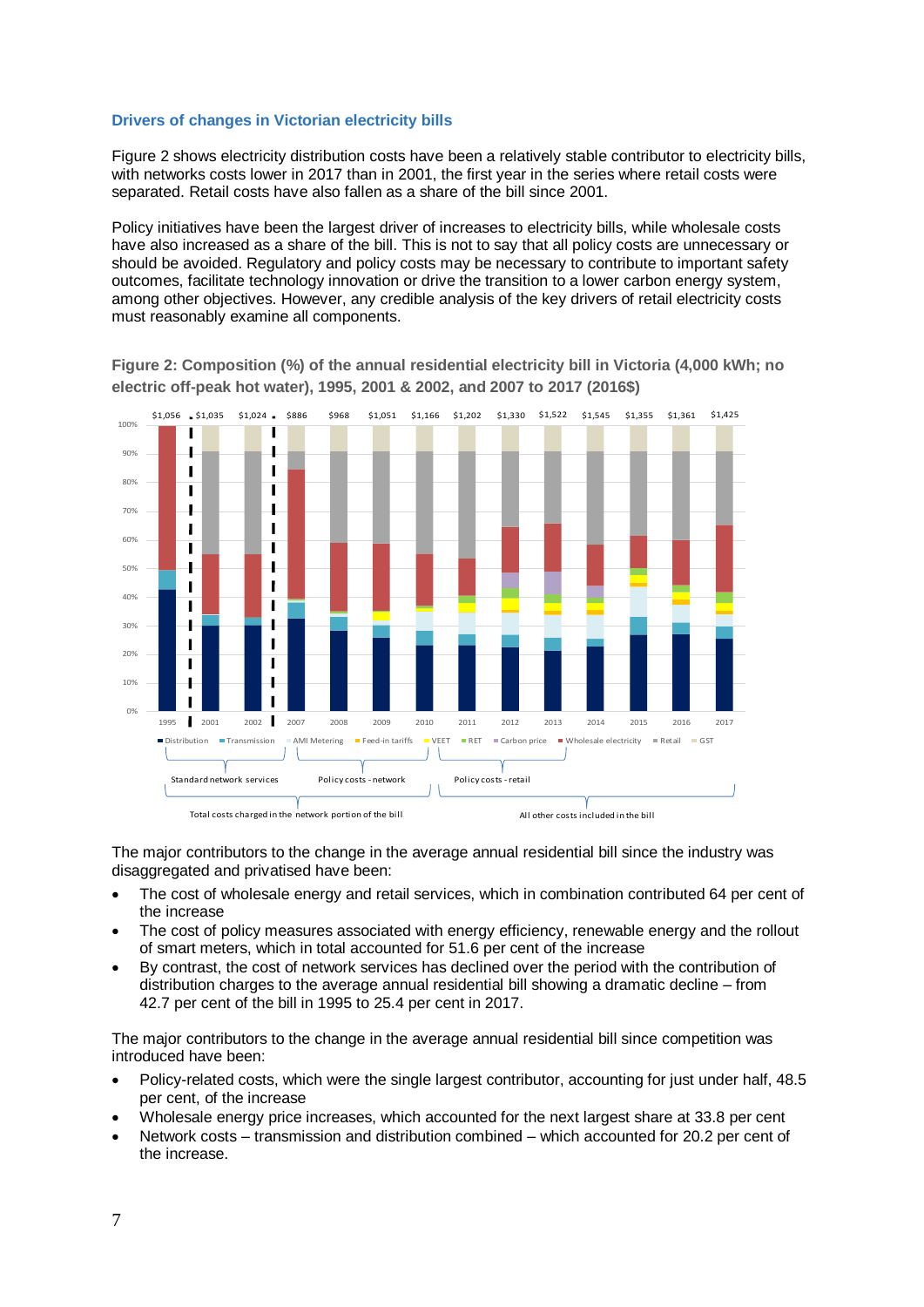By contrast, the cost of retail services declined slightly over the period, which put a modest amount of downward pressure on the average annual residential bill over this timeframe

However, the change in the average bill has not been a steady increase over these periods:

- From 2001 to 2008 that is, from just before retail competition and during the period that the Victorian government set regulated tariffs – the average annual residential retail bill *decreased* by 6.4 per cent
- By contrast, from 2008 to 2017 that is, during the period residential electricity prices have been fully de-regulated – the average annual residential retail bill has increased by 47.2 per cent.

Oakley Greenwood's report *Causes of residential electricity bill changes in Victoria, 1995 to 2017*, is provided as attachment A to this submission.

# <span id="page-7-0"></span>**A need for customer focus**

Customers are no longer passive consumers of energy and are therefore a central pillar of the energy market. Their behaviour will shape the future of the market as their preferences and expectations change and they embrace new and emerging technologies. Victoria's electricity distribution businesses are focussed on responding to these changing needs and expectations.

The Energy Networks Australia-CSIRO Electricity Network Transformation Roadmap (**NTR**), a project which the Victorian distribution businesses strongly support and contributed to, places 'customer oriented electricity' as its central principle. The NTR notes that by 2050, it will be customers who determine how \$200 billion of system expenditure is spent. The NTR also estimates that by 2050 customers and private citizens will generate up to 50 per cent of all electricity.

Customers continue to be provided with more choice and control over how and when they consume their electricity. This, in combination with price signals and incentives, can help improve network security and reliability by managing peak demand for electricity while decreasing the costs of servicing this demand for providers.

With this in mind Victorian electricity distribution businesses continue to proactively support:

- The reform of electricity network tariffs leveraging the benefits and functionality of Victoria's smart meters
- Increased transparency through the disaggregation of electricity bills
- Greater customer engagement and activation.

## <span id="page-7-1"></span>**Tariff reform will help empower customers and reduce prices**

The wider uptake of cost-reflective tariffs, in combination with the right suite of policy and regulatory settings, can benefit customers in two key ways:

- Fairly share the benefits and costs of new technology. Work by Energeia for the NTR has shown a rapid shift to fairer pricing structures will reduce future electricity bills for all customers relative to sticking with the legacy tariffs structures. Energeia has estimated that cost reflective prices could save customers up to \$17.7 billion in present value terms by 2034<sup>1</sup>.
- By assisting the orchestration and take-up of distributed energy resources—for example, by providing those with rooftop solar installations with information on optimum times and prices to on-sell their generated power.

The Victorian distribution business strongly support tariff reform. The primary motivation is that new pricing structures are one part of a suite of initiatives that will contribute to more effective management of peak demand, which in turn contributes to more efficient capital investment in the interests of customers and shareholders.

<u>.</u>

<sup>1</sup> http://www.energynetworks.com.au/sites/default/files/energeia\_network-pricing-and-enabling-metering-analysis\_november-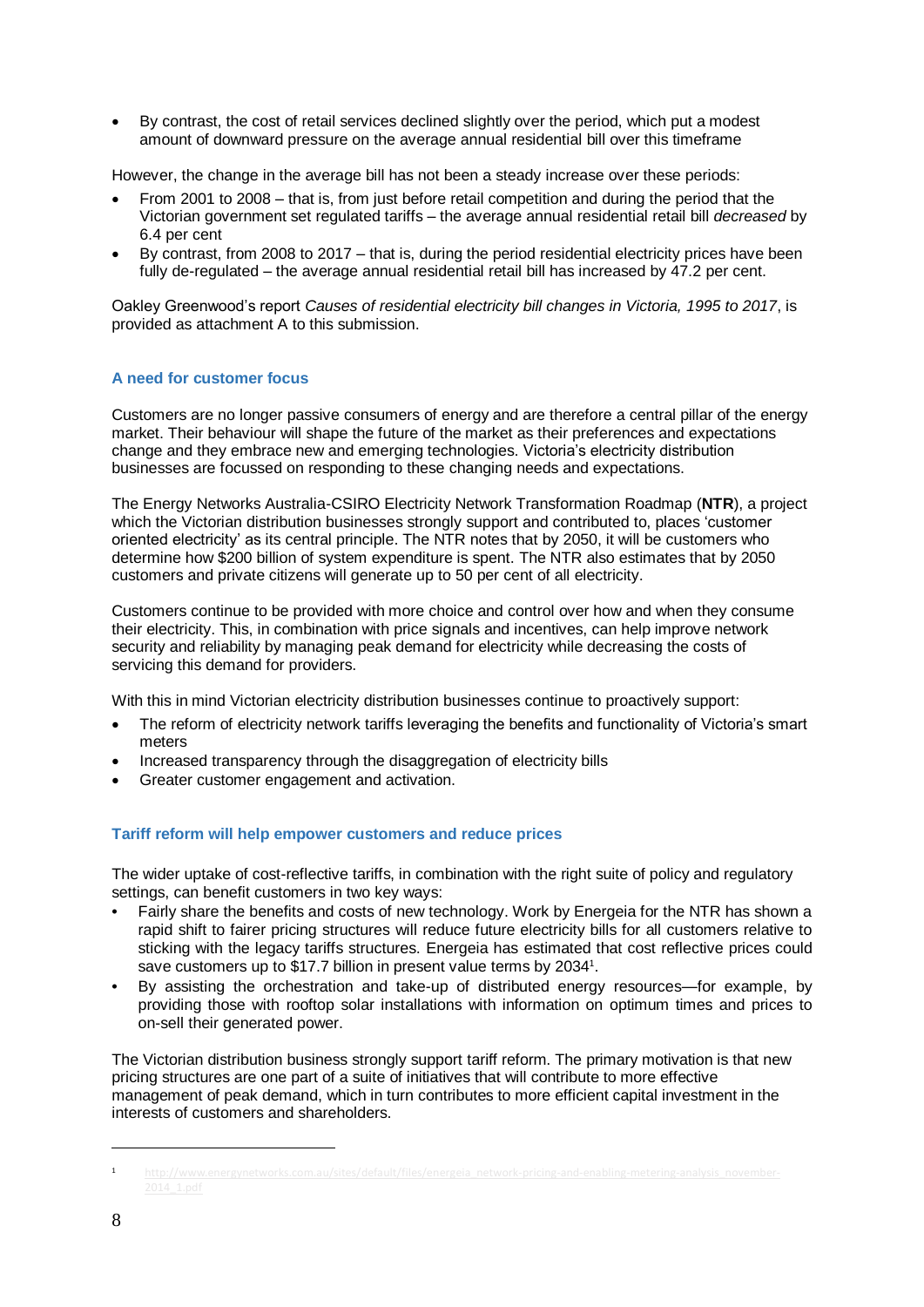Volume based tariff structures for small customers do not reflect the costs of building and maintaining the network to meet the needs to these customers. In the absence of cost reflective pricing, there has been no incentive or signal for customer behaviour that supports optimal efficiency in energy infrastructure.

Since around 2010 this has emerged as a problem, as average demand and peak demand have uncoupled. We have seen significant change in consumption patterns over the last 10 years as customers take up different technologies and alter their patterns of consumptions. This has resulted in some customers cross subsidising other users who have reduced their consumption but not their use of the network at peak times.

The purpose of tariff reform is not to penalise customers for their past investment decisions but instead to ensure that the correct signals are in place for the next wave of technological innovation and that customer understand these signals. This will ensure that as customers take increasing control in the electricity system, investing billions of dollars of equipment in the process, that their investments go to improving the system for everyone, rather than shifting costs to other users and, potentially, raising the total costs of the system.

Given that there is far greater diversity today in how consumers use electricity, it is important for consumers to understand the value of their choices. Moving to cost reflective pricing means the tariffs paid by individual consumers more accurately reflect the way they use electricity. Customers pay more for usage during peak periods and less for usage during off-peak. If consumers respond in an economically rational fashion to these price signals, network investment to meet peak demand can be deferred or avoided, creating long term savings for Victorian electricity customers and encouraging more efficient take-up and integration of new technologies.

It should be made clear that under the existing regulatory arrangements, tariff reform does not provide any opportunity for network businesses to earn additional revenue. Tariff reform will impact cost allocation between customers, not impacting revenue overall. We remain hopeful that a transition to mandatory or opt-out demand tariffs will be possible after the Victorian Government considers this matter in the lead up to the next Victorian electricity network price determinations in 2020.

Assisting customers to understand and realise the benefits of cost-reflective tariffs is a shared responsibility for all industry stakeholders, including network businesses, retailers and government. We must collectively enhance current efforts to engage and inform customers, for example by providing websites and/or mobile applications to help inform customers on making the most of smart meters and cost-reflective tariffs to save money on their power bills.

Smart meters have already delivered a range of benefits for Victorian customers. For example, Victorian electricity distribution businesses offer remote energisations and de-energisations, eliminating the need for an onsite visit to connect or reconnect a customer's supply, saving them time and money when they change retailers, move house or decide to install solar. Many customers are also benefiting from improved information about their energy consumption behaviour, enabling more informed choices about appliances and usage patterns.

#### <span id="page-8-0"></span>**Bill transparency will help customers make more informed decisions**

Network businesses believe the introduction of increased transparency through disaggregation of the bill will support customers in making more informed choices about their energy services. Previous proposals to increase bill transparency have been criticised on the basis that it can create confusion and conflicts with customer preference for simplicity.

At a time when customer engagement in energy is said to be at an all-time high and electricity pricing such a sensitive issue, the value of this particular reform should be fully explored.

Some benefits which could flow from greater bill transparency include:

- Transparency on retail charges to facilitate easier comparison between providers
- Greater transparency on variable charge components, to drive behaviour change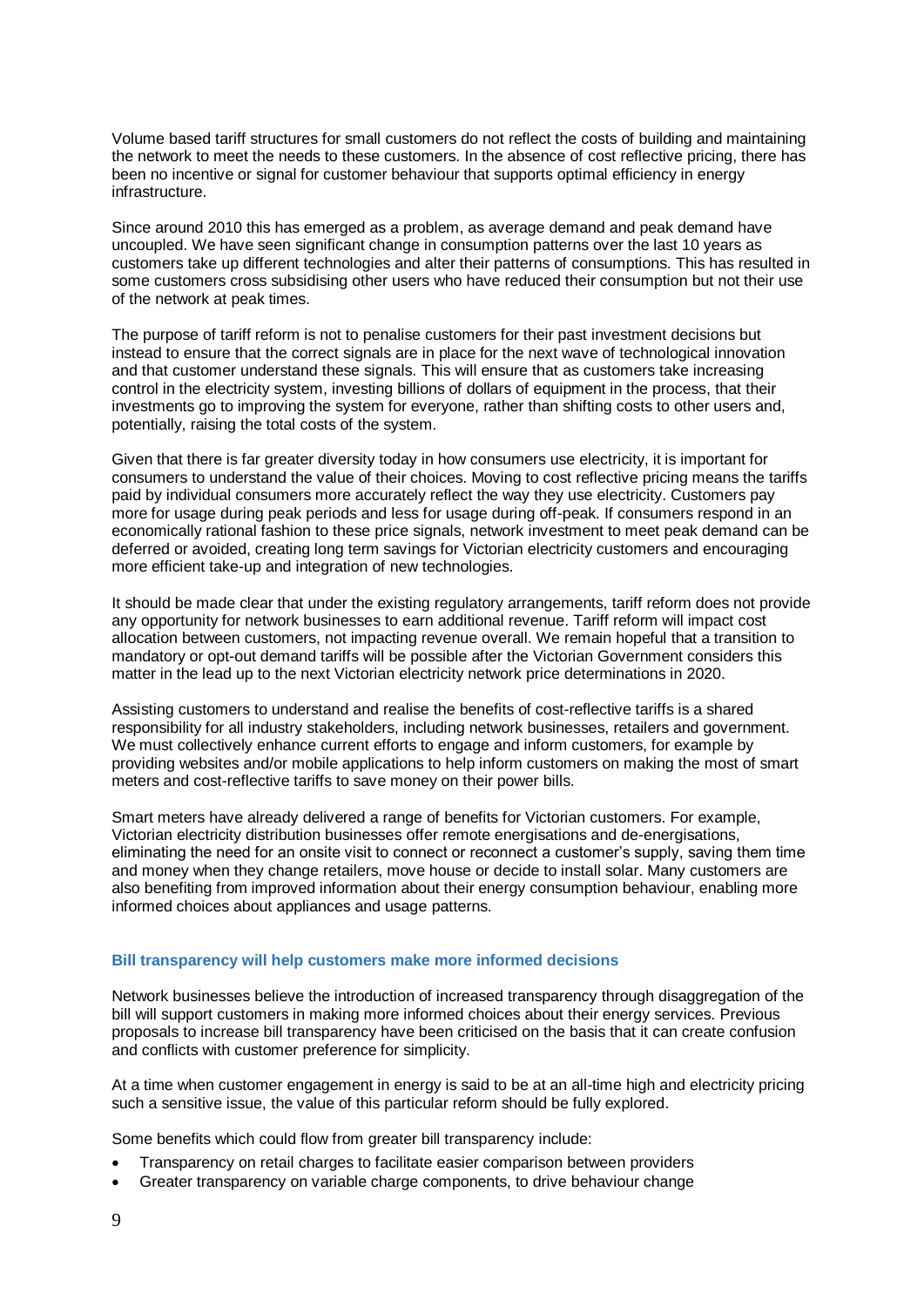- Context for an informed debate about the benefits of tariff reform
- Greater accountability for supply chain participants.

#### <span id="page-9-0"></span>**Customer engagement and activation**

Customer engagement and energy literacy are vital to a functioning, competitive Victorian energy market. Victoria electricity distribution businesses recognise this and have undertaken a number of reviews and initiatives to this end.

This section summarises the customer initiatives and findings of a range of projects and research that Victorian electricity distribution businesses have completed. The research and projects provide insight to customer perceptions of the electricity sector, their bills, and electricity use. Collectively, these projects highlight the differences in levels of customer engagement with electricity decisions, and the importance of consumer literacy and of government schemes to increase engagement and literacy.

#### **Project 1:** *CUAC energy literacy program (AusNet Services)*

Research suggests that economically disadvantaged or vulnerable consumers typically have a poorer understanding of energy and energy bills when compared to more affluent consumers. To counteract this, AusNet Services teamed up with the Consumer Policy Research Centre (CPRC; formally known as the Consumer Utilities Advocacy Centre (CUAC)) to deliver four community energy literacy workshops in Gippsland.

Findings from a baseline survey conducted prior to the workshop suggested that close to half (43 per cent) of participants had low levels of confidence in their ability to manage their energy bills. Further, baseline results suggested that participants typically lacked the confidence to contact retailers and negotiate more appropriate contracts.

Following the three-hour workshop, follow-up survey results highlighted considerable improvements in consumers' energy related understanding and confidence. Specifically, 100 per cent of participants suggested that they had higher levels of confidence in their ability to manage their energy bills. In fact, 53 per cent of participants had switched or re-negotiated their plan with their energy retailer following the workshop.

The findings of this survey point to the potential effectiveness of energy literacy workshops in building customer self-efficacy in energy retail related matters. Increasing energy literacy clearly enables greater ability to benefit from competition, which in turn should activate more competition and innovation.

#### **Project 2:** *Commercial Energy Services, Yackandandah mini-grid project (AusNet Services)*

The Commercial Energy Services team at AusNet Services has been working alongside community renewable energy group, Totally Renewable Yackandandah (TRY), to explore ways to assist the Yackandandah community in achieving their goal of being 100 per cent renewable by 2022. Specifically, the team has been engaging with the community (via a series of workshops and public town hall events) to deploy the first commercial mini-grid in Australia.

The community engagement efforts have also explored how a common retail function (i.e., community retailer) can facilitate energy sharing in the community mini-grid. With the creation of a community retailer alongside a community mini-grid, the community believes that the opportunity exists to create a unified energy system that from a technical and functional (retail) perspective can facilitate the optimisation of energy sharing and renewable energy use. Creating this unified energy system will ultimately drive renewable energy use in Yackandandah towards 90 per cent.

With less reliance on the National Electricity Market (NEM), communities like Yackandandah are beginning to realise that there is an opportunity to explore a different approach to electricity retail. With only 10 per cent of the community mini-grid power required from the NEM, communities are looking towards taking greater control and governance of their energy retail mechanisms. Communities also believe that this shift in the retail model will also create community employment and a community dividend which is highly valued.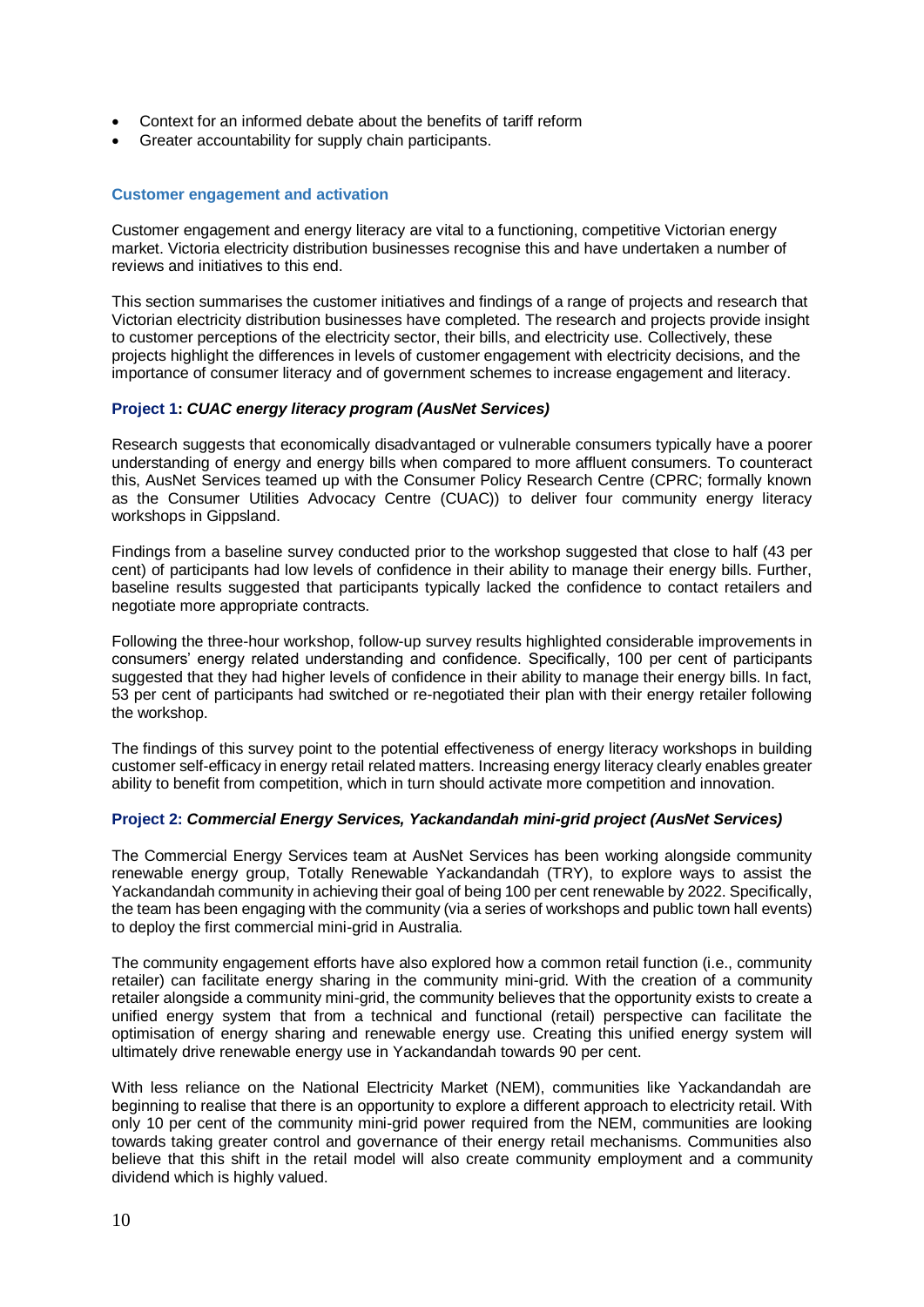# **Project 3:** *myEnergy portal (CitiPower and Powercor)*

The *myEnergy* dashboard allows CitiPower and Powercor customers to view their households or businesses use electricity over time and to identify ways to reduce their bills and become more energy efficient.

The *myEnergy* dashboard:

- Shows energy usage and if the customer has solar installed, what they export back to the grid, by day, by week, or by month. Up to two years of historical data can be viewed
- Allows customers to download usage data and quickly compare retailers through Victorian Energy Compare
- Compares customers' electricity consumption to the average for their area.

All CitiPower and Powercor customers have access to the portal (1.1 million NMIs). The portal has been promoted to customers via email, direct mail, website, and SMS. Almost 15,000 users have registered for myEnergy since September 2016.

Around 3,500 customers have used myEnergy to transfer data to the Government's Victorian Energy Compare website since myEnergy was launched. Advice from DELWP, based on AEMC analysis, suggests that an average of \$383 per customer is saved by customers who shop around.<sup>2</sup>

#### **Project 4:** *Renewable Newstead (CitiPower and Powercor)*

Powercor is working with Newstead 2021 to explore ways that the Newstead community can become fully renewable by 2021.

Newstead 2021, through the project group Renewable Newstead, is focussed on local generated renewable energy, embedded within a community scale electricity network. The Renewable Newstead project is currently looking at a range of options designed to deliver the local community a low cost, reliable and safe supply of renewable energy.

## **Project 5:** *Newgate qualitative research report (Jemena)*

In 2014 Jemena engaged Newgate Research to undertake a research program to gauge their customer's views. The primary focus of the research was on customer reactions and preferences to Jemena's Five Year Plan, with feedback also gathered on a range of other issues including Jemena's longer-term strategy. The two primary modes of research were a four hour focus group and a four hour deliberative forum and there were numerous participants from across the income spectrum.

The following are some relevant key findings:

- General interest in energy related issues was moderate at the beginning of the research sessions, but increased substantially by the end of the sessions once customers learned and engaged more on the issues
- Issues of most concern were rising costs and the need to increase use of renewables
- There was a resounding preference (92 per cent) for behaviour change incentives to decrease peak demand usage
- There was also overwhelming enthusiasm for increased customer education, including on how to keep power bills down and policy changes.

## **Project 6:** *Electricity Outlook portal (Jemena)*

Jemena's Electricity Outlook portal is an online tool to help customers monitor electricity use through their smart meters. Data on when and how much electricity is used is gathered daily from the customer's smart meter and accessible by logging in. There are instructional videos in four languages on using the portal available on Jemena's website.

<u>.</u>

<sup>2</sup> <http://www.news.com.au/finance/money/costs/simple-way-to-cut-your-power-bill/news-story/86d277cb89bb0b73a9d7049c3d243b72>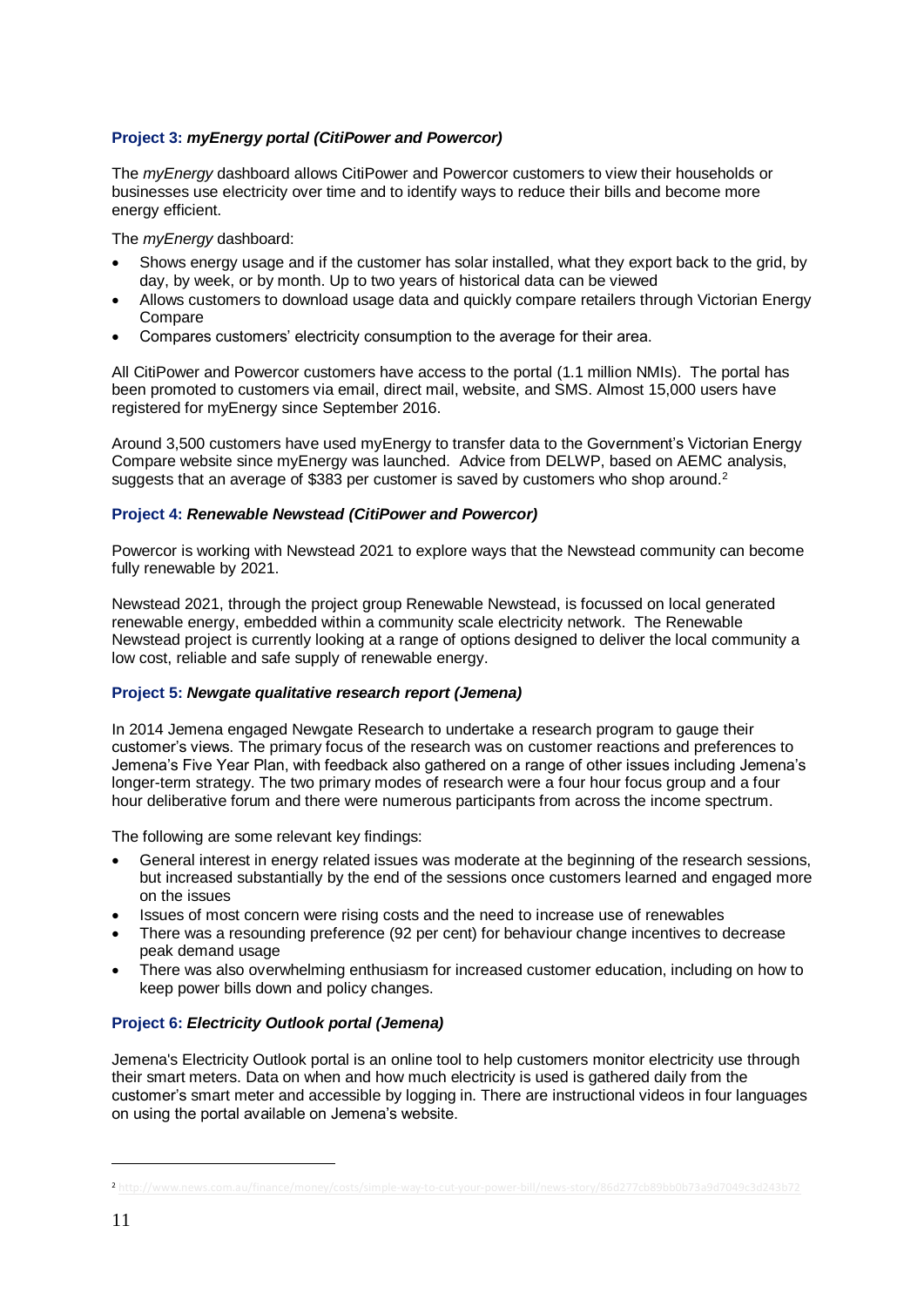Electricity Outlook can help customers:

- Compare electricity retailer plans to see if you have the best deal
- Better understand your electricity consumption habits
- See an estimate of how much your electricity is costing you everyday
- Get notified in the event of a power outage.

#### **Project 7:** *Partnering with Kildonan's CareRing program (Jemena)*

Jemena is a partner of UnitingCare Kildonan's CareRing program which aims to support and empower vulnerable customers, providing a single point of contact to Kildonan trained staff to help address the various issues facing households including energy literacy, financial management, mental health and unemployment. A clear benefit of the CareRing program is that it takes a holistic approach to addressing hardship and vulnerability, well beyond just energy bills. The program allows partners such as Jemena (whose customer service staff are trained to identify potential CareRing referrals) to refer vulnerable customers to CareRing and better address their needs.

While CareRing currently has a number of corporate partners, increased membership by retailers (who often have more direct engagement with customers) would allow the energy sector to better engage and meet the needs of vulnerable and hardship households and individuals.

## **Project 8:** *EnergyEasy* **(***United Energy***)**

United Energy's Energy Easy portal provides approximately 18,000 registered users with access to a range of information relating to their energy consumption patterns. Energy Easy allows customers to:

- Monitor electricity usage in near real time
- Request and download data reports
- Set retailer tariffs as well as energy reduction targets
- Enter tariffs from different electricity retailers to compare outcomes
- Connect an in-home device to the meter

Energy Easy also provides direct links to online resources to assist customers to find ways to reduce energy usage and save on electricity bills.

## **Project 9:** *Summer Saver* **(***United Energy***)**

United Energy's Summer Saver<sup>3</sup> program invites customers serviced by specific (constrained) areas of the network to voluntarily participate in a demand management program over the peak summer months, in exchange for direct cash incentives.

Registered customers are alerted via SMS 48 hours in advance of an 'event day' (typically over 35 degrees) to reduce their energy load during a peak window period. Tips on how to achieve energy reductions communicated to participants include pre-cooling homes, adjusting air-conditioners to 25 degrees during the peak period, and turning off discretionary loads such as pool pumps.

Using smart meter data, United Energy compares participating customer's electricity usage between during the 'event' day peak period to previous consumption on a similar day. Successful participants receive cash rewards by direct EFT to a nominated account.

In addition to demand management outcomes for the network, the program builds energy literacy and encourages behavioural change.

<u>.</u>

<sup>3</sup> [https://customer-web.prd.prod.clddc.ue.com.au/assets/docs/Summer\\_Saver\\_Program\\_FAQs.pdf](https://customer-web.prd.prod.clddc.ue.com.au/assets/docs/Summer_Saver_Program_FAQs.pdf)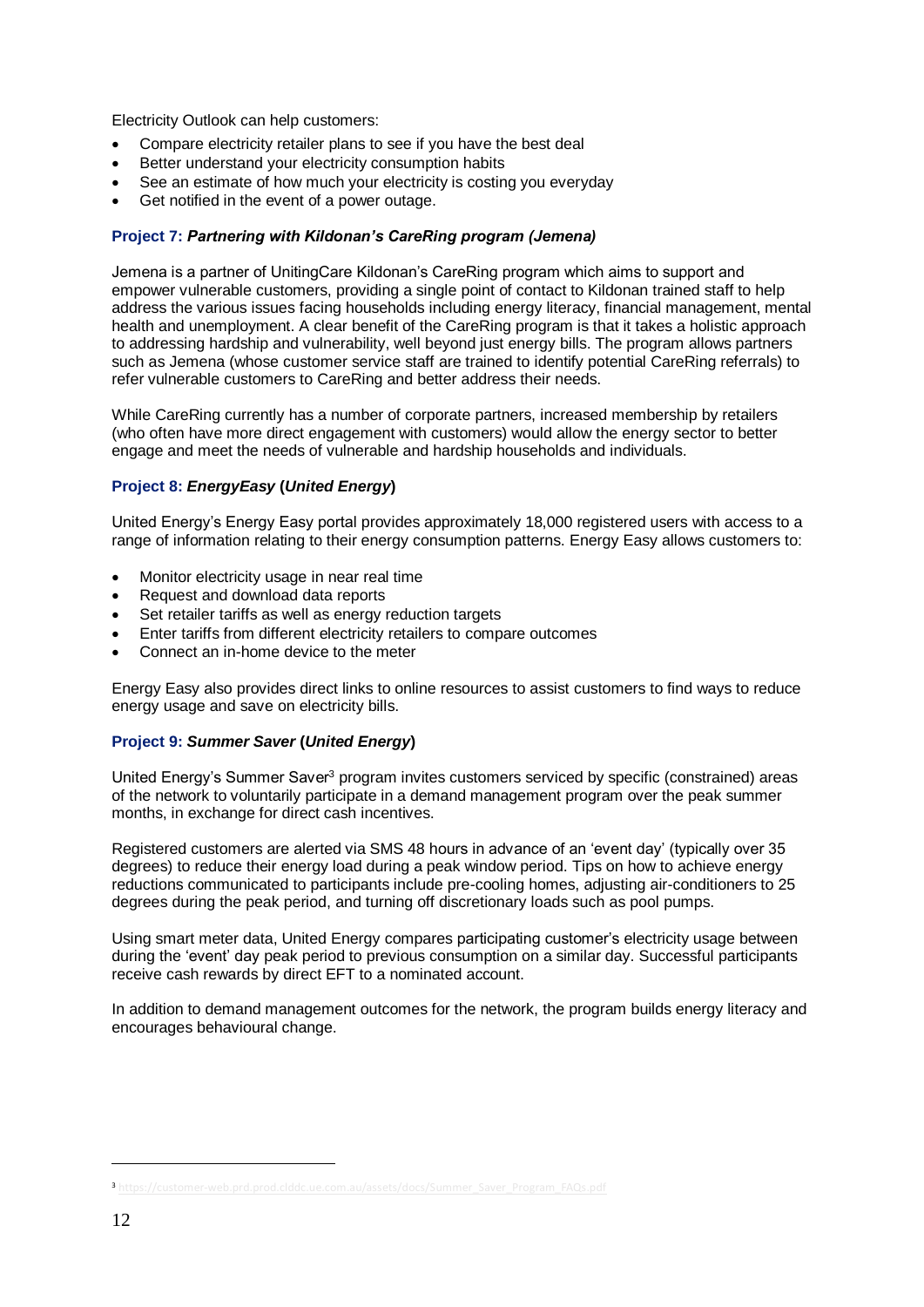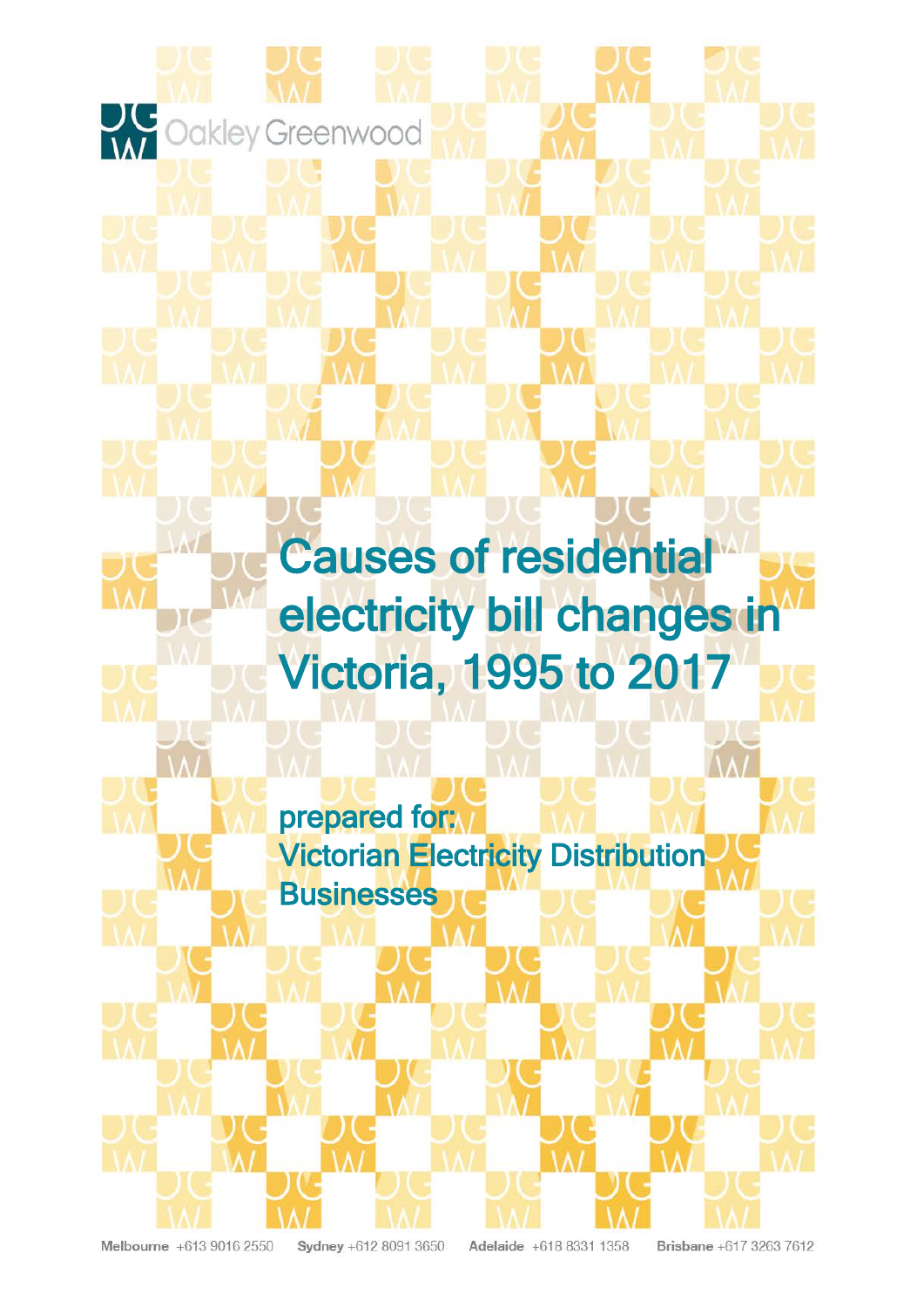

# DISCLAIMER

This report has been prepared for the Victorian Electricity Distribution Businesses as part of their ongoing commitment to engaging with customers on energy issues of interest.

The analysis and information provided in this report is derived in whole or in part from information prepared by a range of parties other than Oakley Greenwood (OGW), almost all of which are publicly available. OGW explicitly disclaims liability for any errors or omissions in that information, or any other aspect of the validity of that information. We also disclaim liability for the use of any information in this report by any party for any purpose other than the intended purpose.

# DOCUMENT INFORMATION

| Project            | Causes of residential electricity bill changes in Victoria, 1995 to<br>2017                |
|--------------------|--------------------------------------------------------------------------------------------|
| Client             | <b>Victorian Electricity Distribution Businesses</b>                                       |
| <b>Status</b>      | Research report                                                                            |
| Report prepared by | Lance Hoch (lhoch@oakleygreenwood.com.au)<br>Rohan Harris (rharris@oakleygreenwood.com.au) |
| Date               | February 2017                                                                              |

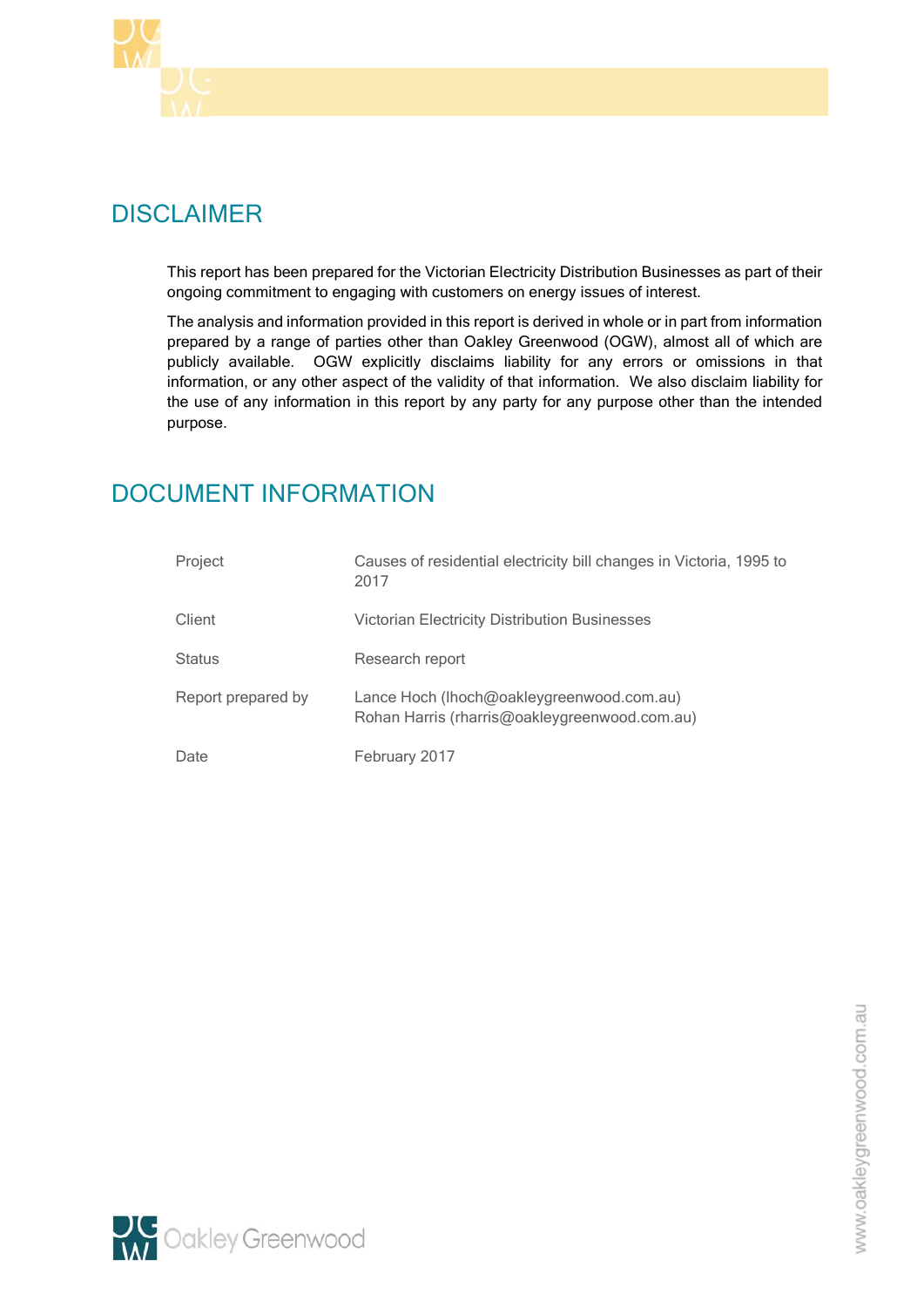

# Table of CONTENTS

| 1.             |      |       |                                                                                          |  |
|----------------|------|-------|------------------------------------------------------------------------------------------|--|
| 2.             |      |       |                                                                                          |  |
| 3 <sub>1</sub> |      |       |                                                                                          |  |
|                | 3.1. |       | Changes in Victoria residential electricity prices from 1995 to 2017 3                   |  |
|                | 3.2. |       |                                                                                          |  |
|                |      |       |                                                                                          |  |
|                |      | 3.2.2 |                                                                                          |  |
|                |      |       |                                                                                          |  |
|                |      | 3.2.4 |                                                                                          |  |
|                |      | 3.2.5 |                                                                                          |  |
|                |      |       |                                                                                          |  |
|                | 3.3. |       |                                                                                          |  |
|                |      |       | Appendix A : Detail of residential electricity price changes in Victoria, 1995 - 2017 18 |  |
|                | A.1  |       | Changes in the average residential electricity bill in Victoria from 1995 to 2017  18    |  |
|                | A.2  |       |                                                                                          |  |

A.3 [Calculation of the bill components -](#page-36-0) 2001 through 2017 ............................................. 21

i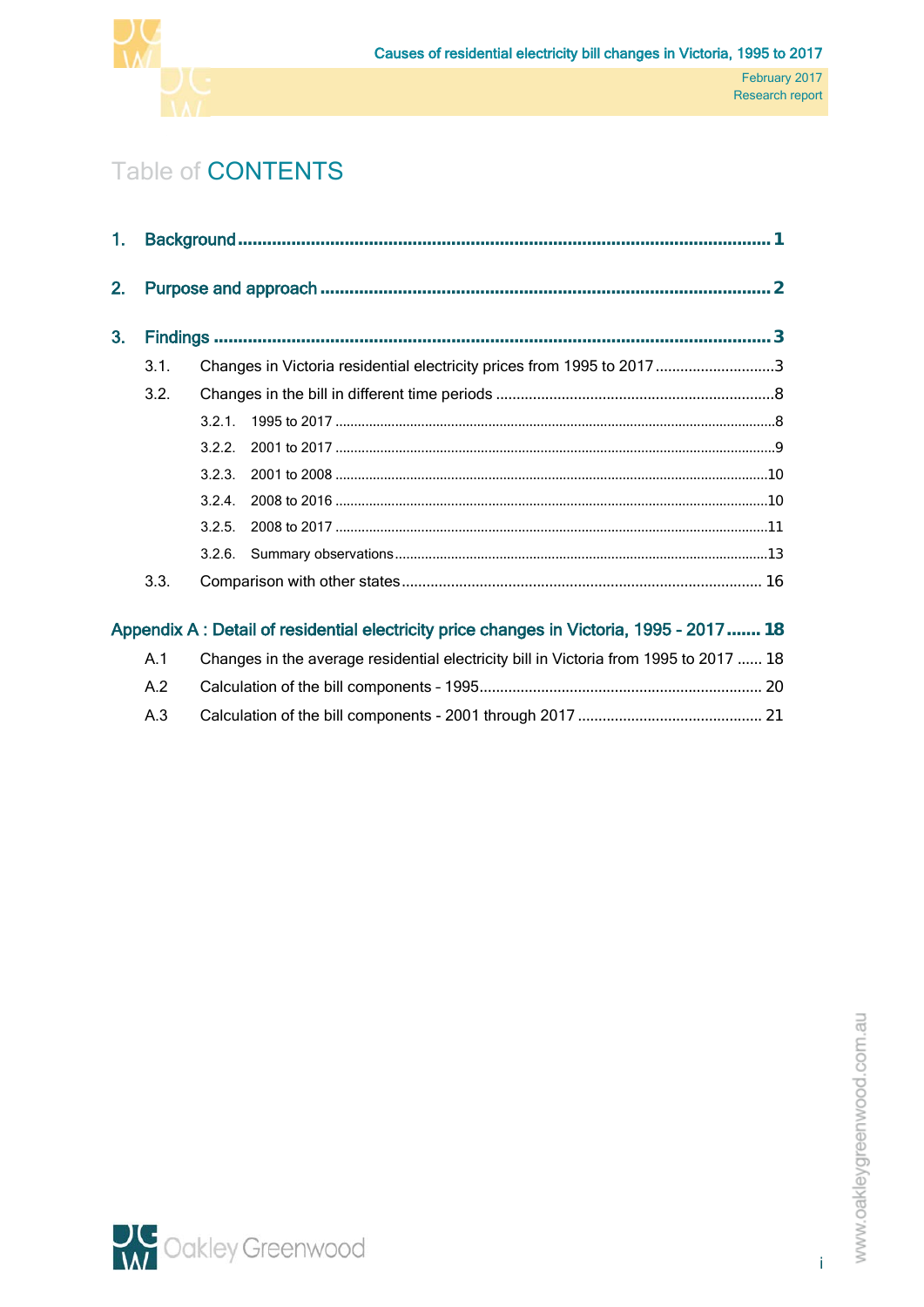

# Table of FIGURES

| Figure 1: Composition (2016\$) of the annual residential electricity bill in Victoria (4,000 kWh;                                                                                                       |  |
|---------------------------------------------------------------------------------------------------------------------------------------------------------------------------------------------------------|--|
| Figure 2: Composition (%) of the annual residential electricity bill in Victoria (4,000 kWh;                                                                                                            |  |
| Figure 3: Contribution to change in the average residential electricity bill in Victoria from<br>the privatisation of the distribution businesses to present, 1995 to 2017 (2016\$, inclusive of GST) 8 |  |
| Figure 4: Contribution to change in the average residential electricity bill in Victoria from                                                                                                           |  |
| Figure 5: Contribution to change in the average residential electricity bill in Victoria during<br>the period the government set regulated retail tariffs and retailers could offer different prices    |  |
| Figure 6: Contribution to change in the average residential electricity bill in Victoria since                                                                                                          |  |
| Figure 7: Contribution to change in the average residential electricity bill in Victoria since                                                                                                          |  |
| Figure 8: Composition of the annual bill of a single-rate residential customer that uses                                                                                                                |  |

# Table of TABLES

| Table 1: Summary of the changes and causes of changes in average annual residential                       |  |
|-----------------------------------------------------------------------------------------------------------|--|
| Table 2: Distribution charges in different NEM areas for a single-rate residential electricity            |  |
| Table 3: Composition of the annual bill of a residential electricity customer in Victoria using 4,000 kWh |  |

 $\rm{a}$ oosition of the annual bill of a residential electricity customer in Victoria using 4,000 kWh [\(w/o electric off-peak hot water\) 1995, 2001, 2002 and 2007 to Jan 2017 \(2016 dollars\)](#page-34-0)...................... 19

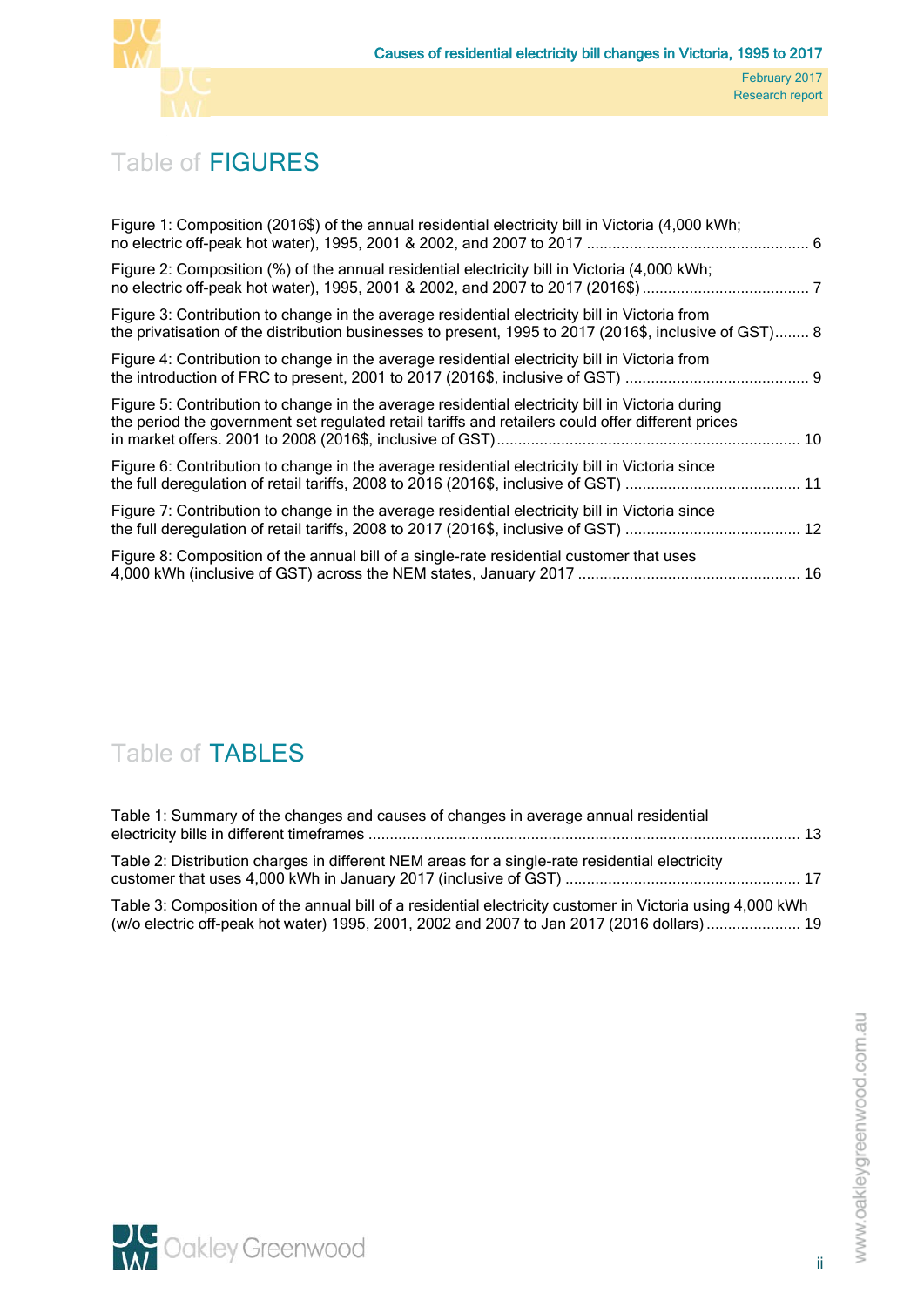

# <span id="page-16-0"></span>1. Background

Residential electricity prices– which had been fairly stable in real terms across the National Electricity Market (NEM) from the mid-nineties through to about  $2006<sup>1</sup>$  $2006<sup>1</sup>$  $2006<sup>1</sup>$  - began increasing significantly in 2007 in some jurisdictions and in 2008 in others. By 2012, after four to five successive years of increases that in several jurisdictions were 10% or more annually, electricity prices had become a topic of national political concern. In much of the media commentary about these increases, network charges – the costs included in consumers' bills for the physical delivery of electricity and related services<sup>[2](#page-16-2)</sup> - had been identified as the main cause of the increases.

As part of the discussion about electricity prices, the Victorian electricity distribution companies asked Oakley Greenwood to provide an independent analysis of the various charges that make up the bill of an average residential electricity consumer in Victoria, and how that has changed over time. The results of that analysis were published in March 2013. That analysis demonstrated that the amount by which the price of electricity had increased – and what had driven the increase – varied significantly from state to state.

A follow-up study was published in April 2014 that updated the information in the first study through 2013. That study went beyond the earlier report in two ways:

- **If** It identified the impact of government policies on the retail portion of the bill as well as on the network portion<sup>[3](#page-16-3)</sup>, and
- $\blacksquare$  It extended the timeframe considered by including 1995<sup>4</sup>, the year before the Victorian electricity distribution businesses were privatised, and 2013, one additional year to the timeframe addressed in the previous report.

A third study, published in December 2014, updated results through 2014 and provided one additional bit of information to what had been presented in earlier reports: It disaggregated the category labelled Wholesale energy and retails costs that was presented in the earlier versions into

- **Notify** Wholesale electricity costs, and
- $\blacksquare$  Retail operating costs and margin.

<span id="page-16-1"></span><sup>1</sup> In Victoria, the amount paid by the average residential consumer actually declined in real dollar terms between 1995 and 2001, and between 2001 and 2006. Further detail is presented in Section 3.1.

<span id="page-16-2"></span><sup>2</sup> The term 'networks' refers to both electricity transmission and distribution companies. Transmission companies transport electricity in bulk (at high voltage) from major generators directly to very large customers, and to the start of distribution networks. The voltage is then reduced and distribution companies deliver electricity directly to industrial, business and residential consumers.

<span id="page-16-3"></span><sup>&</sup>lt;sup>3</sup> The March 2013 report only identified those policy costs associated with environmental impacts and metering that affected the network portion of the bill. By also separating out the policy costs that affect the wholesale/retail portion of the bill, the April 2014 report treated the network and wholesale/retail components of the bill equally, and also allowed the full impact of government policies on residential electricity prices to be seen.

<span id="page-16-4"></span><sup>4</sup> Note that all years are expressed as calendar years.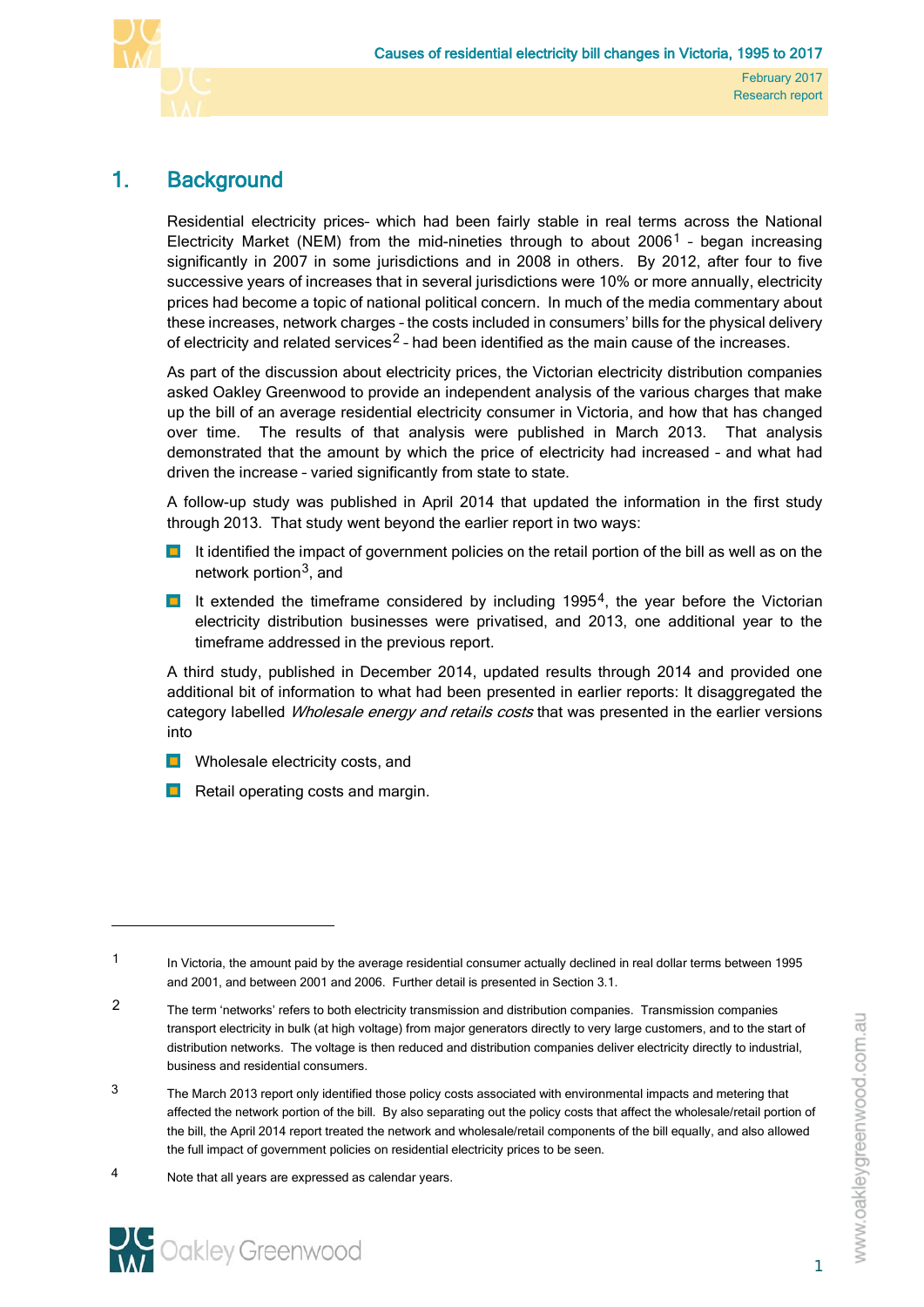

# 2. Purpose and approach

<span id="page-17-0"></span>This report provides updated information on the same topics through early 2017; namely, the extent to which residential retail electricity prices have changed in Victoria, and what has driven those changes.

Section [3.1](#page-18-1) of this report presents information on the composition of and changes in the annual electricity bill of the average residential customer who does not use off-peak electric water heating in 1995 and from 2001 through 2017. This is the first time the report has presented information on prices in the current year. Doing so required the use of some additional data sources and analysis approaches.

Appendix A provides further detail on how the component costs were derived for 1995, 2001 through 2016, and for 2017. In undertaking the analysis presented in this study we have relied on publicly available data. Two of the primary sources used were:

 $\blacksquare$ The Annual Pricing Proposals lodged by each of the Victorian electricity distribution companies with the Australian Energy Regulator (AER) – These documents provide information on the charges that the Victorian electricity distribution companies make to electricity retailers related to their residential customers. The amount charged is broken down into the following categories: transmission services, distribution services, metering charges and charges to recover the costs of the Premium Feed-in Tariff that was put in place by the Victorian government commencing on 1 November 2009 and the Transitional Feedin Tariff that commenced on 1 January 2012, and which continued, though at a lower feed-in rate until 31 December 2016<sup>[5](#page-17-1)</sup>.

[http://delwp.vic.gov.au/energy/electricity/victorian-feed-in-tariff\)](http://delwp.vic.gov.au/energy/electricity/victorian-feed-in-tariff)



 $\overline{a}$ 

<span id="page-17-1"></span><sup>5</sup> Note that this does not include any other feed-in tariffs or other incentives offered by electricity retailers or the Commonwealth or local governments. Note also that the Transitional Feed-in Tariff closed to new customers on 31 December 2012, and the Premium Feed-in Tariff closed to new customers on 29 December 2011. Customers on the Transitional Feed-in Tariff were transferred to the current feed-in tariff, which is now administered by the Essential Services Commission (ESC) as at 1 January 2017. That tariff was set at \$0.05 per kWh for calendar year 2016; the 2017 tariff level will be announced at the end of February 2017. The Transitional Feed-in Tariff closed to new customers on 31 December 2012, but customers who entered that tariff prior to that date will continue to receive \$0.60 per kWh through 31 December 2023. The distribution businesses remain responsible for paying customers on the current feed-in tariff and the Premium Feed-in Tariff the applicable per-kWh amounts (see: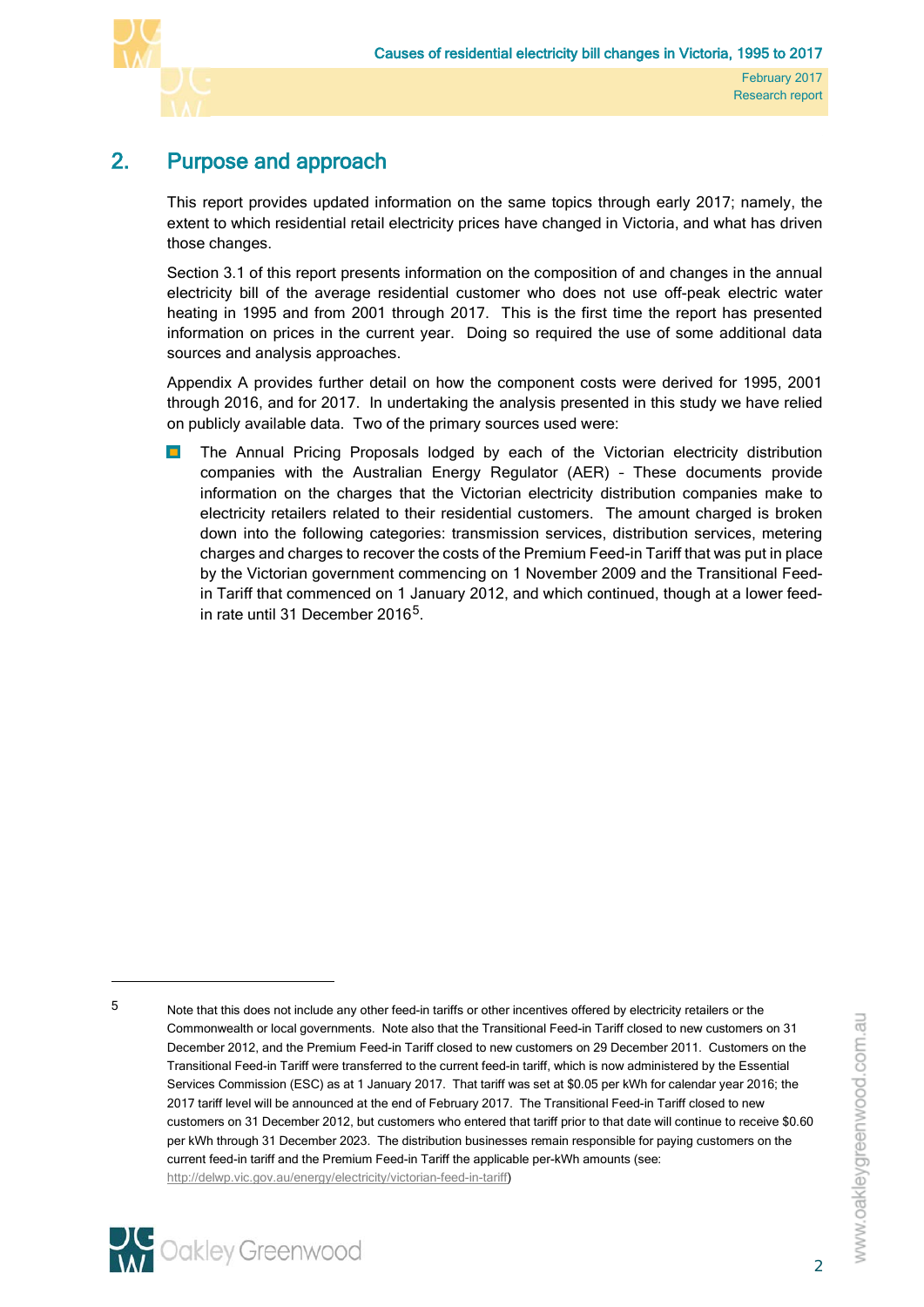

**Information compiled by the Victoria Essential Services Commission (ESC) regarding the** size of the average residential electricity bill in Victoria<sup>[6](#page-18-2)</sup>. Starting in 2007, the ESC has published annual reports regarding the standing offers<sup>[7](#page-18-3)</sup> and market offers<sup>[8](#page-18-4)</sup> available in each of the distribution service areas within the state. This source was used for the years 2007 through 2016, but has not been published for 2017. Rather, for 2017, the average residential electricity bill was derived by interrogating the ESC's Victorian Energy Compare website and calculating the arithmetic average of the lowest market offer<sup>[9](#page-18-5)</sup> provided by each retailer in each distribution area.

Section [3.3](#page-31-0) of this report includes a comparison of the components of residential electricity bills across the NEM states. The comparison provided in this report, like the December 2014 report, differs from the earlier versions due to the fact that retail electricity prices were fully de-regulated in South Australia on 1 February 2013, in NSW on 1 July 2014, and in southeast Queensland on 1 July 2015.

<span id="page-18-0"></span>A full discussion of all of the sources of information and how they were used in the analysis is presented in Appendix A.

# 3. Findings

# 3.1. Changes in Victoria residential electricity prices from 1995 to 2017

<span id="page-18-1"></span>In this analysis, we have assessed the components of the annual bill that would be incurred in each year by the average residential electricity customer (annual consumption of 4,000 kWh) who does not have off-peak electric water heating.

The components used in the analysis were as follow:

 $\blacksquare$ Distribution charges, which are the charges for the use of the local distribution 'poles and wires' network;

- <span id="page-18-3"></span>7 'Standing offers' are the gazetted retail tariffs that are available in each distribution service territory. From 2002 through 2008 these tariffs were set by the Essential Service Commission (for the first year or two) and subsequently by the Victorian Government. In both cases the regulated tariff was set based on the estimated costs incurred by electricity retailers in serving residential customers. Retail electricity prices were fully de-regulated as of 1 January 2009. After that time, while electricity retailers have still been required to provide a 'standing offer' to any customer who has not previously taken up a market contract, that offer is no longer reviewed nor does it need to be approved by the government or the regulator.
- <span id="page-18-4"></span>8 'Market offers' include all electricity contracts offered by electricity retailers to residential consumers other than standing offers. There are generally a number of market offers available within each distribution service area, and a single electricity retailer will often provide more than one choice of market offer. In addition to the price to be charged for the electricity purchased by the customer, market offers often include a fixed term, in some cases an exit fee if the contract is terminated early, various types of discounts (e.g., for paying the bill on time) and other features and conditions.
- <span id="page-18-5"></span>9 Only market offers with flat (single-rate) prices were considered; market offers using time-of-use prices were not considered.



l

<span id="page-18-2"></span> $6$  The ESC provides information for two kinds of residential customers: customers on a single-rate tariff who do not use off-peak electric water heating (and with an annual average consumption of 4,000 kWh), and customers with off-peak water heating (with an annual average consumption of 4,000 kWh plus 2,500 kWh off-peak for water heating). The analysis presented in this paper is for single-rate consumers without electric water heating as this is by far the larger of the two groups.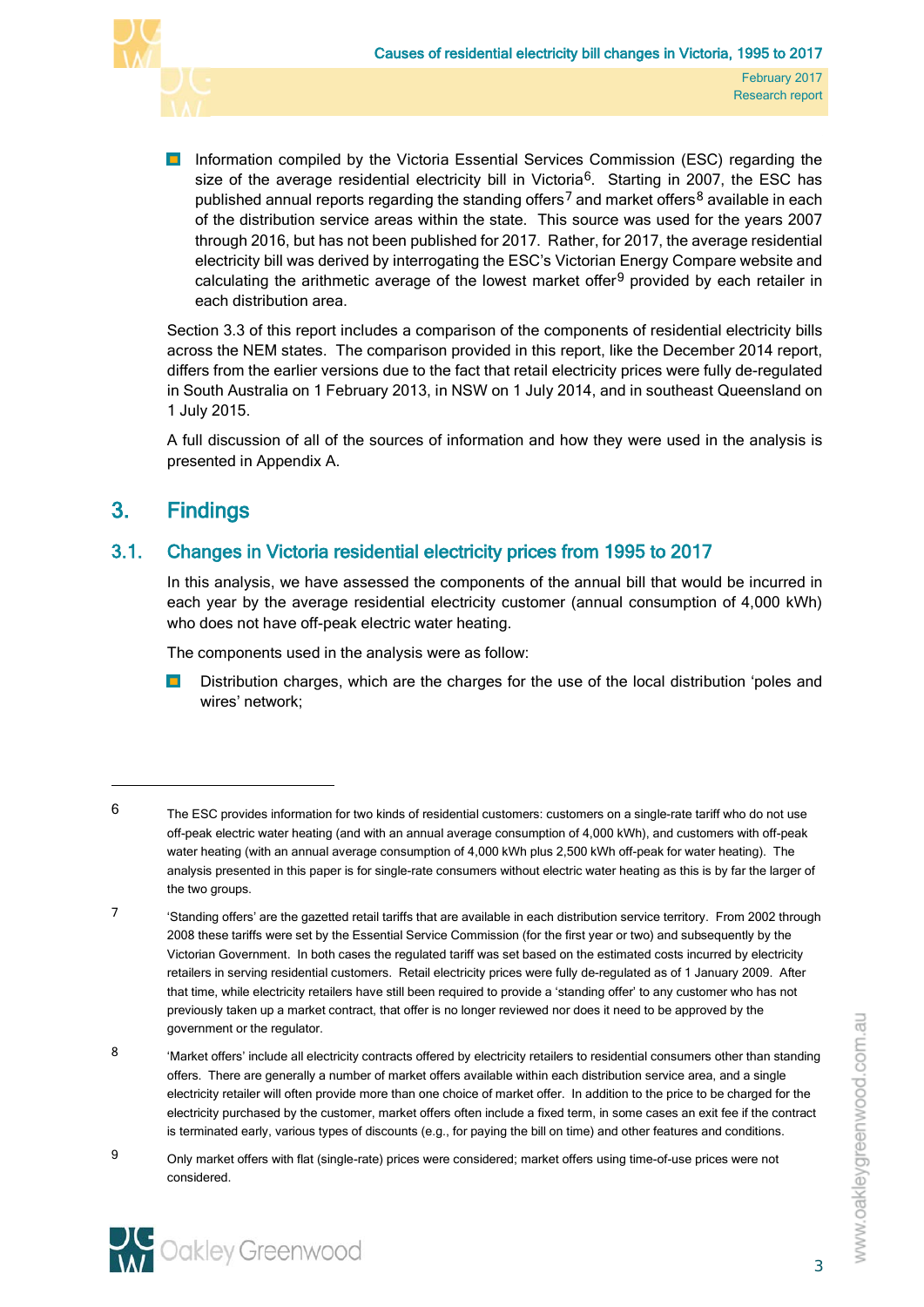

- $\blacksquare$ Transmission charges, which are the charges for the use of the high-voltage transmission network
- **Policy costs that are recovered in the network charges and include:** 
	- the costs required to comply with the Victorian government's mandate that the distribution businesses roll-out advanced metering infrastructure (AMI) to all residential and small non-residential electricity consumers<sup>[10](#page-19-0)</sup>
	- the costs of the Premium Feed-in Tariff that was put in place by the Victorian government commencing on 1 November 2009 and the Transitional Feed-in Tariff that commenced on 1 January 2012, and which continued, though at a lower feed-in rate until 31 December 2016
- $\blacksquare$ The cost of purchasing electricity from the wholesale market at spot price,
- $\blacksquare$ The charge for retail services, which includes<sup>[11](#page-19-1)</sup>
	- $\blacksquare$  the cost of billing customers, processing their payments and answering their questions,
	- **T** the cost of marketing to retain existing customers (including ongoing information activities) and to acquire new ones (including credit checks), acquiring information activities,
	- the retailer's net margin (i.e., profit); and
- **Policy costs that are recovered in wholesale or retail charges, including the costs associated** with complying with relevant government policy initiatives such as
	- **In the Victorian Energy Efficiency Target (VEET), which commenced in January 2009 and** requires retailers to achieve specified targets for improving the energy efficiency of their customers,
	- **In** the Commonwealth Government's Renewable Energy Target, which commenced in 2001 and requires retailers to ensure that a specified proportion of the electricity consumed by their customers comes from renewable sources, and
	- **the carbon price that was levied on wholesale electricity generators from 2012 to 2014** as a result of Commonwealth government policy.

The average annual bill was calculated somewhat differently for different years in analysis period, as follows:

<span id="page-19-1"></span><sup>11</sup> These components of the retail charge are listed out for information purposes only. There is no readily accessible source of information about retailers' operating costs or margins. The approach used in this analysis estimates retail charges by subtracting the other cost components (for which information is available), from a calculation of the retail bill based on the details of the market offer and the assumed annual consumption of 4,000 kWh.



<span id="page-19-0"></span><sup>10</sup> To accurately represent the incremental cost of this policy decision, the average annual cost incurred by the Victorian distribution businesses in providing standard metering services prior to the AMI decision was determined. That cost, \$20 per customer (in 2013 dollars), was removed from the costs of the AMI rollout, and added to DUOS charge (adjusted for inflation) in each year of the analysis. This recognises that, in the absence of that policy, the distribution businesses would still have incurred the cost of delivering standard metering and metering services, provides an accurate representation of the incremental costs of the government's decision to rollout AMI, and ensures that the sum of the costs of the individual bill components equals the actual average bill of a residential customer that uses 4,000 kWh and does not have off-peak electric water heating.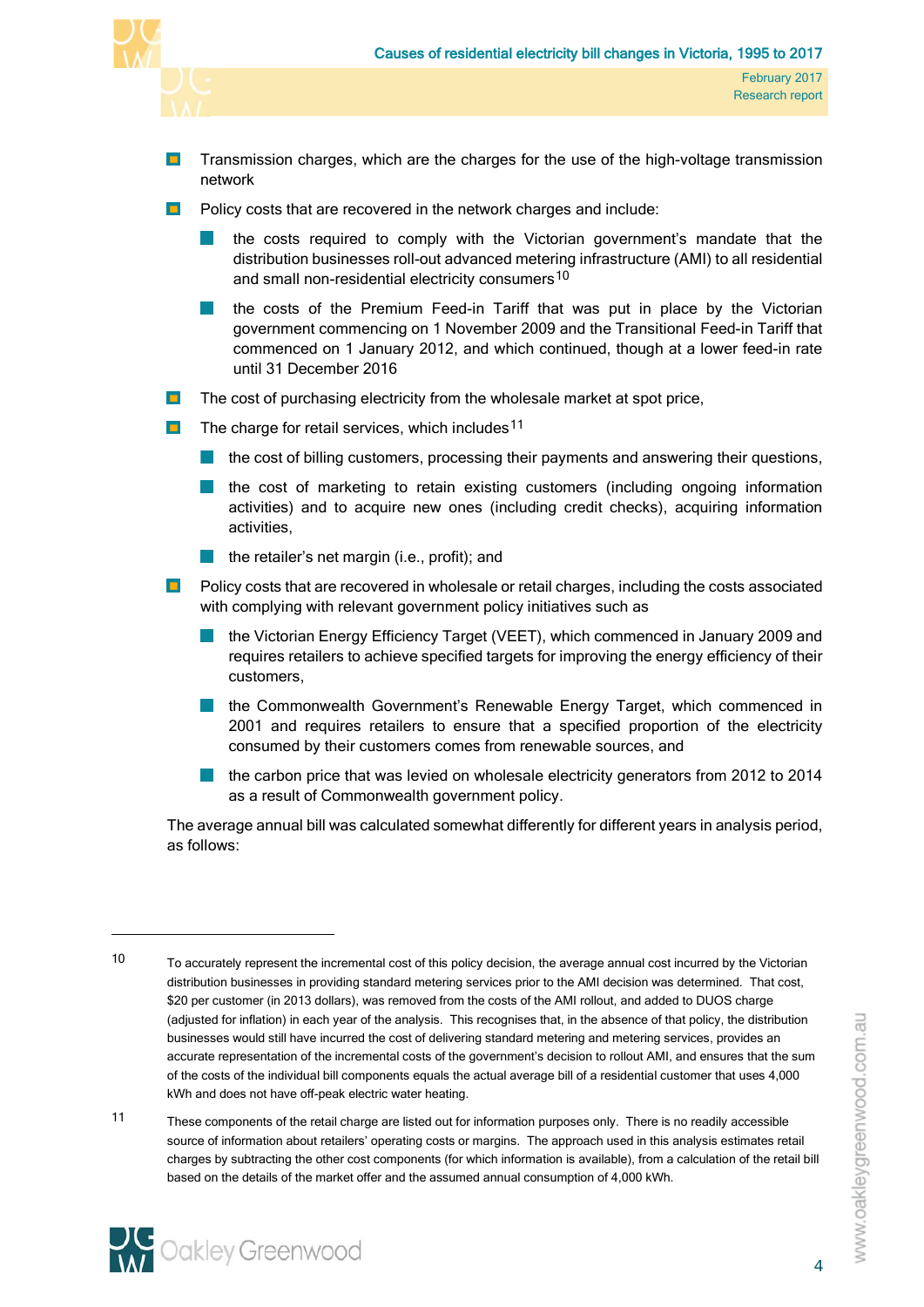

- $\blacksquare$ In 1995 the electricity industry in Victoria was vertically unbundled, and the five distribution businesses that had been created the previous year were privatised. Full retail competition had not yet been introduced and residential electricity prices were still fully regulated. The annual bill that would have been incurred for the consumption of 4,000 kWh (without electric water heating) was calculated with reference to the then applicable Maximum Uniform Tariff (converted to 2016 dollars). The same procedure was used in calculating the annual bill through 2001, as full retail competition was not introduced until 2002.
- From 2002 through 2016 the average annual residential electricity bill for a customer  $\blacksquare$ consuming 4,000 kWh without electric water heating was calculated with reference to the straight arithmetic average of the lowest market offer available from each retailer in each distribution area in the year in question  $12$ . We used the market offers within each distribution area because significantly more residential consumers in Victoria purchase their electricity under a market offer as compared to a standing offer contract<sup>[13](#page-20-1)</sup>. We then calculated a statewide average annual bill by weighting the results in each distribution area by the number of customers in that distribution area.
- $\blacksquare$ This same approach was used to estimate the 2017 annual electricity bill for the average residential electricity bill, but with one change: the ESC publication that provides market offers is not published until June, so the market offers for January 2017 were taken from the ESC's Victorian Energy Compare website.

[Figure 1](#page-21-0) on the following page shows the component and total costs of the average annual residential bill in 1995, 2001, 2002 and 2007 through 2017. The figures are shown in 2016 dollars to remove the effect of inflation.

[Figure 2](#page-22-0) presents the same information, but in percentage terms. That is, it shows the proportion of the average annual residential electricity bill that each component accounted for in each year. [Table 3](#page-34-0) in [Appendix A](#page-33-0) presents the actual numbers that underlie both [Figure 1](#page-21-0) and [Figure 2.](#page-22-0)

As can be seen i[n Figure 1,](#page-21-0) the annual bill of the average Victorian residential electricity consumer on a single rate tariff using 4,000 kWh per year has increased by \$391 (in 2016 dollars) from 2001 to 2017, which represents an increase of 37.8%[14.](#page-20-2) However, as can be seen in [Figure 2,](#page-22-0) the different components of the bill have not changed at the same rate over that timeframe.

Further detail on how the residential bill changed in several different time periods between 1995 and 2017 is provided in Section [3.2,](#page-23-0) which follows [Figure 2.](#page-22-0)

<span id="page-20-1"></span>13 Figures from the (then) Department of State Development, Business and Innovation indicated that by 2012 around 75% of the residential electricity customers in Victoria had moved from standing offers to market offers.

<span id="page-20-2"></span><sup>14</sup> Appendix A provides the dollar values underlying the bar graphs in Figures 1 and 2.



 $\overline{a}$ 

<span id="page-20-0"></span><sup>12</sup> It should be noted that, while the lowest market offer from each retailer operating in each distribution service area was used, this does not mean that the resulting set of market offers was the lowest set of market offers available in the service area

A simple arithmetic average of the undiscounted outcome of these market offers in each distribution area was used because no statistics are available regarding the number of residential consumers on each of the different market offers. Undiscounted offers were used because the availability of the discount often depends on actions the consumer may or may not have taken — such as paying their bill on time – and therefore we cannot say that the discounted price will always be received by the consumer.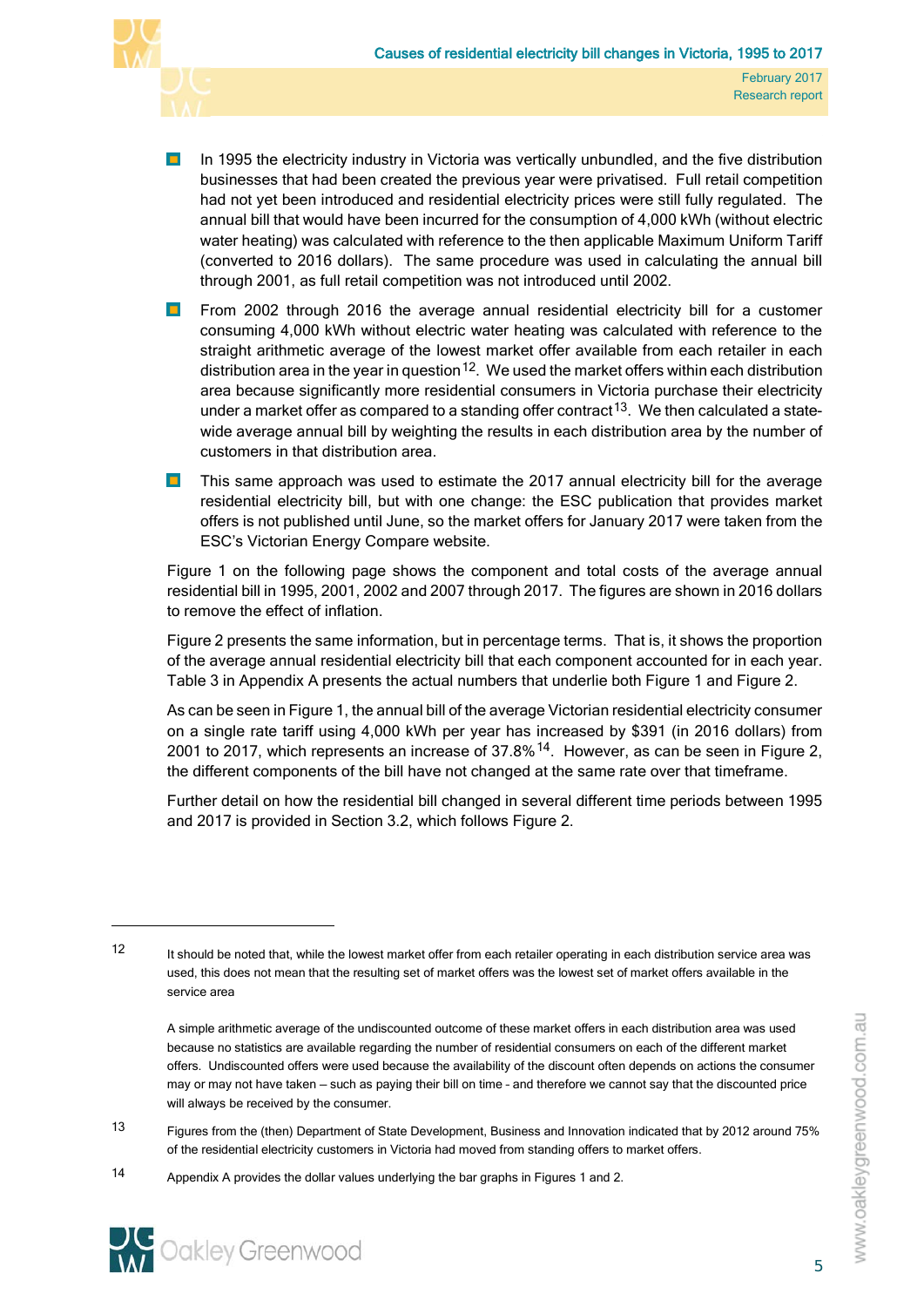



Figure 1: Composition (2016\$) of the annual residential electricity bill in Victoria (4,000 kWh; no electric off-peak hot water), 1995, 2001 & 2002, and 2007 to 2017

<span id="page-21-0"></span>Note: The figures at the top of each bar show the total annual bill for a residential electricity customer in Victoria without electric off-peak water heating that uses 4,000 kWh over the course of the year.

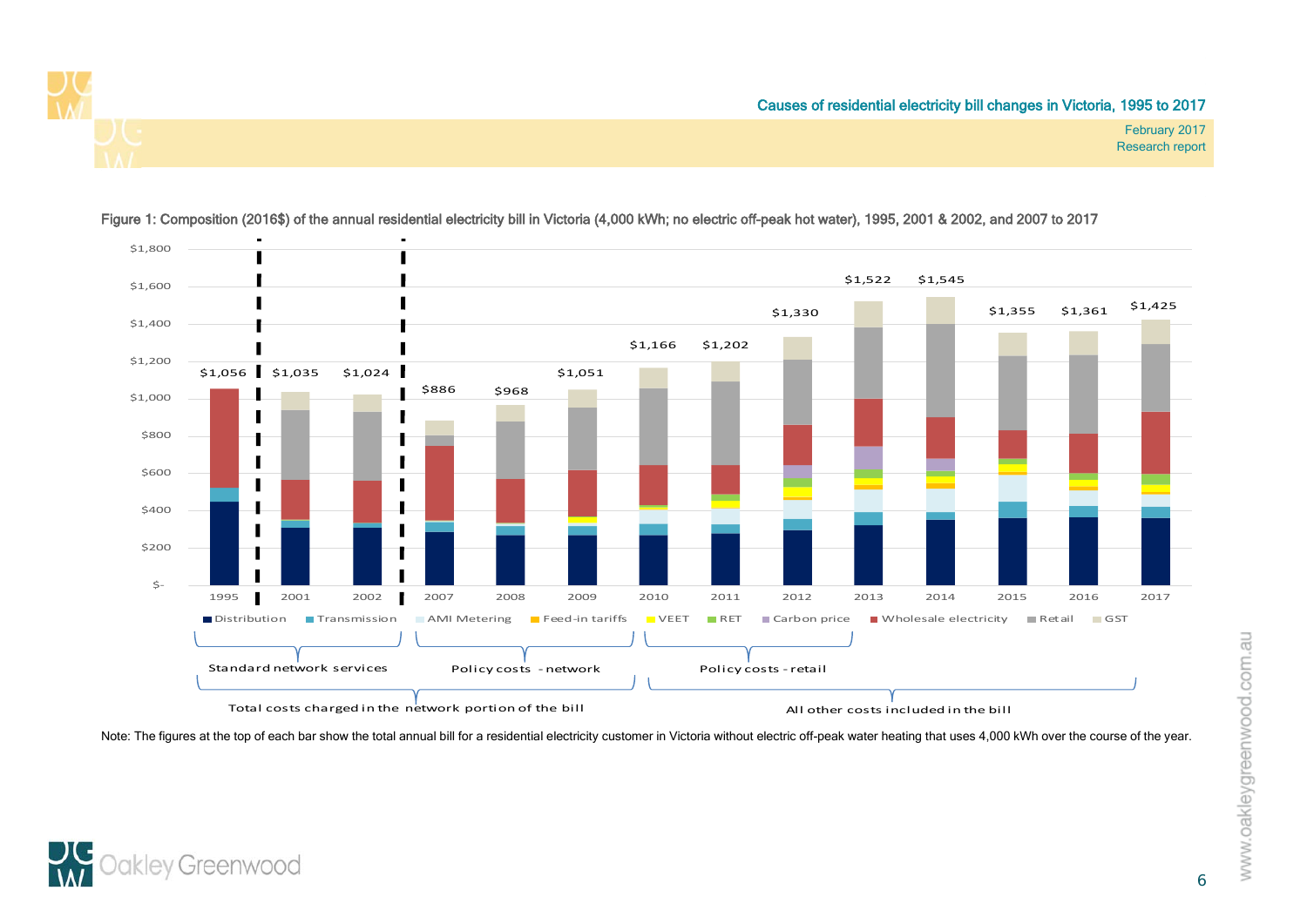



#### Figure 2: Composition (%) of the annual residential electricity bill in Victoria (4,000 kWh; no electric off-peak hot water), 1995, 2001 & 2002, and 2007 to 2017 (2016\$)

<span id="page-22-0"></span>Note: The figures at the top of each bar show the total annual bill for a residential electricity customer in Victoria without electric off-peak water heating that uses 4,000 kWh over the course of the year.



February 2017 Research report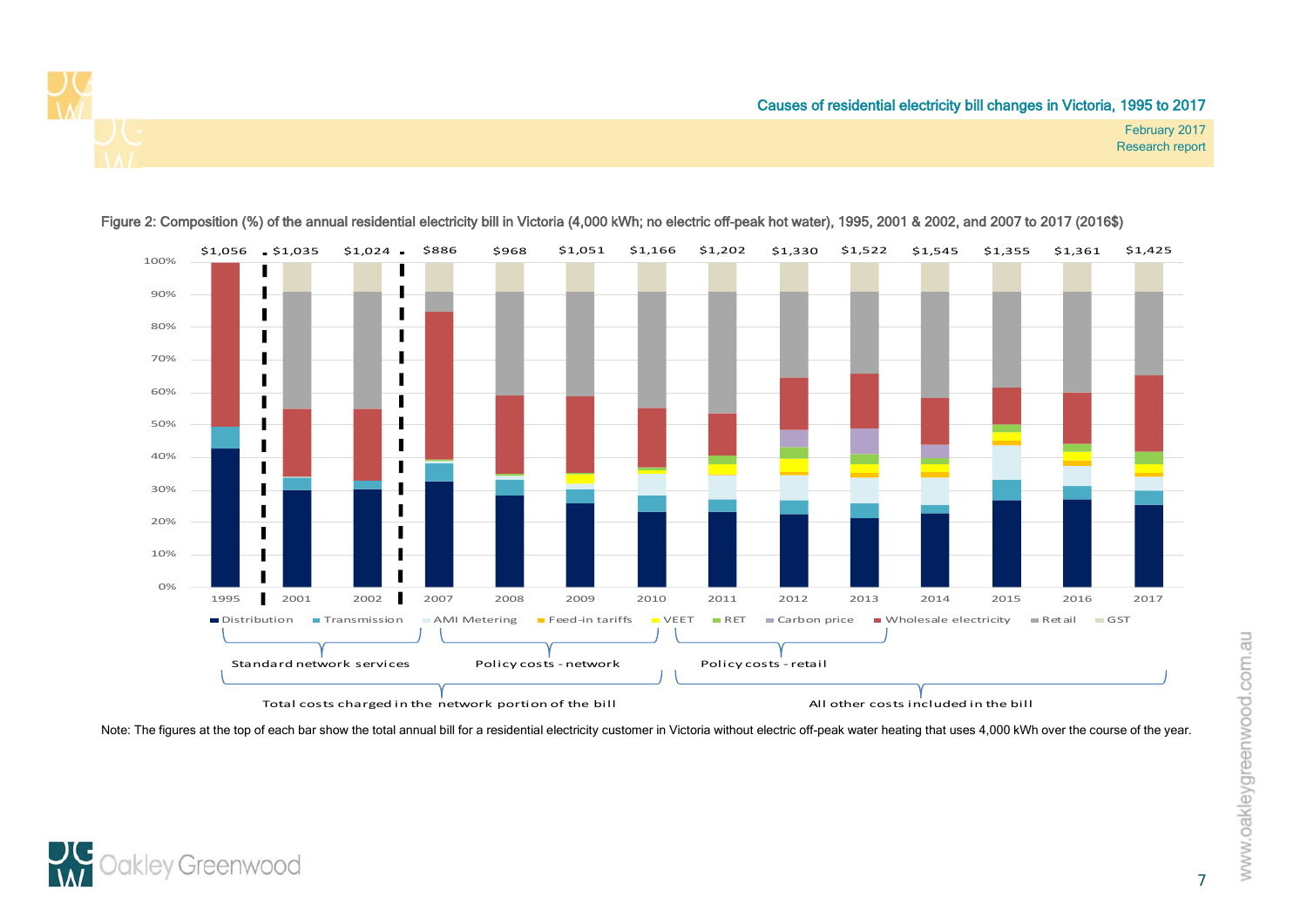

# 3.2. Changes in the bill in different time periods

<span id="page-23-0"></span>Figures 3 through  $7^{15}$  $7^{15}$  $7^{15}$  summarise the magnitude of the changes in the composition of the average residential electricity bill over four timeframes:

- $\blacksquare$ 1995 to 2017, which represents the entire span of time since the distribution businesses were privatised;
- $\blacksquare$ 2001 to 2017, which represents the entire span of time over which retail competition has existed in the residential electricity market;
- 2001 to 2008, which represents the period during which the Victorian government set a  $\blacksquare$ standard retail electricity price in each distribution area, but retailers were free to make market offers at different prices;
- $\blacksquare$ 2008 to 2016, which represents the period during which the Victorian government no longer set a standard retail electricity price in each distribution area, but retailers were required to publish a gazetted tariff each year that would apply to customers who had never taken a market offer; and
- $\blacksquare$ 2008 to 2017, which extends the time period above to include the gazetted tariffs and market offers available in January 2017.

Further detail on the drivers of the change in the average residential electricity bill in each of these timeframes is presented in the paragraphs that follow.

# 3.2.1. 1995 to 2017

<span id="page-23-1"></span>[Figure 3](#page-23-2) shows the contribution of various factors to the change in the average residential electricity bill in Victoria from 1995, when the electricity industry in Victoria was vertically unbundled and the five distribution businesses were privatised, to the present (January 2017).

<span id="page-23-2"></span>Figure 3: Contribution to change in the average residential electricity bill in Victoria from the privatisation of the distribution businesses to present, 1995 to 2017 (2016\$, inclusive of GST)



<span id="page-23-3"></span><sup>15</sup> Figures 3 through 7 are inclusive of GST. The applicable GST has been allocated to each of the other bill components in order to illustrate the impact of increases in each component on the customer's total bill. It should be noted that the GST did not apply in 1995.

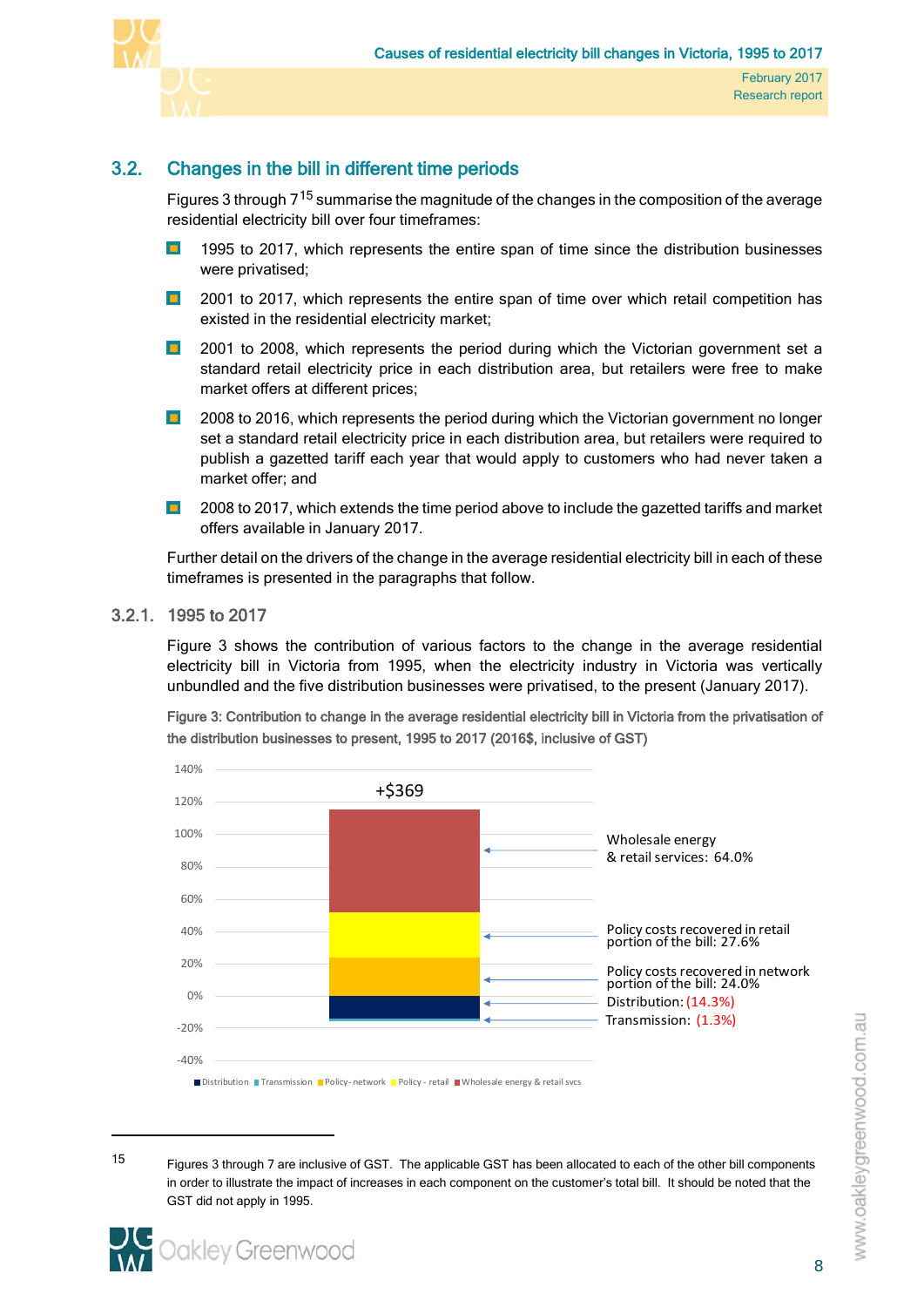

## [Figure 3](#page-23-2) shows that:

- While the average residential bill has increased by \$369 between 1995 and 2017 an increase of 34.9% -- the cost of distribution and transmission services have decreased in constant dollar terms;
- $\blacksquare$ More specifically:
	- The cost of distribution services decreased by \$72 in constant 2016 dollars, a decrease of 11.7% over the period, and
	- The cost of transmission services decreased by \$5 in constant 2016 dollars, a decrease of 6.8% over the period;
- The cost of energy and associated retail services accounted for the largest portion, 64.0%,  $\blacksquare$ of the change in the average residential bill between 1995 and 2017; and
- $\blacksquare$ The introduction of various policies – concerning energy efficiency, renewable energy and the rollout of advanced metering infrastructure (smart meters) – has also added a significant amount to the cost to the average residential bill.

## 3.2.2. 2001 to 2017

<span id="page-24-0"></span>[Figure 4](#page-24-1) shows the contribution of various factors to the change in the average residential electricity bill in Victoria from the introduction of competition (2001) to the present (January 2017).

<span id="page-24-1"></span>Figure 4: Contribution to change in the average residential electricity bill in Victoria from the introduction of FRC to present, 2001 to 2017 (2016\$, inclusive of GST)



Key observations from [Figure 4](#page-24-1) are that:

- $\blacksquare$ The average residential bill – inclusive of GST – increased by \$391 (37.8%);
- Policy-related costs were the largest component accounting for just under half (48.5%) of the increase;
- $\blacksquare$ Wholesale energy price increases accounted for the next largest share at 33.8%;
- $\blacksquare$ Network costs – transmission and distribution combined – accounted for 20.2% of the increase; and

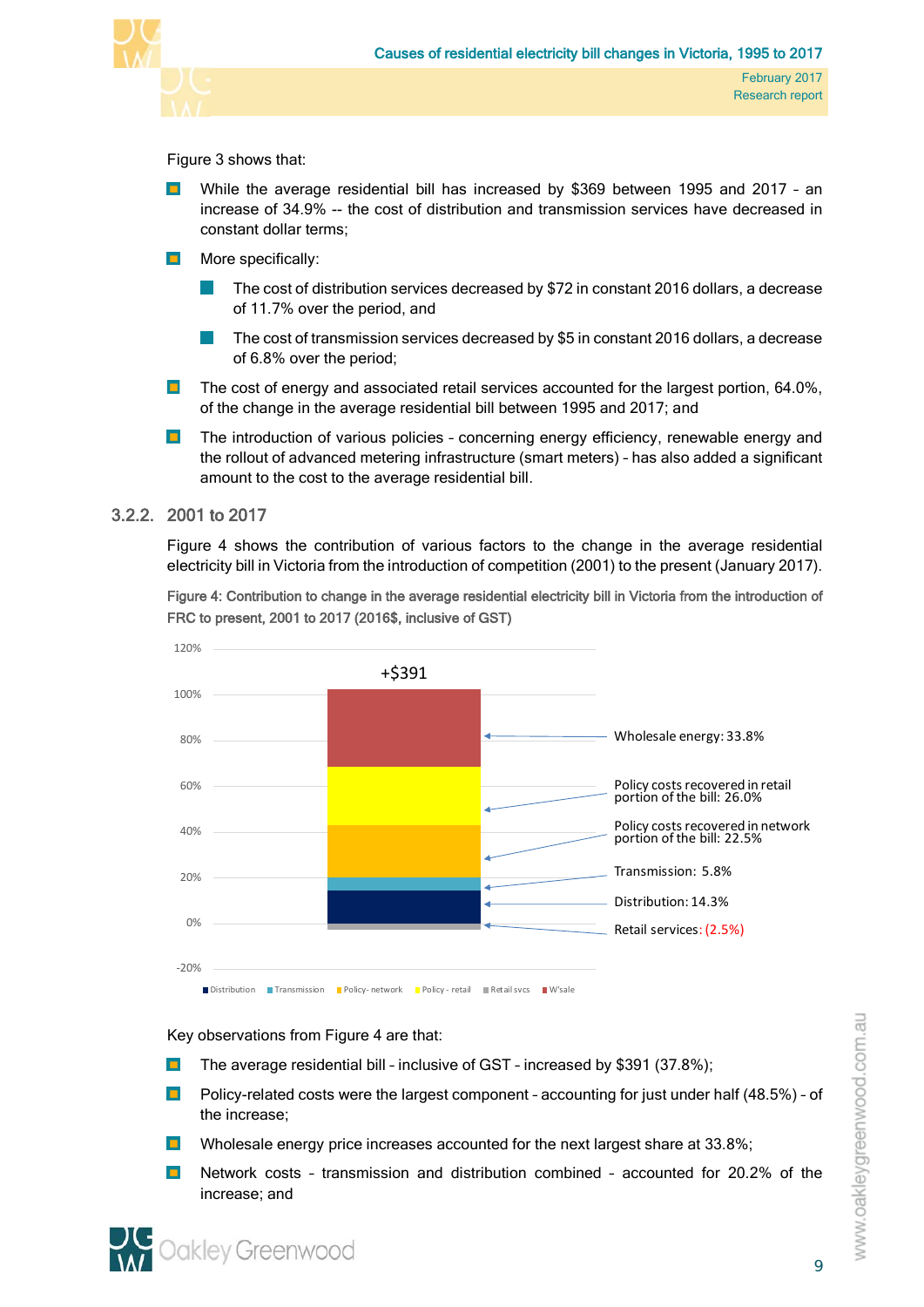

 $\blacksquare$ The cost of retail services declined slightly over this period, which put a modest amount of downward pressure on the average annual residential bill over this timeframe.

# 3.2.3. 2001 to 2008

<span id="page-25-0"></span>[Figure 5](#page-25-2) shows the contribution of these same factors to the change in the average residential electricity bill in Victoria during the period the government set regulated retail tariffs and retailers could offer different prices in their market offers (2001 to 2008).

<span id="page-25-2"></span>Figure 5: Contribution to change in the average residential electricity bill in Victoria during the period the government set regulated retail tariffs and retailers could offer different prices in market offers. 2001 to 2008 (2016\$, inclusive of GST)



The results of this analysis indicate that:

- $\blacksquare$ The average residential electricity bill decreased by \$66, a decrease of 6.4%;
- $\blacksquare$ The biggest drivers of the decrease were significant falls in the retail services and distribution portions of the bill (decreases of \$64 and \$38 respectively); and
- $\blacksquare$ These decreases were offset to some degree by increases in
	- Policy related costs (\$7), and
	- Wholesale energy costs (\$17).

# 3.2.4. 2008 to 2016

<span id="page-25-1"></span>[Figure 6](#page-26-1) on the following page shows the contribution of the factors to the change in the average residential electricity bill in Victoria from the time the government ceased regulating retail tariffs through the end of 2016.

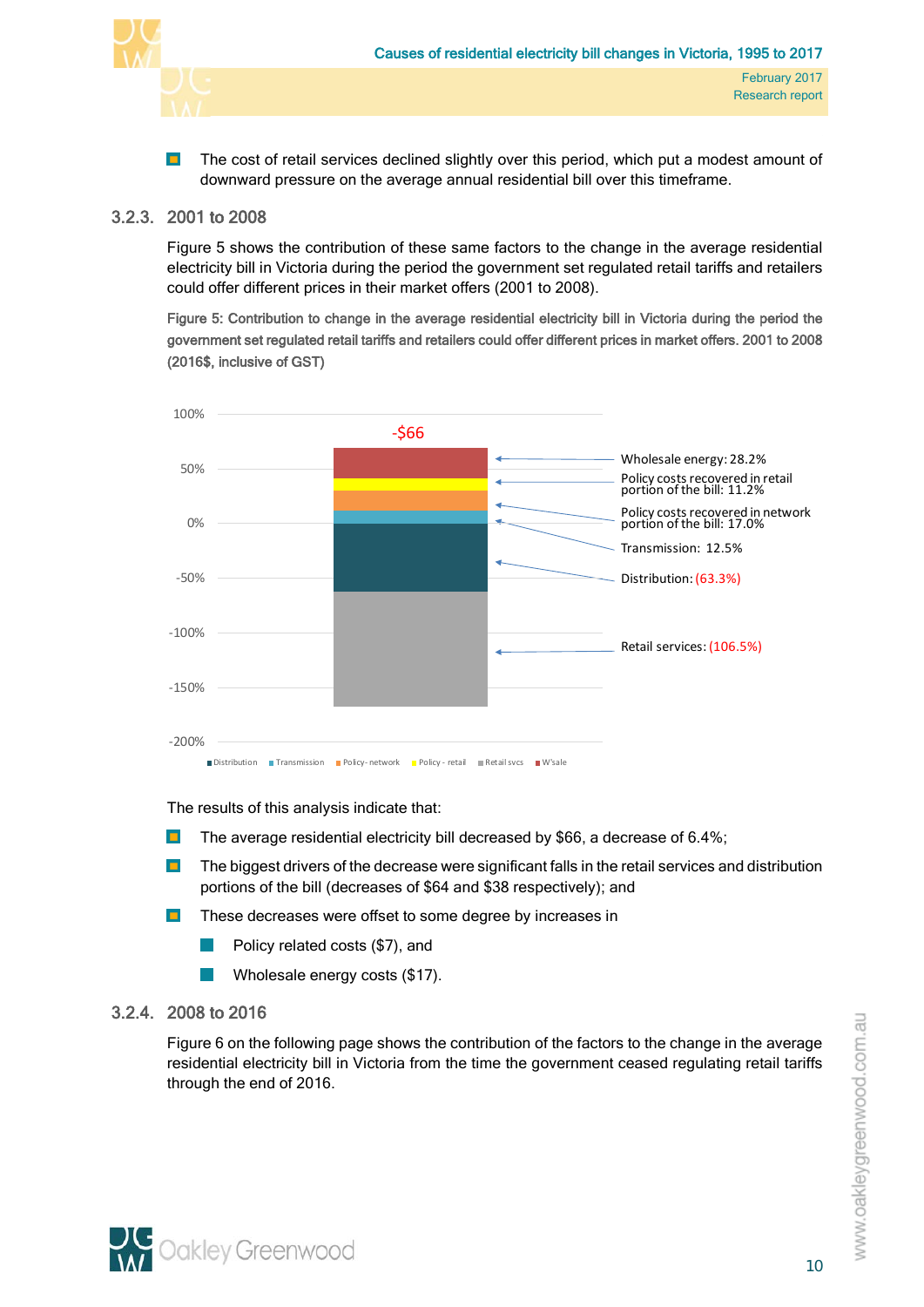

<span id="page-26-1"></span>Figure 6: Contribution to change in the average residential electricity bill in Victoria since the full deregulation of retail tariffs, 2008 to 2016 (2016\$, inclusive of GST)



Examination of [Figure 6](#page-26-1) reveals that from the time electricity prices were fully de-regulated, starting in 2009, through 2016, the average residential bill increased by \$393, and that:

- Policy-related costs accounted for the largest source (44.1%) of this increase, of which:  $\blacksquare$ 
	- Policy costs recovered in the network portion of the bill (for AMI and feed-in tariffs) accounted for 27.0% of the bill, and
	- Policy costs recovered in the retail portion of the bill (for VEET and the RET) accounted for 17.1% of the bill<sup>[16](#page-26-2)</sup>;
- $\blacksquare$ Retail services was the second largest contributor to the increase over this period at 31.3%;
- $\blacksquare$ Network services accounted for almost as much at 29.4% (26.7% distribution and 2.7% transmission); and
- $\blacksquare$ Wholesale energy prices declined and provided an offset to the increases noted above equivalent to 4.8% of the overall increase.

## 3.2.5. 2008 to 2017

 $\overline{a}$ 

<span id="page-26-0"></span>[Figure 7](#page-27-0) on the following page extends the analysis shown in [Figure 6](#page-26-1) to early 2017.

<span id="page-26-2"></span>16 Note that the carbon price, which was recovered in the retail portion of the bill, was not introduced until 2012 and was removed by 2015, so does not contribute to the change in bills as calculated by comparing the bills of 2008 and 2016.

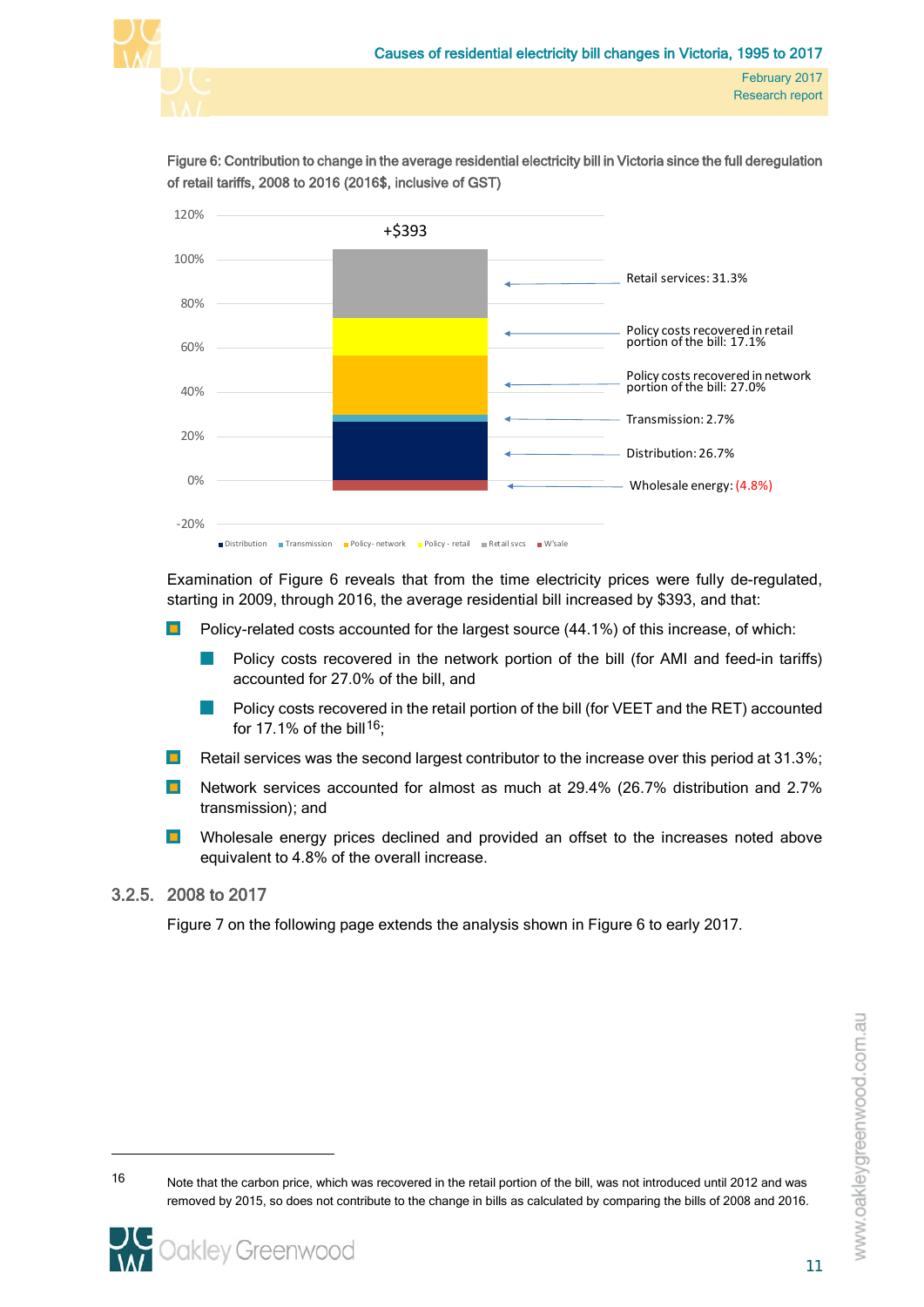



<span id="page-27-0"></span>Figure 7: Contribution to change in the average residential electricity bill in Victoria since the full deregulation of retail tariffs, 2008 to 2017 (2016\$, inclusive of GST)

In this period – which contains one more year than analysed in [Figure 6,](#page-26-1) the average residential bill has increased by an additional \$64 to a total of \$457 since 2008. Of that total increase:

- Policy-related costs accounted for the largest source (37.4%) of this increase, of which:  $\blacksquare$ 
	- Policy costs recovered in the network portion of the bill (for AMI and feed-in tariffs) accounted for 16.8% of the bill, and
	- Policy costs recovered in the retail portion of the bill (for VEET and the RET) accounted for 20.6% of the bill;
- $\blacksquare$ Wholesale energy was the second largest contributor to the increase over this period at 24.8%[17;](#page-27-1)
- $\blacksquare$ Network services accounted for almost as much at 23.9% (21.4% distribution and 2.5% transmission); and
- Retail services accounted for the remaining 13.2%.  $\blacksquare$

<span id="page-27-1"></span><sup>17</sup> This represents a significant change from the contribution of wholesale energy costs in the 2008 - 2016 timeframe, which is only one year shorter. There are at least two possible and related reasons for the magnitude of this change. For the 2008 to 2016 period, outturn wholesale energy costs were available at the time the analysis was undertaken. That was not the case for 2017. As a result, forward contract prices for 2017 were used to provide an estimate of wholesale energy costs. This represents a change in data source that could affect the outcome. In addition, forecast wholesale prices have, over the past six months or so, significantly increased relative to historic outturn charges due to a slight increase in energy demand and the withdrawal of generation capacity in response to the low wholesale market prices that have characterised the last several years. The most notable example of this in Victoria was Engie's announcement in November 2016 that the Hazelwood plant would close in March 2017.

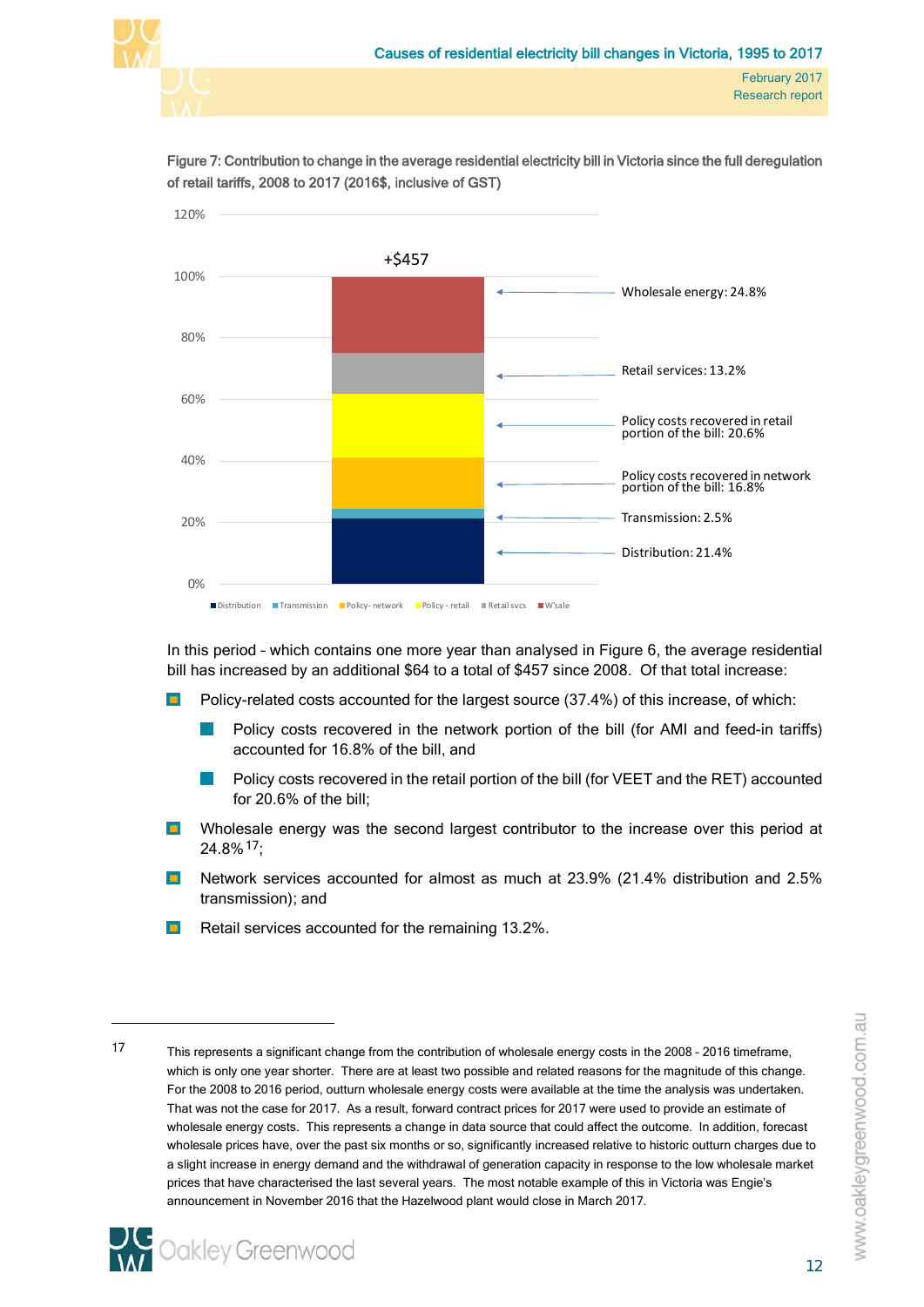

# 3.2.6. Summary observations

<span id="page-28-0"></span>[Table 1](#page-28-1) below summarises the changes that have taken place in the average annual residential retail electricity bill in several different time periods, and what drove those changes.

<span id="page-28-1"></span>Table 1: Summary of the changes and causes of changes in average annual residential electricity bills in different timeframes

| <b>Bill component</b>                                    | Contribution to the change in the bill |             |               |               |             |  |  |  |  |  |  |
|----------------------------------------------------------|----------------------------------------|-------------|---------------|---------------|-------------|--|--|--|--|--|--|
|                                                          | 1995 - 2017                            | 2001 - 2017 | $2001 - 2008$ | $2008 - 2016$ | 2008 - 2017 |  |  |  |  |  |  |
| Total change in the bill (2016\$)                        | \$369                                  | \$391       | $($ \$66)     | \$393         | \$457       |  |  |  |  |  |  |
| Total change in the bill (%)                             | 34.9%                                  | 37.8%       | $(6.4\%)$     | 40.6%         | 47.2%       |  |  |  |  |  |  |
| <b>Distribution</b>                                      | (14.3%)                                | 14.3%       | (63.3%)       | 26.7          | 21.4%       |  |  |  |  |  |  |
| Transmission                                             | $(1.3\%)$                              | 5.8%        | 12.5%         | 2.7%          | 2.5%        |  |  |  |  |  |  |
| Policy costs recovered in network<br>charges             | 24.0%                                  | 22.5%       | 17.0%         | 27.0%         | 16.8%       |  |  |  |  |  |  |
| Policy costs recovered in wholesale<br>or retail charges | 27.6%                                  | 20.6%       | 11.2%         | 17.1%         | 20.6%       |  |  |  |  |  |  |
| Wholesale energy costs                                   |                                        | 33.8%       | 28.2%         | $(4.8\%)$     | 24.8%       |  |  |  |  |  |  |
| Retail charges                                           | 64.0%                                  | (2.5%)      | (106.5%)      | 31.3%         | 13.2%       |  |  |  |  |  |  |

As can be seen:

- The average residential electricity bill in January 2017 has significantly increased:  $\blacksquare$ 
	- $\mathbb{R}^3$ by 34.9% since 1995, when the industry was disaggregated and privatised, and
	- P. by 37.8% since retail competition was introduced.
- $\Box$  The major contributors to the change in the average annual residential bill since the industry was disaggregated and privatised (1995 to 2017) have been:
	- The cost of wholesale energy and retail services, which in combination contributed 64.0% of the increase;
	- The cost of policy measures associated with energy efficiency, renewable energy and ш the rollout of smart meters, which in total accounted for 51.6% of the increase; while
	- By contrast, the cost of network services has declined over the period with the contribution of distribution charges to the average annual residential bill showing a dramatic decline – from 42.7% of the bill in 1995 to 25.4% in 2017.
- The major contributors to the change in the average annual residential bill since competition  $\blacksquare$ was introduced (2001 to 2017) have been:
	- l. Policy-related costs, which were the single largest contributor, accounting for just under half, 48.5%, of the increase;

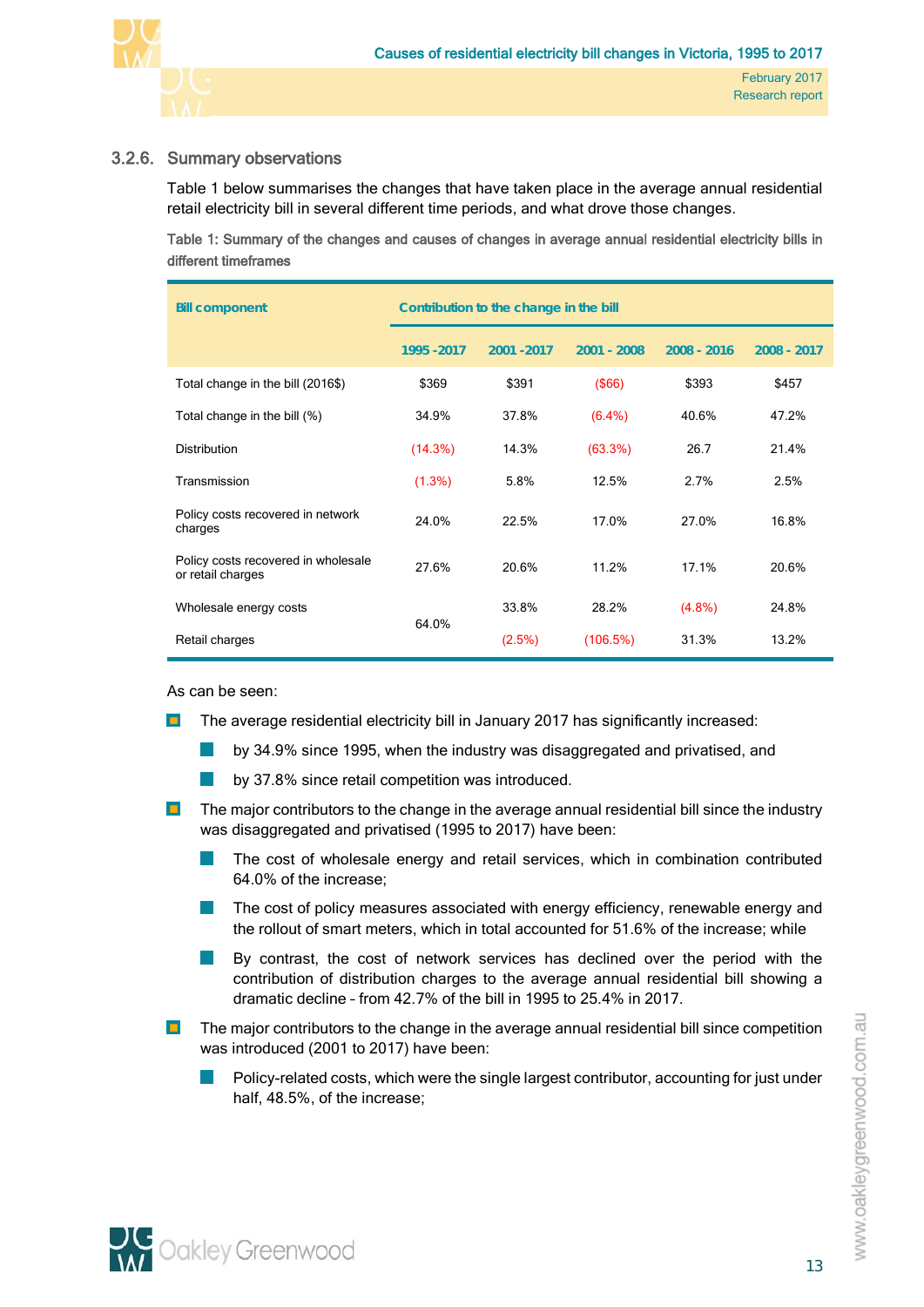

- Wholesale energy price increases, which accounted for the next largest share at 33.8%[18](#page-29-0);
- Network costs transmission and distribution combined which accounted for 20.2% of the increase.
- By contrast, the cost of retail services declined slightly over the period, which put a modest amount of downward pressure on the average annual residential bill over this timeframe
- $\blacksquare$ The story differs, however, for different time periods:
	- From 2001 to 2008 that is, from just before retail competition and during the period that the Victorian government set regulated tariffs – the average annual residential retail bill decreased by 6.4%;
	- By contrast, from 2008 to 2017 that is, during the period residential electricity prices were fully de-regulated -- the average annual residential retail bill increased by 47.2%.
	- In particular, the results for any period are very sensitive to the values at the start and end points of the period. Where a particular cost component does not appear at either the start or end point, it has no effect on the change in the bill over the period. The carbon price is an example of this – it was introduced in 2012 and withdrawn in 2014, and therefore does not affect the absolute or percentage change of any of the time periods assessed in the analysis.
- $\blacksquare$ Distribution costs have tended to contribute less to the increases in the bill than the share of the bill they represent.
	- Distribution charges actually decreased over the 1995 to 2017 and 2001 to 2008 time periods – by 14.3% and 63.3% respectively.
	- In all the other periods analysed (2001 to 2017, 2008 to 2016 and 2008 to 2017) l. distribution charges accounted for a lower than proportional increase in the annual bill of a residential customer using 4,000 kWh on a single-rate tariff<sup>[19](#page-29-1)</sup>.
- **Transmission charges have remained a minor and relatively stable part of the bill throughout** the period.
- $\blacksquare$ Wholesale energy prices have shown significant volatility over the 2001 to 2017 period, and this is reflected in their impact on the changes observed in the average annual residential bill across the various time periods analysed. For example, while changes in the wholesale price accounted for (4.8%) of the change in these bills between 2008 and 2016, they accounted for 24.8% of the change between 2008 and 2017.
- $\mathbf{m}_\mathrm{c}$ Retail charges have had an even more varied effect on the average residential bill. While retail charges have had a modest downward impact of (2.5%) on bills from 2001 to 2017, they showed a dramatic downward impact (106.5%) in the 2001 to 2008 period, followed by a contribution of 31.3% to the increase between 2008 to 2016, but only 13.2% in the 2008 to 2017 period.

<span id="page-29-1"></span><sup>19</sup> That is, while distribution charges accounted for 33.1% of the bill in 2001, 28.2% in 2008 and 25.4% in 2017, they accounted for only 14.3% of the change in the bill between 2001 to 2017 and 21.4%of the change in the bill between 2008 and 2017.



<span id="page-29-0"></span><sup>18</sup> As noted in footnote 16 above and further discussed in the next dot point, this result may be influenced by the fact that (a) a different approach was used to assess wholesale energy costs for 2017, and (b) 2017 is an endpoint in this timeframe, and as such has significant impact on the calculation of the relative change in bill components.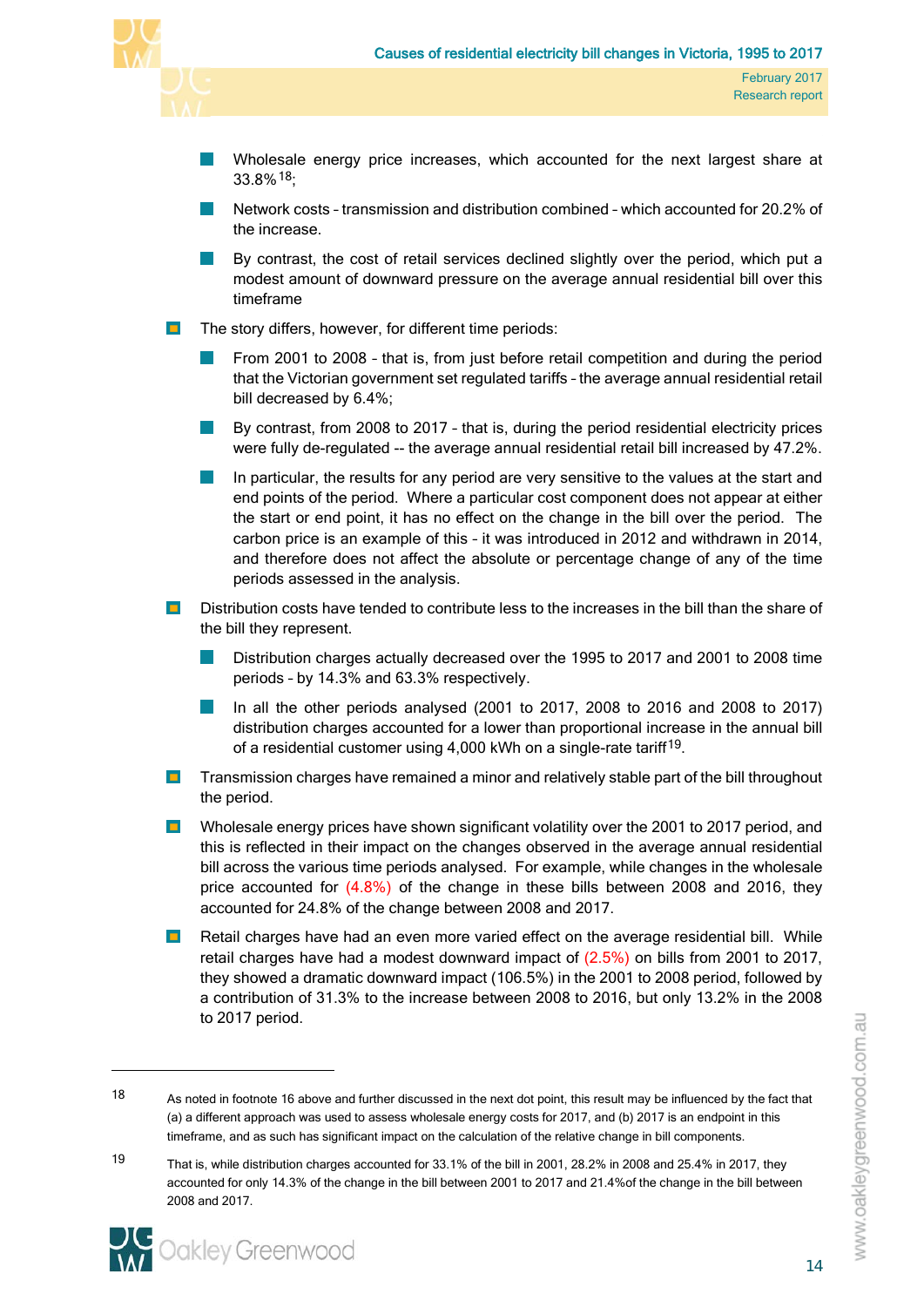

 $\blacksquare$ By contrast, the cost of government policy initiatives associated with improved environmental outcomes, energy efficiency and advanced metering have shown a relatively consistent and positive impact on the increase in the annual electricity bill of residential customers. They have contributed about half of the increase observed between 1995 and 2017, and 2001 and 2017 (51.6% and 48.5% respectively), and have contributed between 28.2% and 44.1% of the increase in each of the other three periods analysed.

However, in considering the impact of policy costs on the bill it must also be remembered that a primary function of government is to identify and enact policies and programs that achieve governmental objectives, and deliver benefits to society – and this was certainly true of the policies and programs that have been taken into account in this analysis. The carbon price was acknowledged as increasing the cost of electricity generated from fossil fuels, but was enacted to reflect the environmental cost of carbon emissions and improve the competitiveness of less carbon-intensive forms of electricity generation. Government policy associated with the carbon price also included compensation payments to lower income households in order to mitigate the impacts of the carbon price on their electricity bills. That compensation is not reflected in this analysis.

The RET and the Premium Feed-in Tariff were implemented for a similar reason – to encourage the competitiveness of alternative energy sources and thereby reduce the carbon intensity of the electricity sector and global warming. As noted previously, the RET (and the LRET) and the VEET (which was implemented to reduce greenhouse gas emissions and assist end-use customers in reducing their electricity bills) have also been shown to put downward pressure on wholesale electricity prices. Those impacts are reflected in the wholesale electricity prices that have been used in this report, but they have not been separately quantified. Other benefits that these policies may have produced – and especially any benefits that do not affect electricity price – have not been quantified or otherwise captured in this analysis. In short, while we have been explicit about the costs of these policies and programs, their benefits have not been made explicit.

There is also a question of timing. In many cases the costs associated with the implementation of a policy or a program will be largely incurred upfront while the benefits accrue over time. The AMI roll-out is a good example of this. The costs of the meters and associated IT and communications systems required under the roll-out had to be paid up front, while most of the benefits are expected to be obtained over time, with a relatively smaller proportion of them occurring in the early years. As a result, the program will put very little downward pressure on prices in the early years to offset the costs incurred in their implementation. And, as in the case of the VEET, while the costs of the AMI roll-out have been explicitly identified in this analysis, the benefits of the program will be subsumed within changes observed in distribution charges and possibly wholesale energy prices<sup>[20](#page-30-0)</sup>.

<span id="page-30-0"></span><sup>&</sup>lt;sup>20</sup> Further information on the realised and anticipated benefits of the AMI program have been documented by the Department.

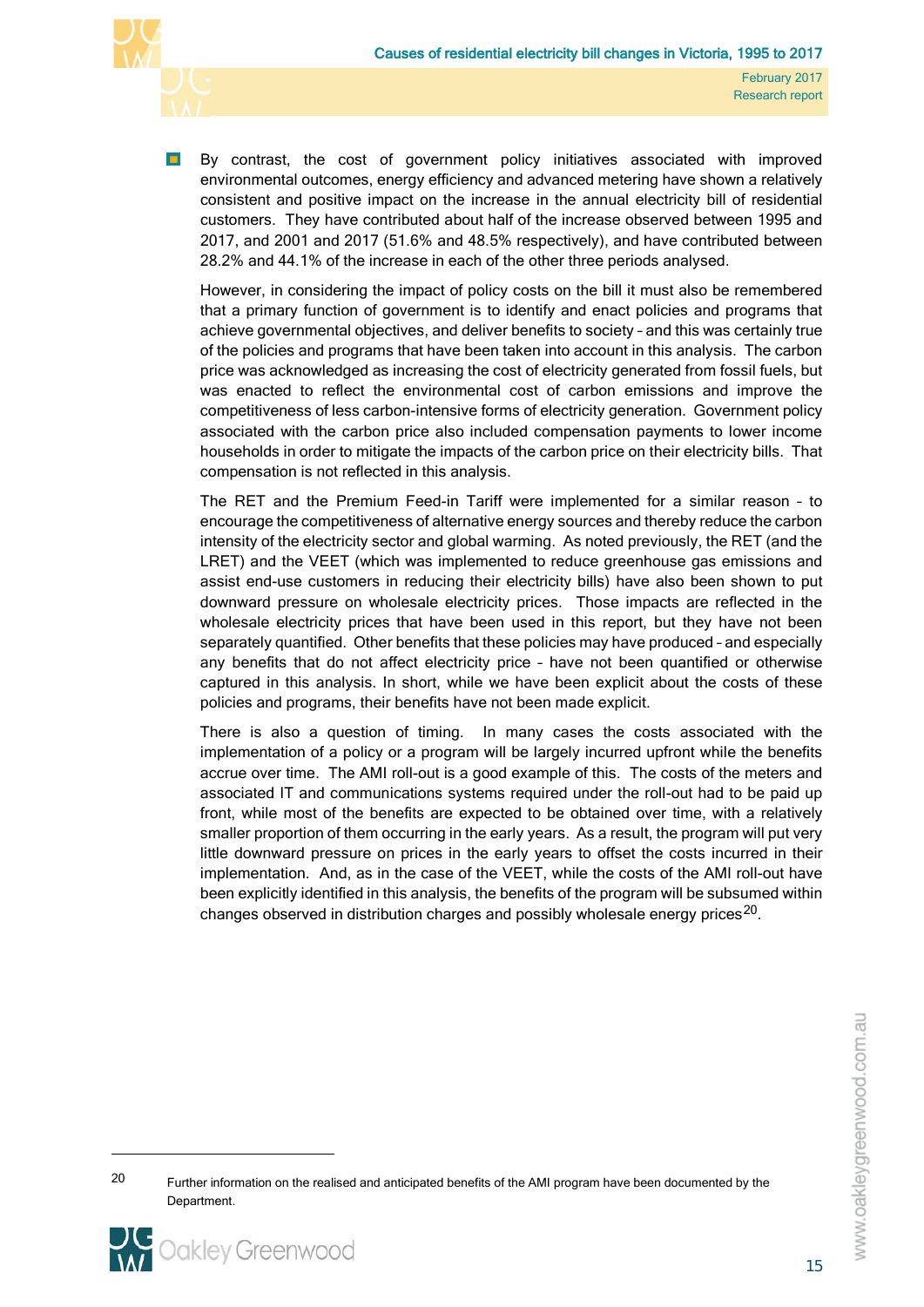

l

# 3.3. Comparison with other states

<span id="page-31-0"></span>This section of the report compares the composition and size of the annual electricity bill of a residential customer that uses 4,000 kWh in Victoria with the composition and size of the bill of a residential customer using the same amount of electricity in the other NEM states $^{21}$ . In all cases, the comparison is for customers on single-rate tariffs (i.e., customers without controlled electric water heating). [Figure 8](#page-31-1) compares the composition of the bill of an average residential consumer in each of the NEM jurisdictions in January 2017.

<span id="page-31-1"></span>Figure 8: Composition of the annual bill of a single-rate residential customer that uses 4,000 kWh (inclusive of GST $^{22}$ ) across the NEM states $^{23}$  $^{23}$  $^{23}$ , January 2017 $^{24}$  $^{24}$  $^{24}$ 



<span id="page-31-2"></span>21 A constant annual consumption of 4,000 kWh has been used to compare the level of charges in each state, rather than comparing the average residential bill within each state. This is because there are a number of factors that affect total consumption, including climate, which affects heating and cooling loads, and the availability of other energy sources including gas (and, increasingly, solar energy), which affects the extent to which electricity is used to meet the annual energy needs of households in different areas. Use of a constant consumption volume shows what the bill – and its component charges – would be in each state.

Previous versions of the report included consideration of policy-related costs in the comparison across states. This information was readily available from the determinations that set the regulated residential electricity tariffs in other states. However, retail electricity prices were fully de-regulated in South Australia on 1 February 2013, in NSW as of 1 July 2014, and in southeast Queensland as of 1 July 2015. Without the one-stop source in information in each state that was provided in th determination of the regulated tariff, the only way to develop a disaggregation of the typical residential bill would be to recreate the analyses undertaken in the regulatory processes in each state. This was not possible within the time and budget available for this project.

- <span id="page-31-3"></span>22 The applicable GST has been allocated to each of the other bill components in order to illustrate the impact of increases in each component on the customer's total bill.
- <span id="page-31-4"></span>23 Note that no information was available regarding the breakdown of Endeavour Energy's NUoS charges. As a result, the distribution component shown for Endeavour Energy also includes the charges for the other network components of a 4,000 kWh annual residential retail bill in its service area:
- <span id="page-31-5"></span>24 Note that the figures for SAPN, the NSW networks, Energex and ActewAGL are based on the arithmetic average of the market offers available from the NEM's three largest retailers (AGL, Origin Energy and EnergyAustralia) in each of the respective distribution service areas.

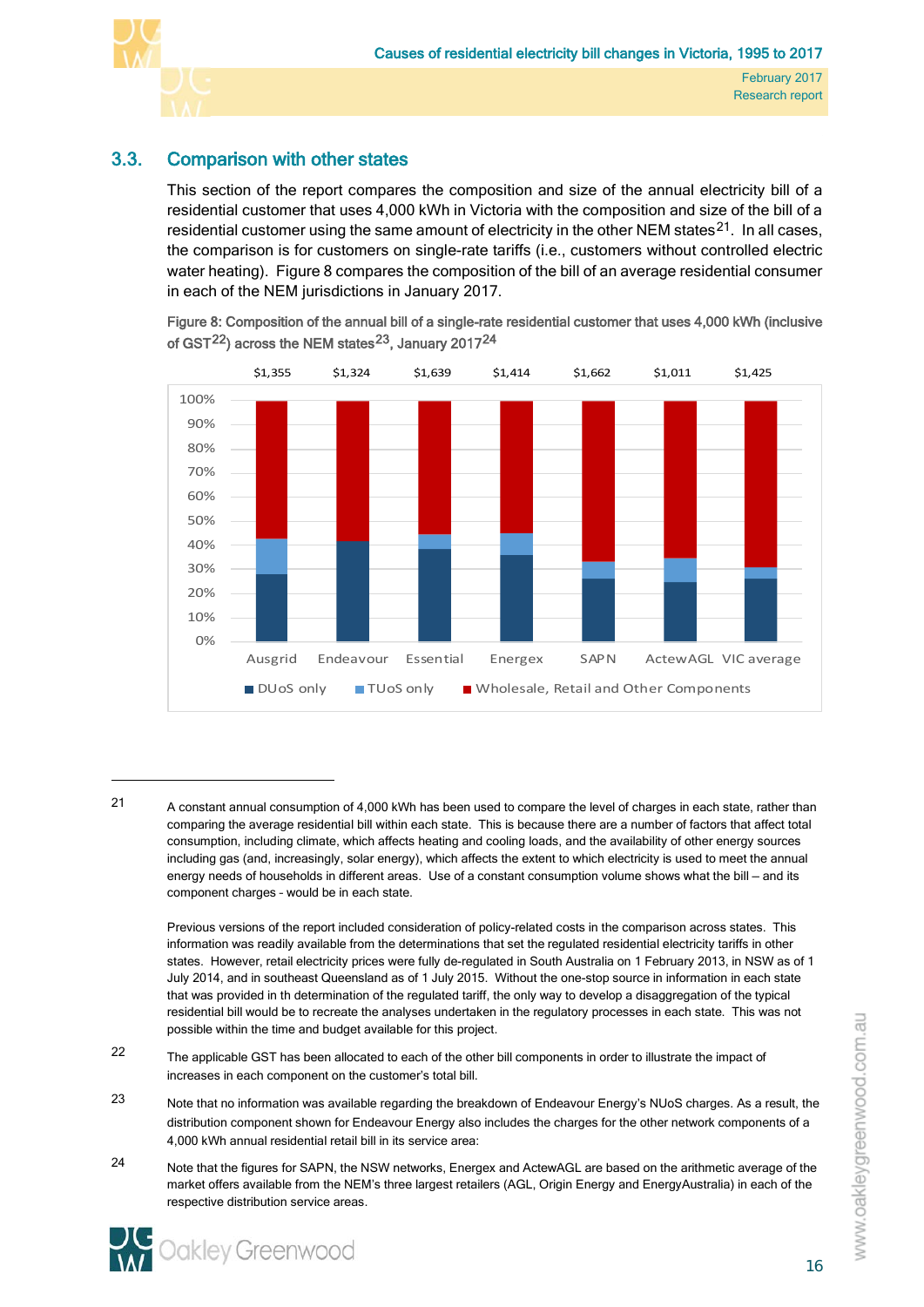

The primary purpose of [Figure 8](#page-31-1) is to compare the proportion of the annual bill of a residential customer in different distribution service areas that is on a single-rate tariff and uses 4,000 kWh over the course of 2017. As such it presents the proportion of the bill represented by:

- Distribution use of system (DUoS) charges, which cover the costs of all prescribed services  $\blacksquare$ that the distribution business is required to provide by applicable regulations,
- $\blacksquare$ Transmission use of system (TUoS) charges, which cover the costs of all prescribed services that the distribution business is required to provide by applicable regulations,
- $\blacksquare$ All other charges, which include standard metering charges (the responsibility for which will transfer from the relevant distribution business to the retailer serving the customer beginning in December 2017), all costs for the wholesale energy used by the customer and all charges associated with the services provided by the retailer, and all costs associated with government policy (regardless of the level of government involved) concerning energy efficiency, renewable energy use, and advanced metering infrastructure.

As can been seen, the proportion of the annual bill of such a residential customer in Victoria is very close to the lowest of the distribution businesses shown in [Figure 8.](#page-31-1) Only ActewAGL and SAPN DUoS charges are a lower proportion of residential bill, and they are only marginally lower than in Victoria. However, it should be noted that in the case of SAPN this is primarily the result of the very high wholesale energy costs pertaining in South Australia and their impact on the retail bill, rather than a reflection of SAPN's distribution charges being low in absolute terms.

It is also the case that the proportion of the bill represented by the combination of DUoS and TUoS charges is lower in Victoria than in any of the other distribution service areas analysed.

[Table 2](#page-32-0) below provides a comparison of the absolute cost of the distribution charges that would be paid by a single-rate residential electricity customer using 4,000 kWh in Victoria and other NEM distribution service areas. As can be seen, the annual bill of such a household would vary significantly across the distribution companies in the NEM, with the average bill in Victoria being the second lowest in absolute terms.

| <b>Distribution Area</b>       | <b>Total Annual Bill</b><br>$(2016\$ | <b>Distribution Portion</b><br>of the Bill (2016\$) | <b>Distribution Portion of</b><br>the Bill $(\%)$ |
|--------------------------------|--------------------------------------|-----------------------------------------------------|---------------------------------------------------|
| VIC average                    | \$1,425                              | \$376                                               | 26.4%                                             |
| Ausgrid                        | \$1,355                              | \$381                                               | 28.1%                                             |
| <b>Endeavour Energy</b>        | \$1,324                              | \$553                                               | 41.8%                                             |
| <b>Essential Energy</b>        | \$1,639                              | \$634                                               | 38.7%                                             |
| Energex                        | \$1,320                              | \$511                                               | 36.1%                                             |
| South Australia Power Networks | \$1,662                              | \$436                                               | 26.2%                                             |
| ActewAGL                       | \$1,011                              | \$250                                               | 24.7%                                             |

<span id="page-32-0"></span>Table 2: Distribution charges in different NEM areas for a single-rate residential electricity customer that uses 4,000 kWh in January 2017 (inclusive of GST<sup>[25](#page-32-1)</sup>)

<span id="page-32-1"></span><sup>&</sup>lt;sup>25</sup> The applicable GST has been allocated to each of the other bill components in order to illustrate the impact of increases in each component on the customer's total bill.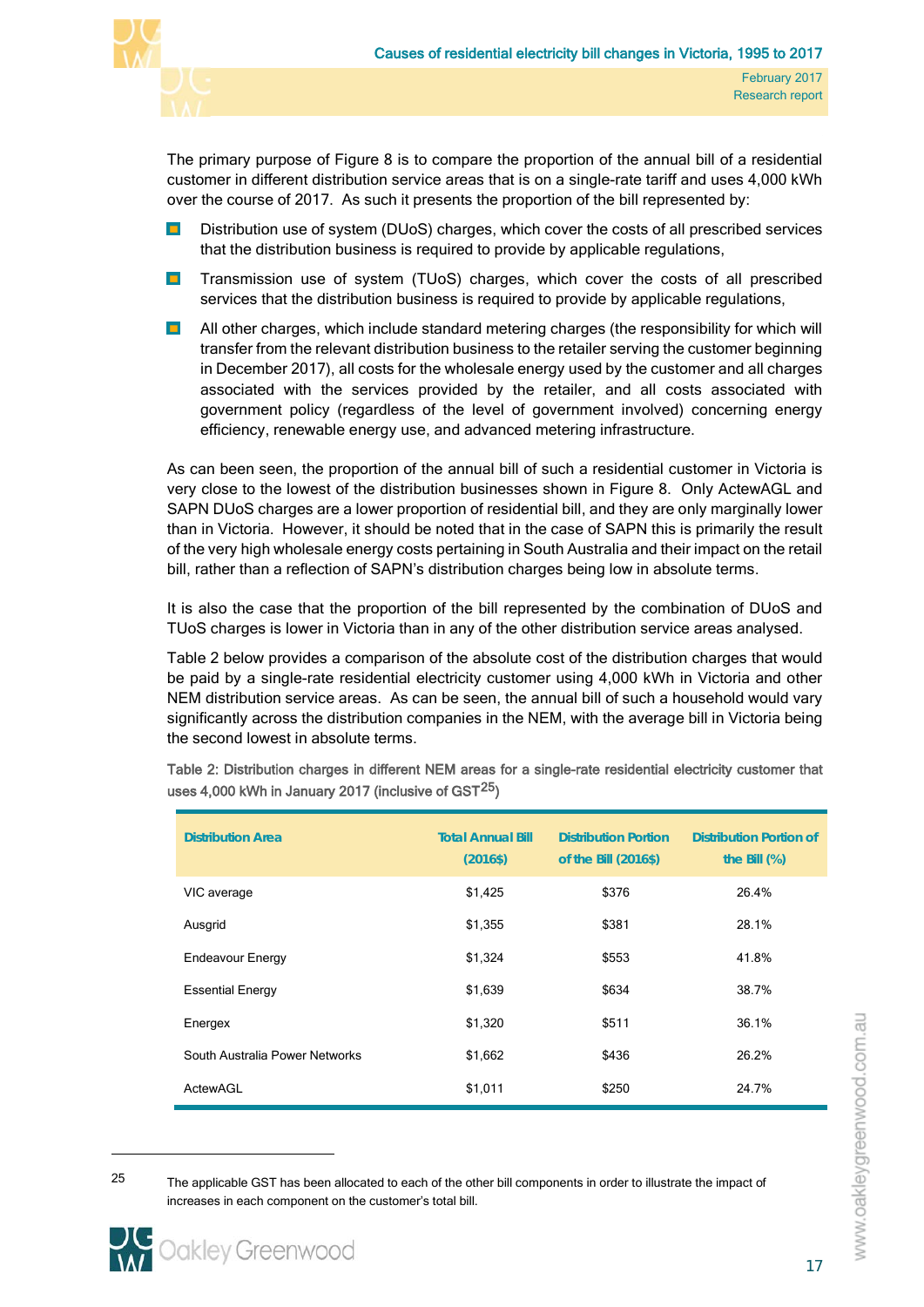

# <span id="page-33-0"></span>Appendix A: Detail of residential electricity price changes in Victoria, 1995 - 2017

# A.1 Changes in the average residential electricity bill in Victoria from 1995 to 2017

<span id="page-33-1"></span>[Table 3](#page-34-0) on the following page presents the data on which [Figure 1](#page-21-0) and [Figure 2](#page-22-0) are based. It shows the component and total costs of the annual bill from 1995 to 2017 for a residential electricity consumer in Victoria on the average market offer who uses 4,000 kWh annually and who does not have electric off-peak water heating. The dollar values are shown in 2016 dollars to remove the effects of inflation. It also shows the total increase and percentage increase of each component of the average residential bill between 1995 and 2016.

The market offer figures for 2017 are based on analysis of non time-of-use offers from the ESC's energy comparator website<sup>[26](#page-33-2)</sup> assuming a 4000kWh residential customer. A large list of market offers (over 100) were downloaded for each distribution business. Each listed Retailer's best market offer was used to form an average market offer for that distribution region. Each distribution business' average market offer was then weighted by the number of residential customers used elsewhere in this report to determine the Victorian average market offer.

The market offer figures used for 2007 through 2016 are the straight arithmetic averages of the market offers included in the ESC's annual reports on retail electricity (and gas) prices and performance. It is our understanding that these market offers represent the lowest market offer available from each retailer in each distribution area. No such organised source of information is available regarding the market prices offered in the years 2002 through 2006. For those years, we calculated the straight arithmetic average discount that was offered in the market in 2006 from the information available for that year from the ESC. This was approximately 5%. This discount was then applied to all years from 2002 through 2006. The discount was calculated on the total bill, but the amount of the discount was subtracted from the wholesale energy and retail services component of the bill in each year. This reflects the fact that these are the only components of the bill that the retailer can reduce on its own.

Notes regarding how the cost of each of the components of the bill was calculated follow the table.

<span id="page-33-2"></span>

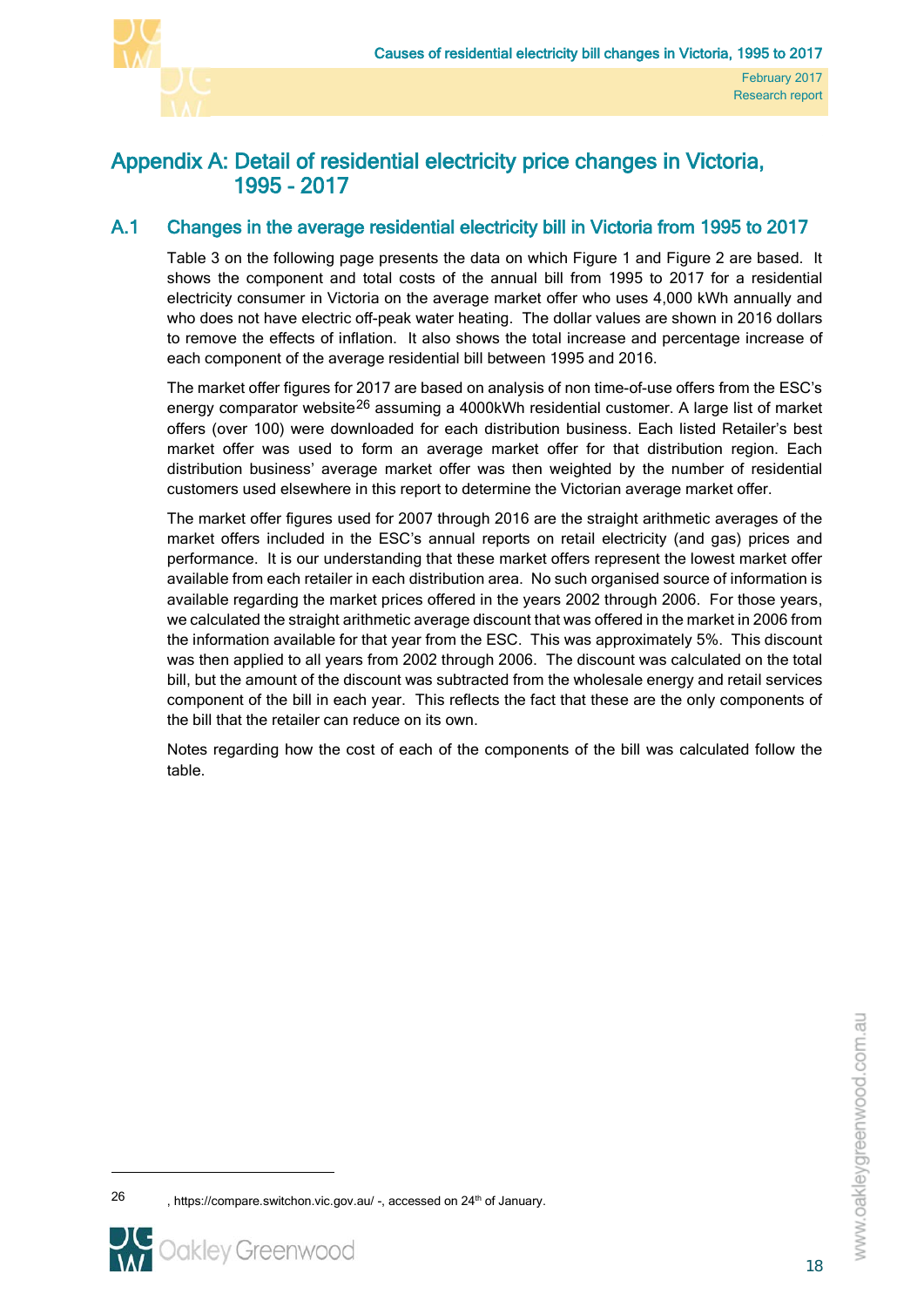

February 2017 Research report

Table 3: Composition of the annual bill of a residential electricity customer in Victoria using 4,000 kWh (w/o electric off-peak hot water) 1995, 2001, 2002 and 2007 to Jan 2017 (2016 dollars)

| <b>Bill component</b>                 | 1995   | 2001   | 2002   | 2007  | 2008  | 2009  | 2010   | 2011   | 2012   | 2013   | 2014   | 2015   | 2016   | Jan<br>2017 | % of bill       |        | <b>Total change</b><br>2001 to 2017 |  |
|---------------------------------------|--------|--------|--------|-------|-------|-------|--------|--------|--------|--------|--------|--------|--------|-------------|-----------------|--------|-------------------------------------|--|
|                                       |        |        |        |       |       |       |        |        |        |        |        |        |        |             | <b>Jan 2017</b> | 2016\$ |                                     |  |
| Network related charges               |        |        |        |       |       |       |        |        |        |        |        |        |        |             |                 |        |                                     |  |
| Distribution (including std metering) | \$451  | \$311  | \$309  | \$289 | \$273 | \$272 | \$271  | \$280  | \$299  | \$323  | \$354  | \$364  | \$369  | \$362       | 25.4%           | \$51   | 16.3%                               |  |
| Transmission                          | \$72   | \$40   | \$28   | \$50  | \$48  | \$45  | \$60   | \$47   | \$60   | \$70   | \$40   | \$87   | \$57   | \$61        | 4.3%            | \$21   | 51.5%                               |  |
| Subtotal 'standard' network svcs      | \$523  | \$351  | \$337  | \$339 | \$321 | \$317 | \$330  | \$327  | \$358  | \$393  | \$394  | \$451  | \$426  | \$423       | 29.7%           | \$71   | 20.3%                               |  |
| Feed-in tariffs                       | \$0    | \$0    | \$0    | \$0   | \$0   | \$0   | \$1    | \$3    | \$15   | \$24   | \$28   | \$19   | \$23   | \$16        | 1.1%            | \$16   | <b>NA</b>                           |  |
| AMI metering                          | \$0    | \$0    | \$0    | \$6   | \$11  | \$18  | \$78   | \$89   | \$100  | \$121  | \$127  | \$142  | \$85   | \$65        | 4.5%            | \$65   | <b>NA</b>                           |  |
| Subtotal network policy costs         | \$0    | \$0    | \$0    | \$6   | \$11  | \$18  | \$78   | \$92   | \$115  | \$146  | \$155  | \$162  | \$107  | \$81        | 5.6%            | \$81   | <b>NA</b>                           |  |
| Subtotal all network related costs    | \$523  | \$352  | \$337  | \$456 | \$541 | \$584 | \$629  | \$604  | \$564  | \$639  | \$724  | \$552  | \$636  | \$699       | 35.3%           | \$152  | 43.2%                               |  |
| All other charges                     |        |        |        |       |       |       |        |        |        |        |        |        |        |             |                 |        |                                     |  |
| Wholesale electricity costs           | \$533  | \$216  | \$226  | \$402 | \$233 | \$246 | \$213  | \$156  | \$215  | \$257  | \$223  | \$154  | \$215  | \$336       | 23.6%           | \$120  | 55.6%                               |  |
| Retail services                       |        | \$373  | \$367  | \$54  | \$309 | \$338 | \$416  | \$449  | \$349  | \$382  | \$501  | \$399  | \$421  | \$364       | 25.5%           | -\$9   | $-2.4%$                             |  |
| Subtotal wholesale and retail costs   | \$533  | \$588  | \$593  | \$456 | \$541 | \$584 | \$629  | \$604  | \$564  | \$639  | \$724  | \$552  | \$636  | \$699       | 29.1%           | \$111  | 18.9%                               |  |
| <b>VEET</b>                           | \$0    | \$0    | \$0    | \$0   | \$0   | \$30  | \$12   | \$37   | \$54   | \$38   | \$36   | \$35   | \$34   | \$36        | 2.5%            | \$36   | <b>NA</b>                           |  |
| <b>RET</b>                            | \$0    | \$0    | \$1    | \$4   | \$7   | \$7   | \$10   | \$33   | \$48   | \$49   | \$31   | \$32   | \$34   | \$57        | 4.0%            | \$56   | <b>NA</b>                           |  |
| Carbon price                          | \$0    | \$0    | \$0    | \$0   | \$0   | \$0   | \$0    | \$0    | \$71   | \$120  | \$64   | \$0    | \$0    | \$0         | 0.0%            | \$0    | <b>NA</b>                           |  |
| Subtotal retail policy costs          | \$0    | \$0    | \$1    | \$4   | \$7   | \$37  | \$23   | \$70   | \$172  | \$207  | \$131  | \$67   | \$68   | \$93        | 6.5%            | \$92   | <b>NA</b>                           |  |
| Subtotal non-network related costs    | \$533  | \$589  | \$595  | \$460 | \$549 | \$621 | \$651  | \$674  | \$736  | \$845  | \$855  | \$620  | \$704  | \$792       | 55.6%           | \$203  | 34.5%                               |  |
| <b>GST</b>                            | \$0    | \$94   | \$93   | \$81  | \$88  | \$96  | \$106  | \$109  | \$121  | \$138  | \$140  | \$123  | \$124  | \$130       | 9.1%            | \$36   | 37.8%                               |  |
| Total                                 | \$1056 | \$1034 | \$1024 | \$886 | \$968 | \$105 | \$1166 | \$1202 | \$1330 | \$1522 | \$1545 | \$1355 | \$1361 | \$1425      | 100.0%          | \$391  | 37.8%                               |  |

<span id="page-34-0"></span>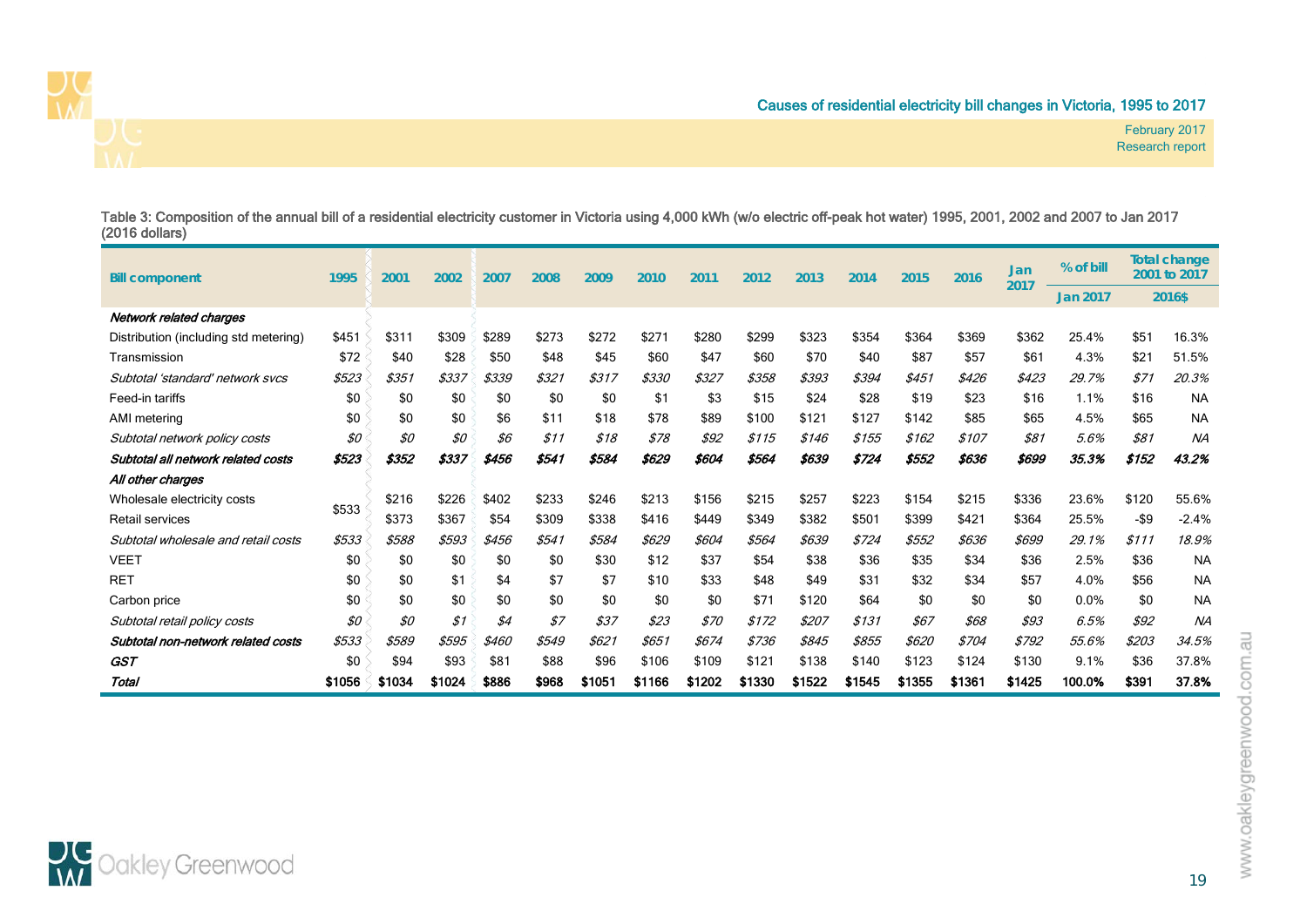

# A.2 Calculation of the bill components – 1995

# <span id="page-35-0"></span>Distribution and Transmission

Distribution and transmission charges, collectively referred to as Network Use of System (NUoS) charges, for 1994/95 were calculated on a per-kWh basis from the schedule of prices for each Victorian electricity distribution business as outlined in Attachment 10 of the 'Victorian Electricity Supply Industry Tariff Order' ('Tariff Order'), dated Friday 30 June 1995. Multiplication by 4,000 kWh provided the annual NUoS cost for an average residential customer in Victoria that does not use off-peak hot water.

The underlying tariffs have been cross-checked against a document entitled 'Network Tariffs for Use of Each Distributor's Distribution System for the Financial Year Ending 30 June 1995', which was supplied by Citipower and Powercor. To derive a Victoria-wide weighted-average NUoS charge we applied the same weightings that have been used in all other parts of this report (that being, the proportion of residential customers in each distribution business' area).

We then calculated the Victoria-wide weighted-average transmission charge on a per-kWh basis based on PowerNet's overall revenue requirement, as outlined in Attachment 6 of the aforementioned Tariff Order, plus VPX's fees relating to the 'operation and planning of the Transmission system', as outlined in Clause 4.2.1(a) of the aforementioned Tariff Order. This revenue requirement has been converted to a per-kWh charge, based on the volumes outlined on page 57 of that 'Tariff Order'. This per-kWh TUoS charge was then multiplied by 4,000 kWh to estimate the total cost of transmission services delivered to the average residential electricity customer in Victoria.

The weighted average annual Victoria-wide distribution charge was then calculated simply as the weighted-average Victoria-wide NUoS charge minus the weighted-average Victoria-wide transmission charge.

All figures were converted from nominal dollars to 2016 dollars.

Note that all costs associated with electricity meters and metering were included in the distribution charges in 1994/95.

## Wholesale electricity costs and retail services

The cost of wholesale electricity and retail services was calculated by determining the total bill that would have been incurred for the consumption of 4,000 kWh under the then applicable Maximum Uniform Tariff (converted to 2016 dollars) and subtracting the NUoS cost as calculated above.

Note that the wholesale electricity market did not formally exist in 1994/95; all electricity was produced by the five state-owned generation companies that had been created in the break-up of the State Electricity Commission Victoria, and which were subsequently sold to private investors.

## Other cost components

Note that there were no other material cost components in the residential electricity bill of 1994/95. The GST had not yet been instituted, and there were no material environmental or metering policy initiatives that were explicitly recovered in the electricity tariff.

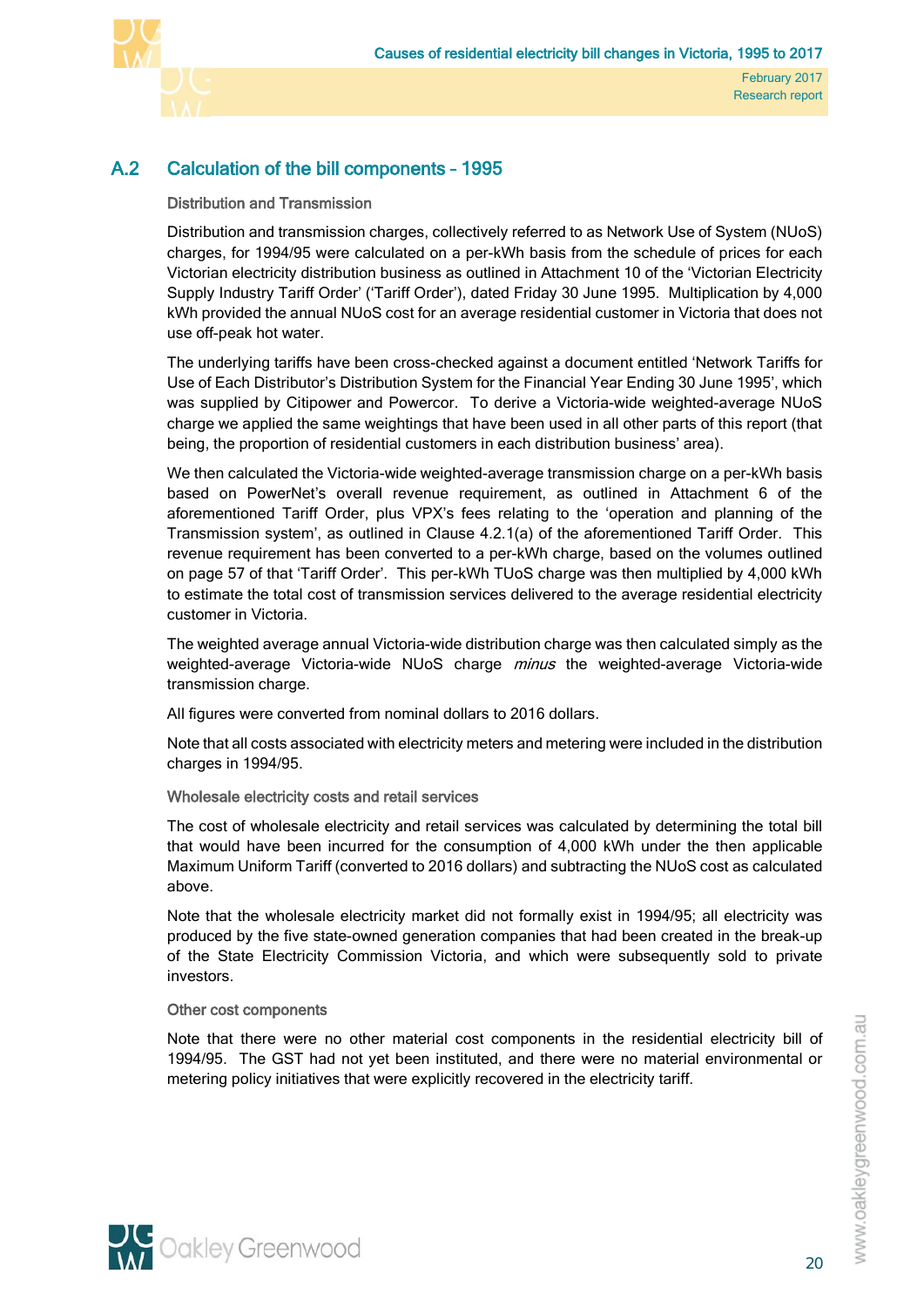

# A.3 Calculation of the bill components - 2001 through 2017

# <span id="page-36-0"></span>**Distribution**

Distribution costs have been based on the published Distribution Use of System (DUoS) tariffs for single rate customers, multiplied by the assumed average residential consumption of 4,000 kWh per annum. Where a tariff had a block or seasonal component to it, we used information provided by the businesses to split usage between those different charging parameters. Distribution costs include the estimated cost of providing single-element accumulation meters to customers – see the discussion below on AMI metering for information on how the costs of these meters were derived.

## **Transmission**

Transmission costs are based on the published Transmission Use of System (TUoS) tariffs for single rate customers multiplied by the assumed average residential consumption of 4,000 kWh per annum.

# AMI Metering

The costs associated with the deployment of interval and smart (AMI) metering is estimated based on the regulatory filings that the distribution businesses were asked to provide starting in 2006. These filings included all meter-related costs – both those related to the deployment of interval and smart meters and those related to the distribution businesses' on-going costs associated with accumulation meters. Information on the first years of this timeframe – when accumulation metering still represented the vast majority of all metering costs being incurred – were used to estimate the on-going costs of metering had the deployment of interval and smart metering not been undertaken. Those costs are included in the 'Distribution' cost line in the table, as they are part of the 'standard' network services. The remainder of the costs associated with metering in the distribution businesses' regulatory filings are assumed to reflect the costs of AMI and appear on this line.

## Feed-in tariffs

The cost of feed-in tariffs is based on the published Premium Feed-in Tariffs (PFIT) tariffs for single-rate customers multiplied by the assumed average residential consumption of 4,000 kWh per annum.

# Victorian Energy Efficiency Target (VEET)

The cost of the VEET is based on the reported volume of certificates created between 2009 and 2011, multiplied by the volume-weighted average monthly price of those certificates. This dollar value (converted to 2016 dollars) is then divided through by the number of residential customers in Victoria in each of those years, to determine the amount of money to be included in the retail portion of the bill of the average residential customer in order to recover the costs of the VEET in each year. For 2012, the cost is based on the VEET target of 5.4 million certificates per annum, multiplied by the volume-weighted average monthly price of those certificates.

This dollar value (converted to 2016 dollars) is divided by the total number of residential and small commercial customers in that year.



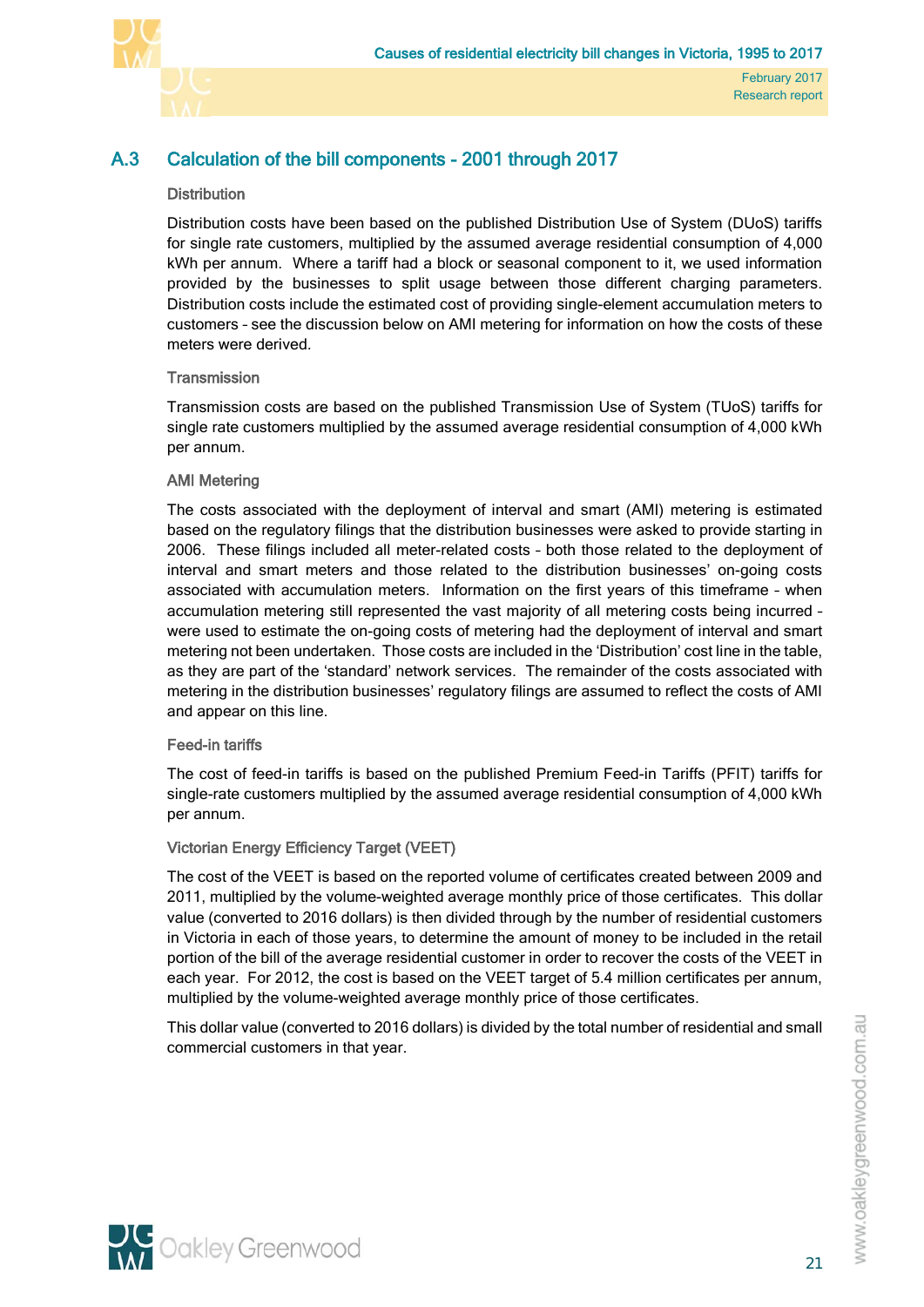

For 2013 and 2014, the cost is based on the VEET target of 5.4 million certificates per annum, multiplied by an estimate of the weighted average certificate price of \$17 per certificate. This total dollar value (which is in 2016 dollars) has been divided by an estimate of the number of residential and small commercial customers in 2013 and 2014, which in turn is based on each of the distribution business' RIN data. For 2015 through 2016, the cost is based on the VEET target of 5.4 million certificates per annum, whilst for 2017, is based on 5.9 million, with this based on information provided by the Department<sup>27</sup>. The cost per certificate in these years has been estimated at \$17 per certificate. This total dollar value (which is in 2016 dollars) has been divided by an estimate of the number of residential and small commercial customers in 2015, 2016 and 2017, which in turn is based on applying the historical actual customer growth rate between 2014 and 2015.

The reason that small commercial customers are allocated a portion of costs from 2012 onwards is that prior to 2012 only residential customers were eligible to participate in the VEET, and we have therefore assumed that small commercial customers would not be allocated any costs in those years. In addition to the certificate costs, we have also estimated the retailers' administrative costs by multiplying the targeted number of certificates in each year by the estimated administrative costs per certificate (inflated to 2016 dollars). This administrative cost is based on information derived from Analysis of Compliance Costs for a National Energy Savings Initiative, Final Report for the Department of Climate Change and Energy Efficiency, December 2012) available at [www.ret.gov.au/energy/efficiency/savings/nesi\\_consultant/Pages/index.aspx.](http://www.ret.gov.au/energy/efficiency/savings/nesi_consultant/Pages/index.aspx)

# Renewable Energy Target (RET)

The RET has taken several forms. It commenced in 2001 as the Mandatory Renewable Energy Target (MRET). In 2011 it was split into two components, the Large-scale Renewable Energy Target (LRET) and the Small-scale Renewable Energy Scheme (SRES). The LRET encourages the deployment of large-scale renewable energy projects such as wind farms, while the SRES supports the installation of small-scale systems, including solar panels and solar water heaters.

For the period 2001 to 2012, we have estimated historical REC prices, which applied to the MRET and (are also used for the LRET) in each year based on information published in the AER's 2012 State of the Market Report. These prices, converted into 2016 dollars, have been multiplied by the Renewable Power Percentages that have been published by the Clean Energy Regulator that applied in each year, as well as the estimated average residential consumption used throughout other parts of this assignment to work out the annual cost per average residential customer. For 2013 through 2015, we used the same methodology, except that the price was based on the Clean Energy Regulator's published estimate (which is required under Regulation 22ZH) of the volume-weighted average market price for a large-scale generation certificate (LGC) in those years. For 2016 and 2017, we used information published by the Independent Competition and Regulatory Commission[28](#page-37-1).

<span id="page-37-1"></span><span id="page-37-0"></span><sup>28</sup> ICRC, Final decision - Retail electricity price recalibration 2016−17, Standing offer prices for the supply of electricity to small customers, Report 2 of 2016, June 2016, page 15.



<sup>27</sup> http://www.delwp.vic.gov.au/energy/legislation/energy-saver-incentive.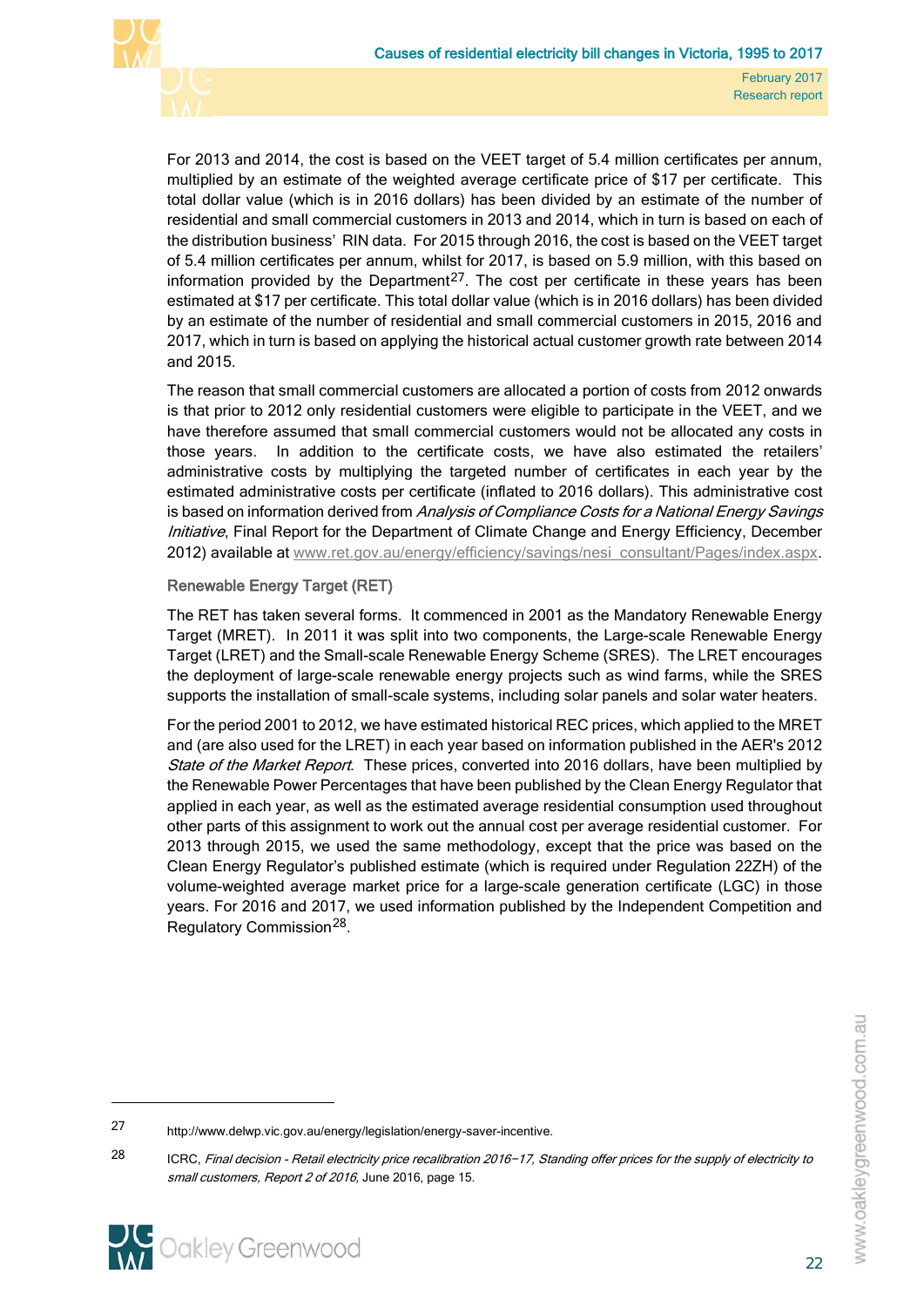

The SRES cost in the average bill (for 2011 through 2014 only) is based on the Small-scale Technology Percentage (which is published by the Clean Energy Regulator on its website) for each year from 2011, multiplied by the estimated certificate price in each of those years, multiplied by the average residential consumption used throughout other parts of this assignment. Estimated average prices range from between \$32.50 per certificate (2012) to \$37.50 per certificate (2013) to between \$38.50 to \$40.00 per certificate between 2014 and 2017. A variety of sources has been used, depending on availability, with the 2016 and 2017 information based on published information from the  $ICRC<sup>29</sup>$  $ICRC<sup>29</sup>$  $ICRC<sup>29</sup>$ , the 2013 information based on a sample of information sourced from a publicly available report on the EUAA's website [\(http://www.euaa.com.au/green](http://www.euaa.com.au/green-market-prices/)[market-prices/\)](http://www.euaa.com.au/green-market-prices/) and the 2014 information based on published information from Green Energy Markets. The RET cost in 2011 through 2017 was calculated as the addition of the LRET and the SRES costs.

# Carbon price

The carbon price first came into effect in July 2012. For the 2012 calendar year, the cost of the carbon price in an average residential bill is based on the sum of total emissions in the Victorian region between 1 July 2012 and 31 December 2012, multiplied by the applicable carbon price of \$23 per tonne. This total dollar figure (converted to 2016 dollars) was then divided through by the total amount of energy sent out in the Victorian region *across the entire year* (adjusted for an estimate of losses). This average per-MWh carbon cost has been multiplied by the average residential consumption used throughout other parts of this assignment. A similar process has been adopted for 2013 and 2014, except that for 2014, the impact of the carbon price ceases as at 30 June, 2014. The annual carbon price was then applied to the average residential consumption used throughout the remainder of this assignment. Total emissions have been derived from published AEMO data [\(http://www.aemo.com.au/Electricity/Settlements/Carbon-](http://www.aemo.com.au/Electricity/Settlements/Carbon-Dioxide-Equivalent-Intensity-Index)[Dioxide-Equivalent-Intensity-Index\)](http://www.aemo.com.au/Electricity/Settlements/Carbon-Dioxide-Equivalent-Intensity-Index), namely, the Carbon Dioxide Equivalent Intensity Index (CDEII), which combines sent-out metering data with publicly available generator emission and efficiency data to provide a National Electricity Market-wide Carbon Dioxide Equivalent Intensity Index. It is calculated on a daily basis under a formal framework contained within the National Electricity Rules.

## Wholesale electricity costs

Wholesale electricity costs are based on published wholesale price information in Victoria for every half hour going back to 2001 (from NEO). This half hourly price is multiplied by the estimated proportion of the average residential consumption used through this assignment (4000kWh) in that half hour, with this then summated over the year. This summated cost is adjusted up by the loss factors applied in each region.

To allocate the average residential consumption to each half hour period of each year, we have calculated the proportion of each distribution business' Net System Load Profile that falls in that half hourly period. This percentage was multiplied by 4000 kWh to estimate the amount of load in that half hourly period.

For 2017, we used published information from the ASX regarding Calendar 2017 contract prices as at 24 January 2017.

<span id="page-38-0"></span><sup>29</sup> ICRC, Final decision - Retail electricity price recalibration 2016−17, Standing offer prices for the supply of electricity to small customers, Report 2 of 2016, June 2016, page 16